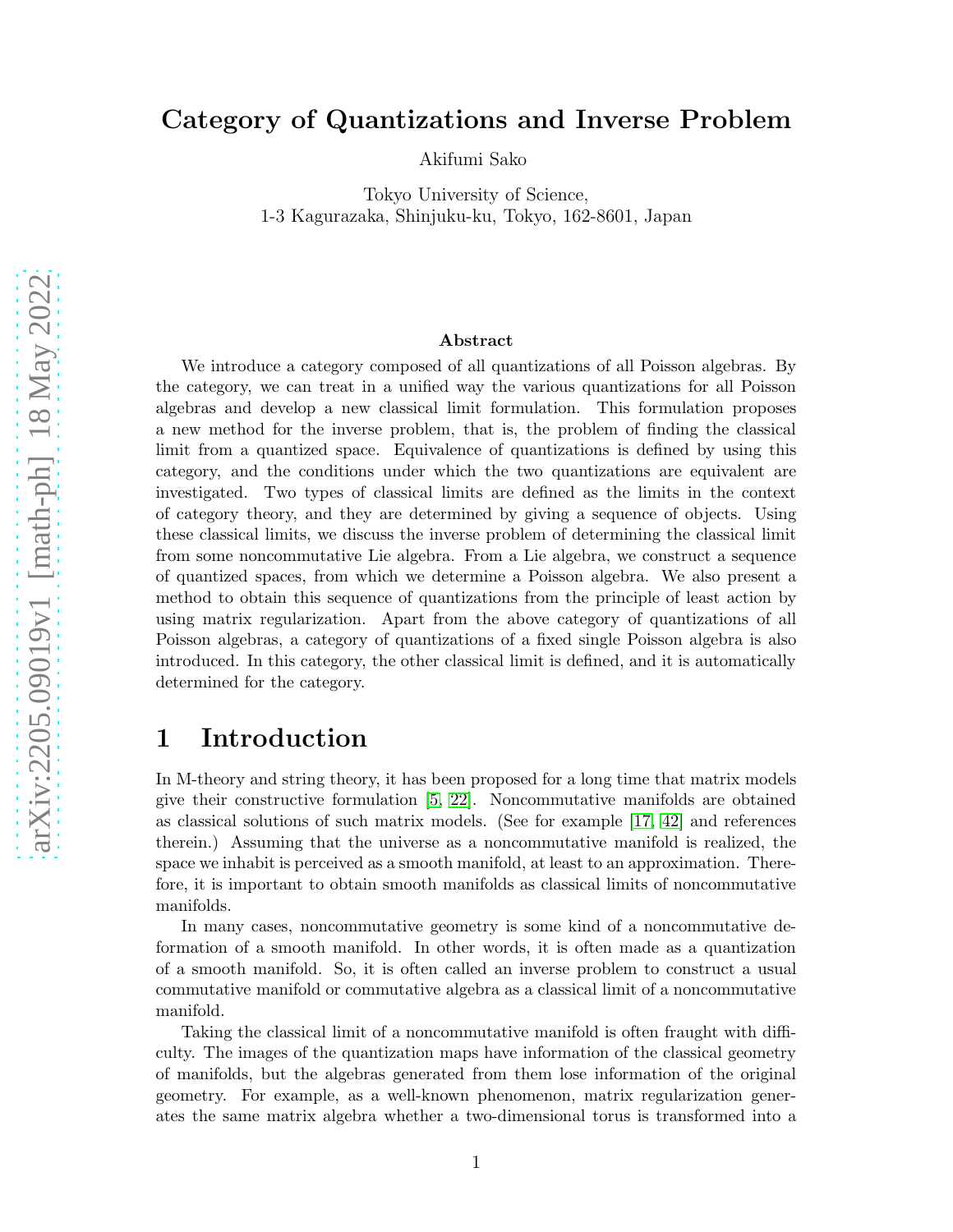fuzzy torus or a two-dimensional sphere into a fuzzy sphere. (See Appendix [C](#page-35-0) and [\[18,](#page-37-2) [3,](#page-36-1) [21,](#page-37-3) [31,](#page-38-1) [32\]](#page-38-2).) Put another way, when reading a classical geometry (Poisson algebra) from a matrix algebra, the Poisson algebra obtained depends on what classical limit is taken [\[12,](#page-37-4) [15,](#page-37-5) [16\]](#page-37-6). Various approaches have been taken to the inverse problem of how to extract geometric properties from matrix algebras [\[41,](#page-38-3) [11,](#page-37-7) [38,](#page-38-4) [23,](#page-37-8) [24,](#page-37-9) [4\]](#page-36-2). Therefore, a framework including any Poisson algebra and its quantizations is important in considering such issues to be investigated in a unified manner.

Another important lesson implied by the difficulty described above is that the commutative limit cannot be identified by information in the algebra obtained as the target of a quantization map. Rather, information about the modules or vector spaces that are images of quantization maps before their generating algebras is important to identify the classical limits. This tendency can be read from, for example, fuzzy spheres and fuzzy torus in Appendix [C.](#page-35-0) Note that an image of a quantization map is not an algebra but a module in general since a quantization map is not always an algebra homomorphism but a module homomorphism (linear map). Furthermore, the classical limit depends on what classical limit is taken as already mentioned. Accordingly, it is suggested that we should prepare a sequence of modules to determine a Poisson algebra as a classical limit, not just one of them.

In light of the above, the first purpose of this study is to construct a category composed of the all quantizations of all Poisson algebras. This is actually performed in Section [3.](#page-10-0) We denote this category by  $QW$  (Quantum World), and its strict definition is given in Section [3.](#page-10-0) Quantization here refers to a noncommutative deformation in the sense of approximate canonical quantization of a Poisson algebra. The definition and properties of this quantization are given in Section [2.](#page-3-0) Quantizations in this paper are not necessarily identified with them in the sense of quantum mechanics, nor in the sense of spectral discretization, but in the sense of many noncommutative geometries. The morphisms that define this QW consist of Poisson morphisms, quantization maps, and algebra homomorphisms whose domain is restricted. Their compositions are constructed in such a way that they satisfy the axioms of the category without contradiction. Furthermore, in this context, it is also important to show that quantization can be properly classified. To this end, we construct a functor from  $QW$  to some comma category and show that the isomorphism of the object of the comma category gives the isomorphism pair of the Poisson algebra and the algebra generated by its quantized space. QW allows any quantization of any Poisson algebra to be treated as a single framework.

The second purpose is to define the classical limit within the framework of this category of the all quantizations  $QW$  in a non-traditional way. Of course, the question of what classical limit is best within the QW framework depends on what classical limit is needed. In this paper, we propose three types of classical limits and investigate their properties by considering concrete examples in Section [5.](#page-16-0) We define the classical limit using the limit in the category theory or a slight modified limit. The first two types are defined by using sequence of objects (modules) in QW and morphisms between them. One is a naive adaptation of the category theory limit to  $QW$ . When that category theory limit corresponds to a Poisson algebra, it is defined to be the classical limit. To define another classical limit, it is necessary to modify the definition of the limit of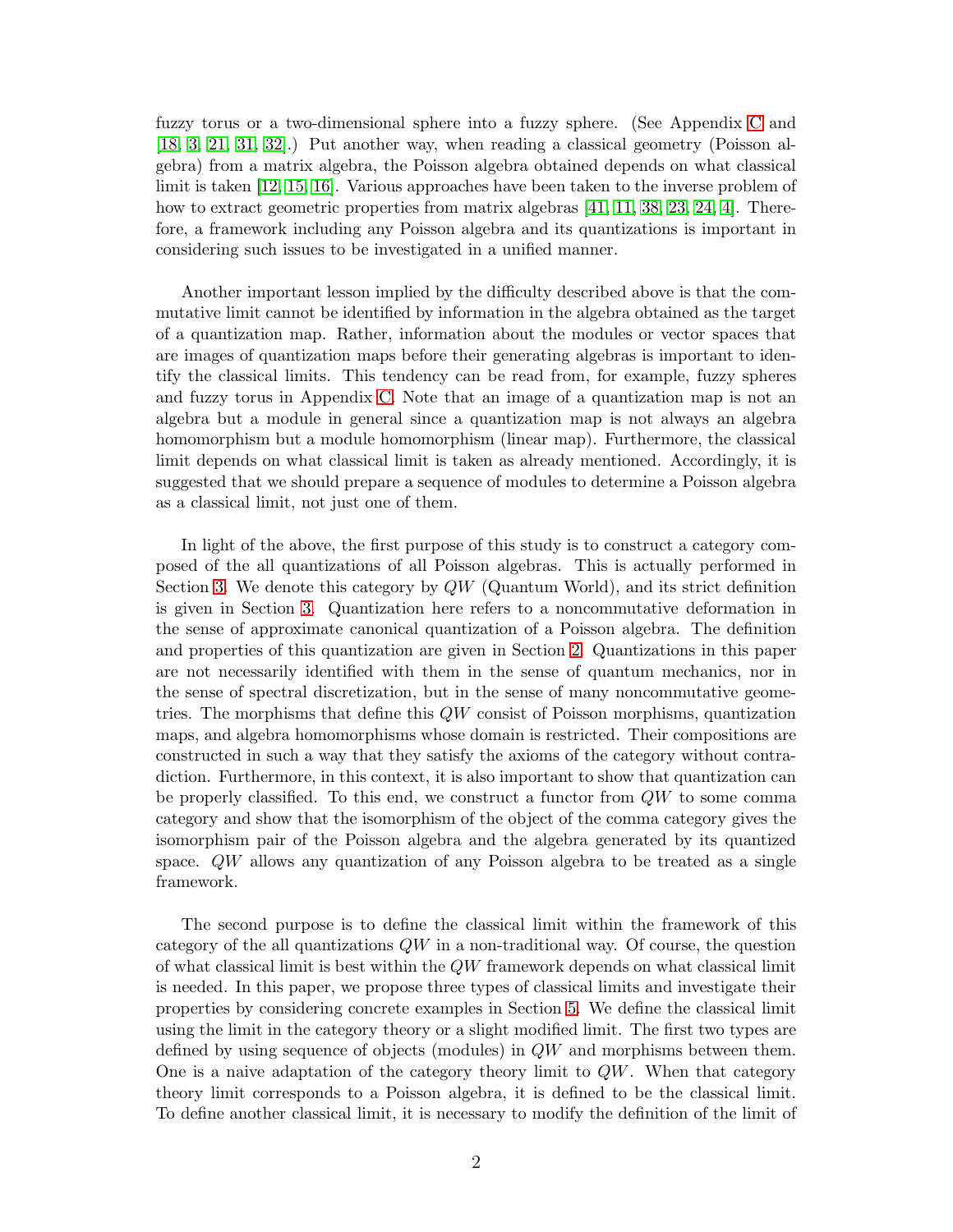category theory. We impose universality within the framework that the vertex of the cone is a Poisson algebra. The classical limit so defined is called the weak classical limit. These limits depends on how to choose the sequence of objects, and the existence of the limits are not guaranteed. As concrete examples, we investigate the classical limits for a sequence of deformation quantizations of a polynomial ring and for a sequence of fuzzy spheres. By considering the all quantizations as a single category, we can make a structure that a sequence of modules as a sequence of objects in the category determines a Poisson algebra as the classical limit from all Poisson algebras. To make the sequence of objects, we use matrix regularization as an example. Furthermore, developing this argument we study how to obtain the classical limit by using principle of least action in Section [6.](#page-26-0)

The third type of the classical limit is made by focusing a single Poisson algebra. When we choose a Poisson algebra, this classical limit is determined automatically. It is constructed in the framework of a category made from QW with a fixed Poisson algebra whose objects are quantization maps from the Poisson algebra. We prove that the classical limit coincides with the fixed Poisson algebra. We call this classical limit the strong classical limit.

We would like to make a few comments on recent previous studies that discuss quantization as noncommutative deformation of a Poisson algebra by using category theory approach. The construction of a quantization category was done by [\[19,](#page-37-10) [20\]](#page-37-11). The quantization category in [\[19,](#page-37-10) [20\]](#page-37-11) was pioneering in the sense that it was a category-theoretic version of quantization, but it contained two problems. The first problem is that the category in [\[19,](#page-37-10) [20\]](#page-37-11) is constructed as a whole of quantization with respect to a single fixed Poisson algebra. As already mentioned, this is a weakness for the inverse problem because it is important to treat the all quantizations for the all Poisson algebras, in a unified manner. The second problem is that the quantization maps treated in [\[19,](#page-37-10) [20\]](#page-37-11) are maps from some Poisson algebra to Lie algebras. Target spaces of the maps do not necessarily reflect the reality of the image of the mapping. A Lie algebra that is a target space of some quantization map may have lost some of their original information of the image of quantization map, as already mentioned. So, to classify quantization maps, we need more complex structure in the formulation. On the other hand, the category constructed in this article conquers these two problems.

This paper is organized as follows. In Section [2,](#page-3-0) we study quantization maps. Using the properties of quantization maps, we construct a category of the all quantizations of all Poisson algebras  $QW$  in Section [3.](#page-10-0) In Section [4,](#page-11-0) a way to classify the quantization maps is established by using the context of  $QW$ . In Section [5,](#page-16-0) we discuss how to find the classical limit in QW. Three types of classical limits are discussed. Examples of these classical limits are studied. In Section [6,](#page-26-0) the inverse problem is discussed in the context of the classical limit defined in Section [5.](#page-16-0) Especially, a way to obtain the classical limit by the principle of least action with a sequence of actions is proposed. We make a summary of this article in Section [7.](#page-32-0) A symbol like Landau notation, used throughout this paper, is defined in Appendix [A.](#page-33-0) Many new definitions appear in this paper, and a list of the symbols is available in Appendix [B.](#page-33-1) We often use a fuzzy sphere or a fuzzy torus to make examples. So, we make a short introduction to them in Appendix [C.](#page-35-0)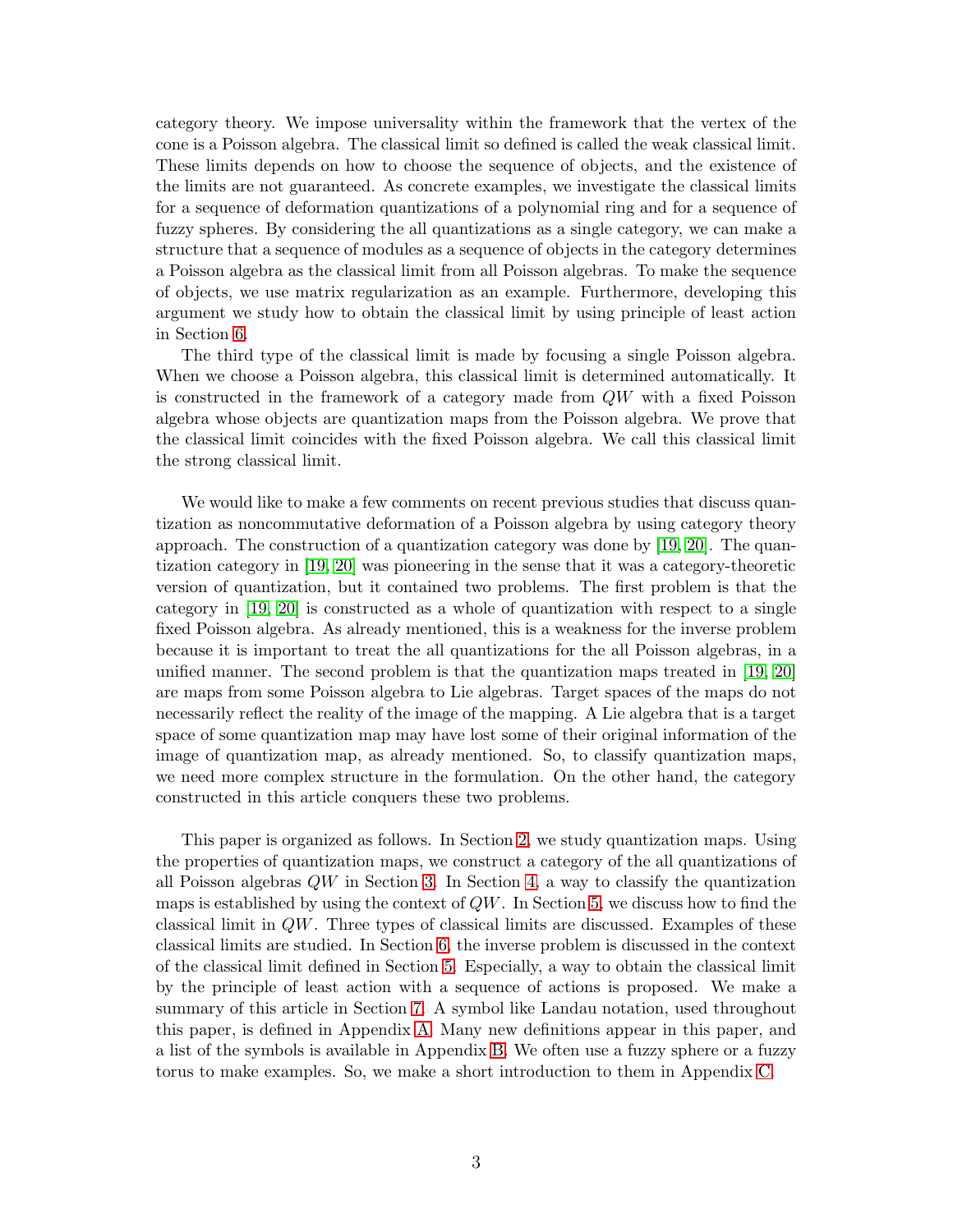## <span id="page-3-0"></span>2 Quantization Maps

We define the quantization maps in this section. To formulate them, we use  $R$ -modules and R-algebras. R denote a commutative ring over  $\mathbb{C}$ , in this paper. Only finitely generated R-modules and R-algebras are considered. Existence of multiplicative identity does not claimed, and the condition for the identity in the axiom of the R-algebra homomorphism is removed.

#### 2.1 Definition of Weak Quantization Maps

We define a category of Poisson algebras whose morphisms are restricted into surjective Poisson morphisms as follows.

**Definition 2.1.** Let  $(A, \cdot_A, \{\ ,\ \}_A)$  and  $(B, \cdot_B, \{\ ,\ \}_B)$  be Poisson algebras over  $\mathbb{C}$ . When a linear  $\phi_{A,B}: A \rightarrow B$  satisfies

$$
\phi_{A,B}(f \cdot_A g) = \phi_{A,B}(f) \cdot_B \phi_{A,B}(g) \tag{2.1}
$$

<span id="page-3-1"></span>
$$
\phi_{A,B}(\{f,g\}_A) = \{\phi_{A,B}(f), \phi_{A,B}(g)\}_B,\tag{2.2}
$$

for any  $f, g \in A$ ,  $\phi_{A,B}$  is called a Poisson morphism. Poisss is a category whose objects are Poisson algebras over C and its morphisms are "surjective" Poisson morphisms.

The reason why the morphisms were restricted to surjective maps will become clear later. Often the subscripts of Poisson brackets, the symbol for the product  $\cdot_A$ , and so on are omitted in the following.

<span id="page-3-2"></span>**Definition 2.2** (Weak Quantization map  $wkQ$ ). Let A be a Poisson algebra over  $\mathbb{C}$ , and let  $T_i$  be an R-module that is given by a subset of some R-algebra  $(M, *_M)$ . If an R-module homomorphism (linear map)  $t_{Ai} \in Hom_{R\text{-Mod}}(A, T_i)$  equips a constant  $\hbar(t_{Ai}) \in \mathbb{C}$  and satisfies

$$
[t_{Ai}(f), t_{Ai}(g)]_M = \sqrt{-1}\hbar(t_{Ai})t_{Ai}(\{f, g\}) + \tilde{O}(\hbar^{1+\epsilon}(t_{Ai})) \quad (\epsilon > 0)
$$
 (2.3)

for arbitrary  $f, g \in A$ , where  $[a, b]_M := a *_M b - b *_M a$ , we call  $t_i$  a weak quantization map. For the case that  $[t_{Ai}(f), t_{Ai}(g)]_M = 0$  and  $t_{Ai}(\{f, g\}) = 0$  for  $\forall f, g \in A$ , we put  $\hbar(t_{Ai}) = 0$ .  $\tilde{O}$  is defined in the Appendix [A.](#page-33-0) We denote the set of all weak quantization maps by  $wkQ$ :

$$
wkQ := \bigsqcup_{\substack{A \in \mathcal{P}oises\\T_i \subset M \in R\text{-alg}}} \{t_{Ai} \in Hom_{R\text{-Mod}}(A, T_i) \mid t_{Ai} \text{ satisfies (2.3)}\}
$$

Note that the target of  $t_{Ai}$  is not an algebra in general, but it is a subset of an algebra  $M$ , so the left-hand side of  $(2.3)$  is defined through the product in  $M$ . We call  $\hbar(t_{Ai}) \in \mathbb{C}$  a noncommutativity parameter. As we will see in Proposition [2.14,](#page-9-0) the  $\hbar$  can take any value of  $\mathbb{C}^{\times}$  for fixed A and  $T_i$  if  $\hbar(t_{Ai}) \neq 0$ . In the following,  $*_M$  is omitted as appropriate. For simplicity,  $[a, b]_M$  is abbreviated to  $[a, b]$  when there is no risk of confusion.

Definition [2.2](#page-3-2) includes many kinds of quantizations. For example, matrix regularization  $[21, 3]$  $[21, 3]$ , fuzzy spaces  $[31]$ , and Berezin-Toeplitz quantization  $[12, 15, 39]$  $[12, 15, 39]$  $[12, 15, 39]$  which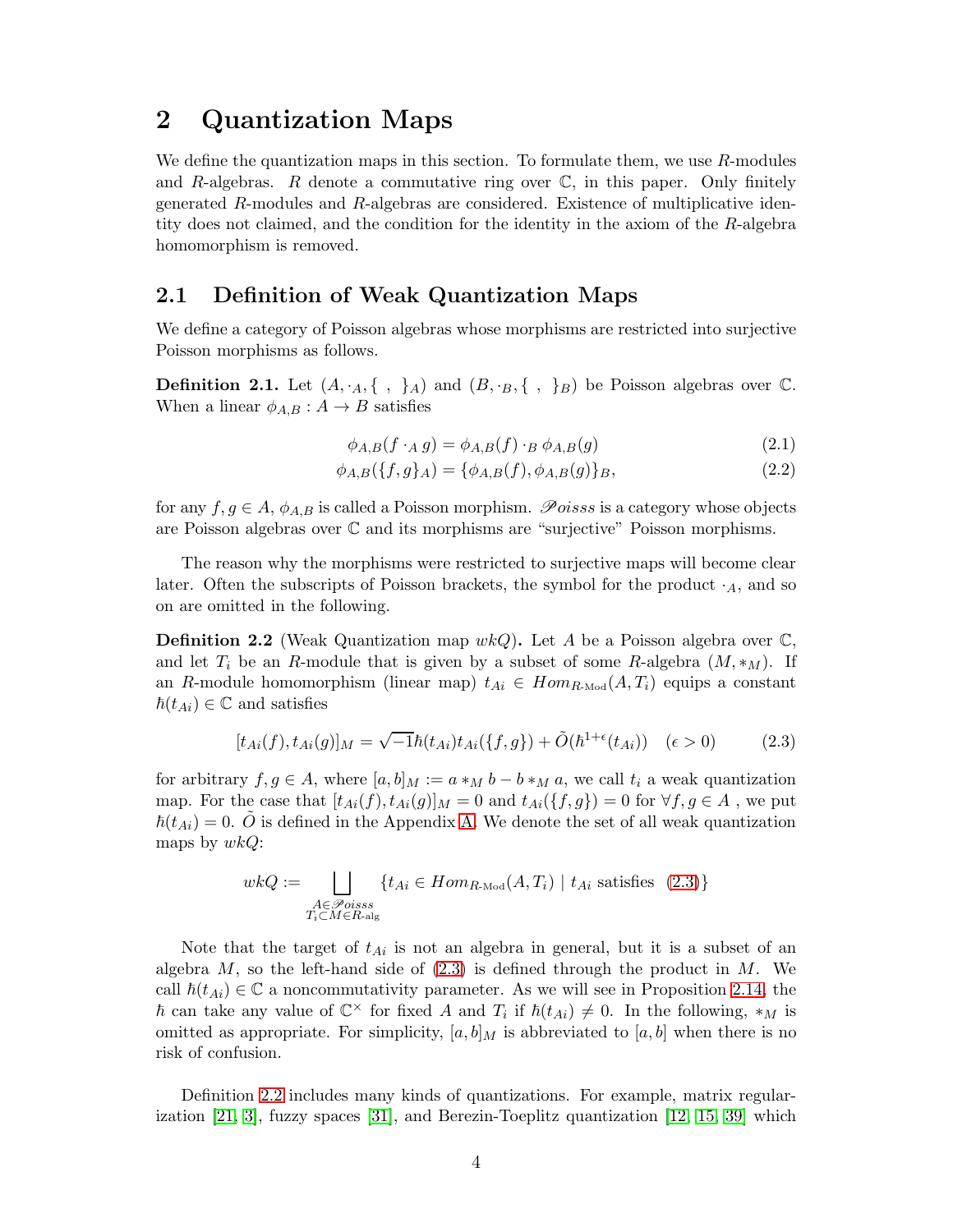have original ideas of the matrix regularization, satisfy Definition [2.2.](#page-3-2) In fact, the fuzzy sphere appears frequently as an example in this paper. In addition, the strict deformation quantization introduced by Rieffel [\[36,](#page-38-6) [37,](#page-38-7) [26\]](#page-38-8), the prequantization [\[8,](#page-37-12) [28,](#page-38-9) [45\]](#page-39-0), and Poisson enveloping algebras [\[33,](#page-38-10) [34,](#page-38-11) [44,](#page-39-1) [46\]](#page-39-2) are also in  $wkQ$ . These facts are derived immediately from these definitions. (In [\[19,](#page-37-10) [20\]](#page-37-11), we can see organized discussions about these quantization maps. The conditions for  $wkQ$  is a part of the definition of pre- $\mathscr Q$ in [\[19,](#page-37-10) [20\]](#page-37-11).)

#### 2.2 Properties for Weak Quantization Maps

For the later part, we summarize basic properties of R-algebra homomorphisms used in this paper, and we derive some propositions of the weak quantization maps. In order to make this article a self-contained article, proofs of basic matters are not omitted.

<span id="page-4-0"></span>**Proposition 2.3.** Let  $(M, *_{M})$  and  $(N, *_{N})$  be R-algebras, and let T be a generating set of M, i.e.  $\langle T \rangle = M$ . For any R-algebra homomorphisms  $h_{MN}$ ,  $h'_{MN}$  from M to N,

$$
h_{MN}|_T = h'_{MN}|_T \Leftrightarrow h_{MN} = h'_{MN},\tag{2.4}
$$

where  $h_{NM}|_T$  and  $h'_{NM}|_T$  are  $h_{MN}$  and  $h'_{MN}$  whose domains are restricted to T, respectively.

*Proof.* For a multi index  $I_k = (i_1, \dots, i_k)$ , we denote  $a_{i_1} *_M \dots *_M a_{i_k}$  by  $a_{I_k}$ , where  $a_{i_j} \in T$ . Since T generates M, any  $b \in M$  can be written as a polynomial

$$
b = \sum_{k} \sum_{I_k} b_{I_k} a_{I_k} \qquad (b_{I_k} \in R).
$$

If  $h_{MN}|_T = h'_{MN}|_T$ ,  $h_{MN}(a_{i_j}) = h'_{MN}(a_{i_j})$  for each  $a_{i_j}$ , and

$$
h_{NM}(b) = \sum_{k} \sum_{I_k} b_{I_k} h_{NM}(a_{I_k})
$$
  
= 
$$
\sum_{k} \sum_{I_k} b_{I_k} h'_{NM}(a_{I_k}) = h'_{NM}(b).
$$

The proof for the opposite direction is trivial.

<span id="page-4-1"></span>**Proposition 2.4.** Let M and  $\langle T \rangle$  be R-algebras, where T is a subset of  $\langle T \rangle$  that generates algebra  $\langle T \rangle$ . For any R-algebra homomorphism  $h : \langle T \rangle \to M$ ,

$$
\langle h(T) \rangle = h(\langle T \rangle). \tag{2.5}
$$

*Proof.* For any  $m \in \langle h(T) \rangle$  can be written as a polynomial

$$
m=\sum_k\sum_{I_k}m_{I_k}e_{I_k}\qquad \ (m_{I_k}\in R),
$$

where  $e_{I_k} = e_{i_1} * \cdots * e_{i_k}$  with  $e_{i_j} \in h(T)$ . There exists  $e'_{i_j} \in T$  such that  $e_{i_j} = h(e'_{i_j})$ for each  $e_{i_j}$ . Then,

$$
m = \sum_{k} \sum_{I_k} m_{I_k} h(e'_{i_1}) * \cdots * h(e'_{i_k})
$$
  
=  $h(\sum_{k} \sum_{I_k} m_{I_k} e'_{i_1} * \cdots * e'_{i_k}).$ 

 $\Box$ 

 $\Box$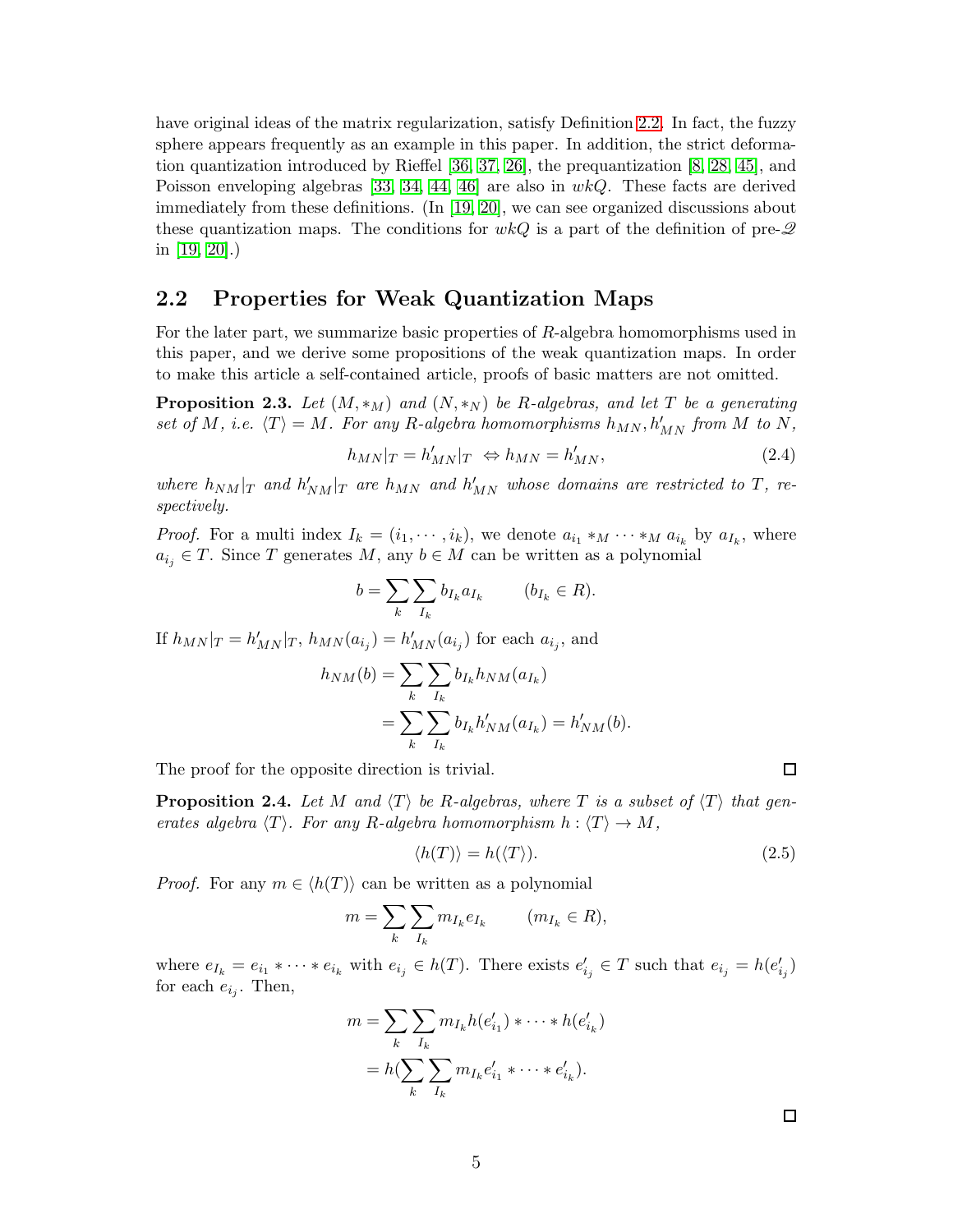<span id="page-5-2"></span>**Proposition 2.5.** Let A be a Poisson algebra. Let  $t_i : A \rightarrow M_i$  be a weak quantization map whose image  $t_i(A)$  generates an R-algebra  $M_i$ , i.e.  $\langle t_i(A) \rangle = M_i$ . For an arbitrary R-algebra  $M_j$  and any R-algebra homomorphism  $h_{ij}: M_i \to M_j$ , an R-module homomorphism  $t_j : A \to t_j(A) \subset M_j$  defined by

<span id="page-5-0"></span>
$$
t_j = h_{ij} \circ t_i,\tag{2.6}
$$

<span id="page-5-1"></span> $\Box$ 

satisfies

$$
[t_j(f), t_j(g)]_{M_j} = \sqrt{-1}\hbar(t_i)t_j(\{f, g\}) + \tilde{O}(\hbar^{1+\epsilon}(t_i)) \quad (\forall f, g \in A).
$$
 (2.7)

*Proof.* For any  $f, g \in A$ , from [\(2.6\)](#page-5-0) and the fact that  $h_{ij}$  is an R-algebra homomorphism,

$$
[t_j(f), t_j(g)]_{M_j}
$$
  
=  $(h_{ij}|_{t_i(A)} \circ t_i)(f) *_{M_j} (h_{ij}|_{t_i(A)} \circ t_i)(g) - (h_{ij}|_{t_i(A)} \circ t_i)(g) *_{M_j} (h_{ji}|_{t_i(A)} \circ t_i)(f)$   
=  $h_{ij}(t_i(f) *_{M_i} t_i(g) - t_i(f) *_{M_i} t_i(g))$   
=  $h_{ji}([t_i(f), t_i(g)]_{M_i})$ 

Since  $t_i$  is in  $wkQ$ , the above equation is written as

$$
[t_j(f), t_j(g)]_{M_J} = h_{ji}(\sqrt{-1}\hbar(t_i)t_i(\{f, g\}) + \tilde{O}(\hbar^{1+\epsilon}(t_i)))
$$
  
=  $\sqrt{-1}\hbar(t_i)t_j(\{f, g\}) + \tilde{O}(\hbar^{1+\epsilon}(t_i))).$ 

Note that [\(2.7\)](#page-5-1) does not mean that  $t_j$  is a weak quantization map with  $\hbar(t_j) = \hbar(t_i)$ . For example,  $\hbar(t_i) \neq 0$  case, if  $t_j(A)$  generates commutative algebra, [\(2.7\)](#page-5-1) means  $\{f, g\}$ is in Ker  $t_j$ . In this case  $\hbar(t_j) = 0$  by the definition of the weak quantization.

<span id="page-5-3"></span>**Corollary 2.6.** Let A be a nontrivial Poisson algebra, i.e.  $\exists f, g \in A$  such that  $\{f, g\} \neq$ 0. Let  $t_i, t_j, h_{ij}, M_i, M_j$  be them in Proposition [2.5.](#page-5-2) If  $\langle t_i(A) \rangle$  is noncommutative and if  $\langle t_j(A) \rangle = \langle h_{ij} \circ t_i(A) \rangle \subset M_j$  is commutative, then

$$
\{A, A\} := \{ \{f, g\} \in A \mid f, g \in A \} \subset \text{Ker } t_j,\tag{2.8}
$$

where  $\{A, A\}$  is non-empty.  $t_i(\{A, A\})$  is not empty, too, and

$$
t_i(\lbrace A, A \rbrace) \subset \text{Ker } h_{ij}.
$$
\n
$$
(2.9)
$$

*Proof.* When  $\langle t_j(A) \rangle$  is a commutative algebra, for any  $f, g \in A$ ,

$$
0 = [t_j(f), t_j(g)] = i\hbar(t_i)t_j(\{f, g\}) + \tilde{O}(\hbar^{1+\epsilon}).
$$
\n(2.10)

Since  $\langle t_i(A) \rangle$  is noncommutative, existence of  $f, g \in A$  such that  $[t_i(f), t_i(g)] \neq 0$  derives  $\hbar(t_i) \neq 0$ . Then we get  $t_j(\lbrace f, g \rbrace) = h_{ij} \circ t_i(\lbrace f, g \rbrace) = 0$  for  $\forall f, g \in A$ .  $\hbar(t_i) \neq 0$  also means that there exist  $f, g \in A$  such that  $t_i({f, g}) \neq 0$ , and  $t_i({A, A}) \subset \text{Ker } h_{ij}$  is also obtained. also obtained.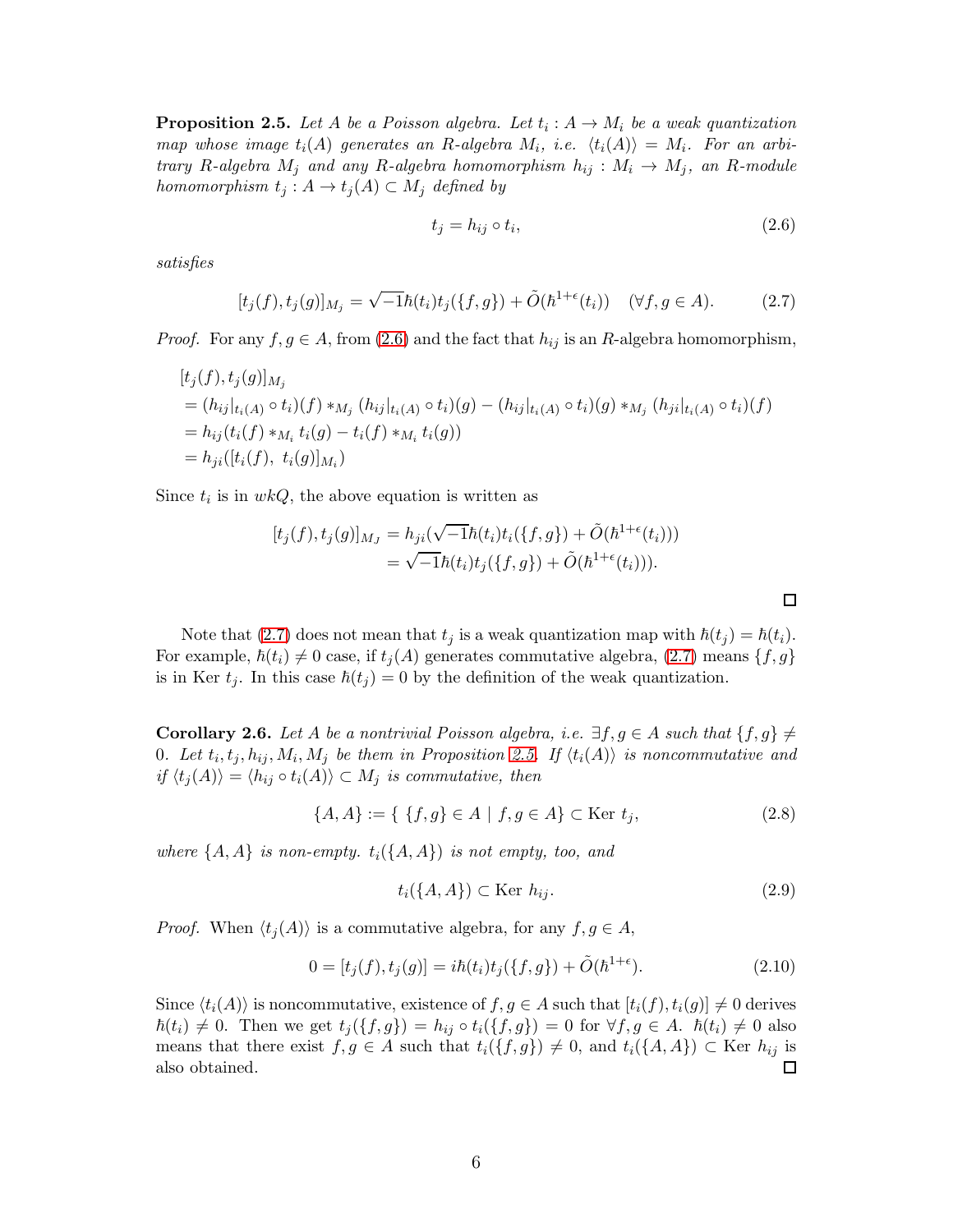<span id="page-6-1"></span>Proposition 2.7. Suppose that a noncommutativity parameter of a weak quantization  $map t_i: A \to t_i(A) \subset M_i$  is non-zero, i.e.  $\hbar(t_i) \neq 0$ , where  $M_i$  is some noncommutative R-algebra. For an R-algebra homomorphism  $h_{ij}: M_i \to M_j$  and  $t_j := h_{ij} \circ t_i$  ,  $\langle t_j(A) \rangle$ is a commutative algebra if and only if

$$
\{[t_i(f), t_i(g)] \mid f, g \in A\} \subset \text{Ker } h_{ij}.
$$

*Proof.* For any  $f, g \in A$  with  $[t_i(f), t_i(g)] \neq 0$ ,

$$
h_{ij}([t_i(f), t_i(g)]) = [h_{ij} \circ t_i(f), h_{ij} \circ t_i(g)] = [t_j(f), t_j(g)].
$$

Therefore, if  $\langle t_i(A) \rangle$  is commutative,  $\forall [t_i(f), t_i(g)] \in \text{Ker } h_{ij}$ .

Conversly, suppose that  $[t_i(f), t_i(g)]$  is in Ker  $h_{ij}$  for  $\forall f, g \in A$ .  $\forall m_l \in \langle t_j(A) \rangle$  is expressed as  $m_l = \sum$ k  $\sum$  $I_k$  $m_{lI_k}a_{I_k}$ , where  $a_{I_k} = a_{i_1} \cdots a_{i_k}$ ,  $a_{i_p} \in \text{Im } h_{ij}$  and  $m_{lI_k} \in R$ . There exists  $e_{i_p} \in t_i(A)$  such that  $a_{i_p} = h_{ij}(e_{i_p})$ . Any commutator  $[m_l, m_p]$  is written as

$$
[m_l, m_p] = \sum_{k,q} \sum_{I_k, J_q} m_{l I_k} m_{p J_q} [a_{I_k}, a_{J_q}],
$$

and  $[a_{I_k}, a_{J_q}] = \sum$  $1\leq s\leq k$  $\sum$  $1\leq n\leq q$  $(\cdots [a_{i_s}, a_{j_n}] \cdots)$ . So,  $[m_l, m_p] = \sum$  $_{k,q}$  $\sum$  $I_k, J_q$  $m_{lI_{k}}m_{pJ_{q}}\text{ }\sum\limits$  $1\leq s\leq k$  $\sum$  $1\leq n\leq q$  $(\cdots [a_{i_s}, a_{j_n}] \cdots ).$  $=$   $\sum$  $_{k,q}$  $\sum$  $I_k, J_q$  $m_{l I_{k}}m_{p J_{q}}\text{ }\sum\limits$  $1\leq s\leq k$  $\sum$  $1\leq n\leq q$  $(\cdots h_{ij}([e_{i_s},e_{j_n}])\cdots).$ 

Since  $[e_{i_s}, e_{j_n}] \in \text{Ker } h_{ij}$ , we find  $[m_l, m_p] = 0$ .

To avoid commutative algebras from quantum theories, we will restrict R-algebra homomorphisms to injective ones later.

 $\Box$ 

We found that  $t_j = h_{ij} \circ t_i$  in Proposition [2.5](#page-5-2) is a weak quantization map.  $\langle t_j(A) \rangle =$  $\langle h_{ij} \circ t_i \rangle \subset M_j$ , Im $h_{ij}$ , and  $M_j$  are not always equal. So, "when  $\langle h_{ij} \circ t_i(A) \rangle$  generates  $M_j$ ?" is a natural question. The following discussion derives a useful tool to judge this problem.

<span id="page-6-0"></span>**Proposition 2.8.** Let  $A, B, C \in ob(R\text{-}Mod)$  be R-modules satisfying  $\langle A \rangle = M_i$ ,  $\langle B \rangle =$  $\langle C \rangle = M_j$ , where  $M_i$  and  $M_j$  are R-algebras. If an R-algebra homomorphism  $h_{ji}$ :  $M_j \to M_i$  satisfies  $h_{ji}|_B(B) = A$ , where  $h_{ji}|_B$  is defined by restriction of its domain to B, then the image of C by  $h_{ji}$  generates  $M_i$ , i.e.  $\langle h_{ji}|_C(C)\rangle = M_i$ .

*Proof.* From  $\langle B \rangle = \langle C \rangle = M_j$ , an arbitrary  $b \in B$  is expressed by elements of C. By  $h_{ji}|_B(B) = A$  and  $\langle A \rangle = M_i$ ,  $h_{ji}|_B(B)$  generates  $M_i$ . Then  $\langle h_{ji}|_C(C) \rangle = M_i$  is given.  $\Box$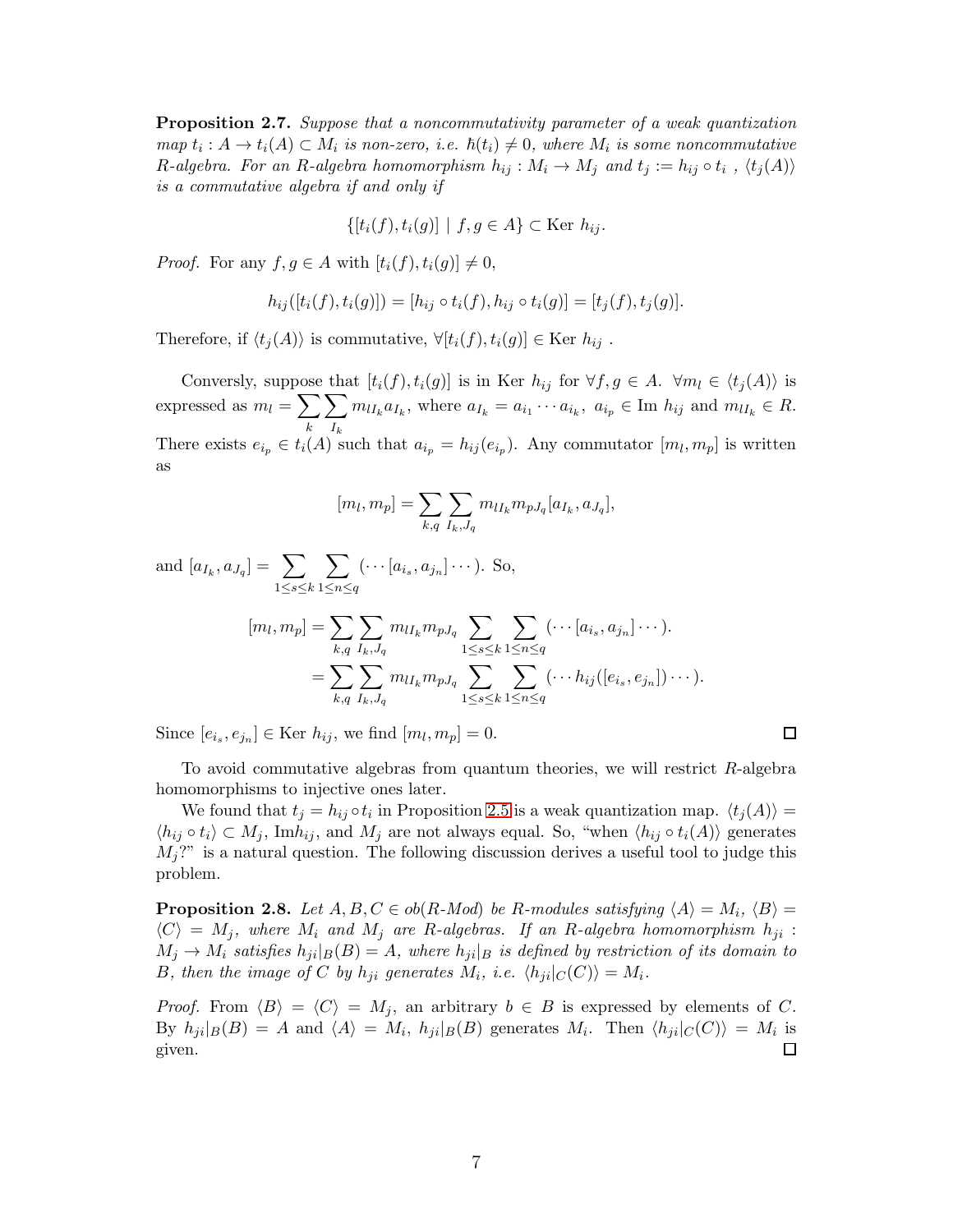We introduce a sequence of weak quantization maps  $t_{\mu j}^{(l)} : A^{\mu} \to t_{\mu j}^{(l)} (A^{\mu}) \subset M_j$ ,  $(l \in$  $I_j, \mu = 1, 2, \cdots$ ) that generate an R-algebra  $M_j$ 

$$
M_j = \langle t_{\mu j}^{(l)}(A^{\mu}) \rangle = \dots = \langle t_{\mu j}^{(n)}(A^{\mu}) \rangle = \dots
$$
  
=  $\langle t_{\nu j}^{(l)}(A^{\nu}) \rangle = \dots = \langle t_{\nu j}^{(n)}(A^{\nu}) \rangle = \dots$   
: (2.11)

where  $A^{\mu}, A^{\nu}, \dots \in ob(\mathscr{P}oiss)$  and  $I_j$  is an index set.

<span id="page-7-0"></span>**Proposition 2.9.** Let  $A^{\mu}, A^{\tau}$  be Poisson algebras. Let  $t_{\mu j}^{(k)} : A^{\mu} \to t_{\mu j}^{(k)} (A^{\mu})$  and  $t_{\mu i}^{(l)}$ :  $A^{\mu} \to t^{(l)}_{\mu i}(A^{\mu})$  be weak quantization maps such that  $\langle t^{(k)}_{\mu j}(A^{\mu}) \rangle = M_j$  ,  $\langle t^{(l)}_{\mu i}(A^{\mu}) \rangle = M_i$ . If an R-algebra homomorphism  $m_{ji}: M_j \to M_i$  satisfies commutativity  $m_{ji} \circ t_{\mu j}^{(k)} = t_{\mu i}^{(l)}$ , then  $\forall t_{\tau j}^{(n)} \in wkQ$  such that  $\langle t_{\tau j}^{(n)}(A^{\tau}) \rangle = M_j$ ,  $t_i := m_{ji} \circ t_{\tau j}^{(n)} : A^{\tau} \to t_i(A^{\tau}) \subset M_i$ satisfies

$$
[t_i(f), t_i(g)]_{M_i} = \sqrt{-1}\hbar(t_{\tau j}^{(n)})t_i(\{f, g\}) + \tilde{O}(\hbar^{1+\epsilon}(t_{\tau j}^{(n)})) \quad (f, g \in A^{\tau}). \tag{2.12}
$$

and

$$
\langle t_i(A^{\tau}) \rangle = M_i. \tag{2.13}
$$



Proof. This proposition follows from Proposition [2.5](#page-5-2) and Proposition [2.8.](#page-6-0)

 $\Box$ 

Remark. Note that the existence of Poisson maps between  $A^{\mu}$  and  $A^{\tau}$  are not requested in Proposition [2.9.](#page-7-0)

Example 2.10. As an example, let us consider fuzzy spheres and fuzzy tori. These are obtained by matrix regularization for  $S^2$  and  $T^2$ , and their processes are summarized in Appendix [C.](#page-35-0) A and B denote the Poisson algebras defined as a set of functions on  $S^2$  and  $T^2$ , respectively.  $t_k : \mathcal{A} \to T_k := t_k(\mathcal{A}) \subset M_k = \text{Mat}_k(\mathbb{C})$  and  $q_k : \mathcal{B} \to Y_k :=$  $q_k(\mathcal{B}) \subset M_k = \text{Mat}_k(\mathbb{C})$  are defined as weak quantization maps. The details are given in Appendix [C.](#page-35-0) It is known that both  $t_k(\mathcal{A})$  and  $q_k(\mathcal{B})$  generate the same matrix algebra  $\mathrm{Mat}_k$ .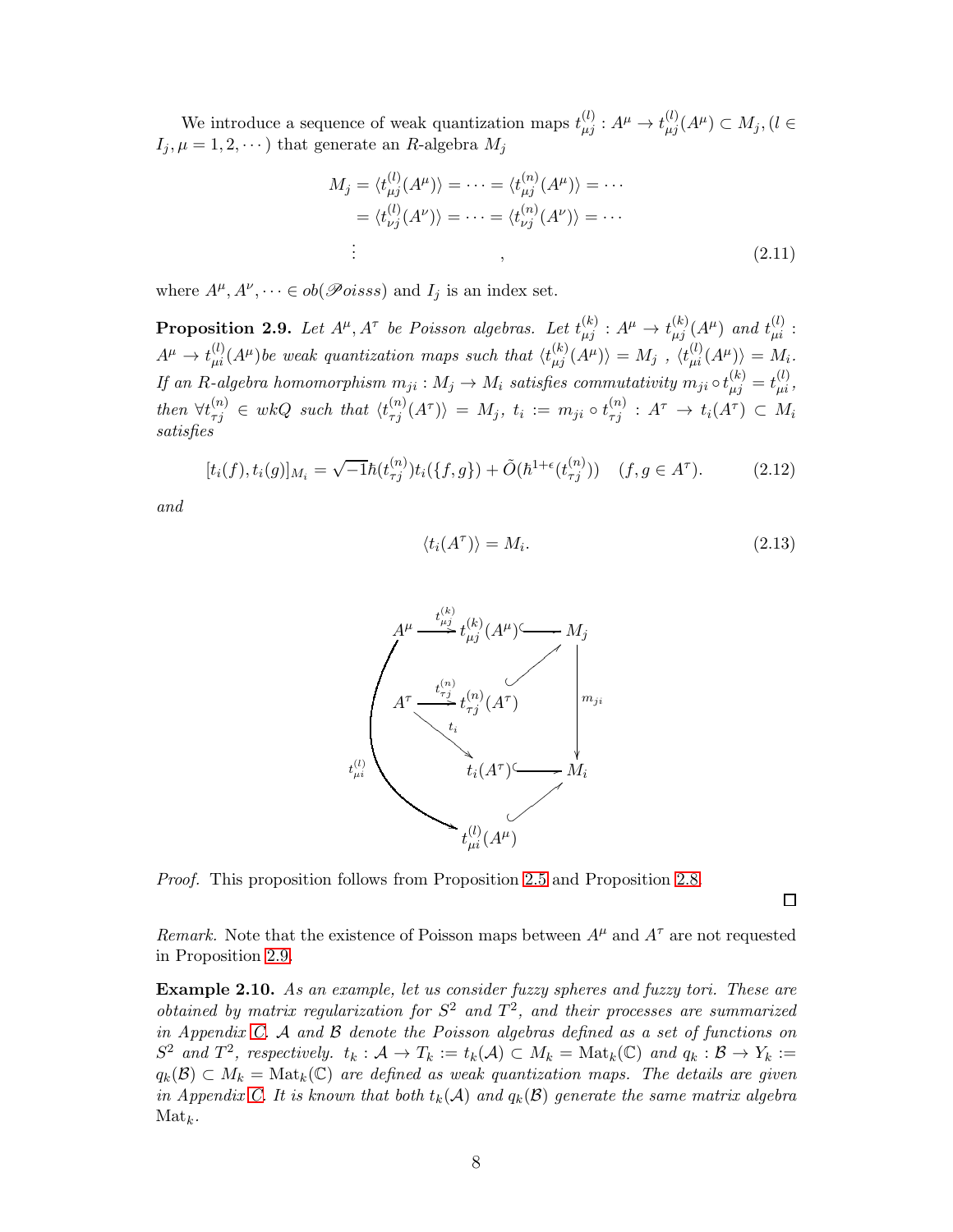Let introduce a map  $t_{k \oplus k} : A \to T_k \oplus T_k \subset M_k \oplus M_k$  as

$$
t_{k \oplus k}(f) = \left(\begin{array}{c|c} t_k(f) & 0\\ \hline 0 & t_k(f) \end{array}\right) \qquad (f \in \mathcal{A}). \tag{2.14}
$$

This satisfies  $[t_{k\oplus k}(f), t_{k\oplus k}(g)]_M = \sqrt{-1}\hbar(t_k)t_{k\oplus k}(\lbrace f, g \rbrace) + \tilde{O}(\hbar^{1+\epsilon}(t_k)).$  In other words,  $t_{k\oplus k}$  is a weak quantization map. We define  $q_{k\oplus k} : \mathcal{B} \to Y_k \oplus Y_k$  as a weak quantization map, in the same way. Let  $\pi : M_k \oplus M_k \to M_k$  be a projection map to one M<sub>k</sub>. From Proposition [2.9,](#page-7-0) by using a projection  $\pi$  and commutativity  $\pi \circ t_{k \oplus k} = t_k$ , we obtain  $q_k = \pi \circ q_{k \oplus k}$  as a weak quantization map and  $\langle q_k(\mathcal{B}) \rangle = M_k$ . This result reproduces known facts.



To prevent later confusion, a note is made here. From the fact that this projection  $\pi$ is an R-algebra homomorphism but not injective one, this  $\pi$  is removed from the set of R-algebra homomorphisms for QW we will consider in the following parts of this paper. As we will see in Section [3,](#page-10-0) only injective  $R$ -algebra homomorphisms are in  $Mor(QW)$ .

#### 2.3 Quantization Maps

The parameter of noncommutativity  $\hbar$  is determined by the choice of weak quantization map i.e.  $\hbar : wkQ \to \mathbb{C}$ . The set of the weak quantization maps  $wkQ$  is the disjoint union as

$$
wkQ = \bigsqcup_{x \in \mathbb{R}_{\geq 0}} Qh_x,
$$

where

$$
Qh_x := \{q \in wkQ \mid |\hbar(q)| = x \in \mathbb{R}_{\geq 0}\}.
$$

We denote the set of all targets of  $Qh_x$  by

$$
Qh_x(\mathscr{P}oiss) := \{t(q) \mid q \in Qh_x\},\tag{2.15}
$$

where  $t(q)$  is a target of q. Particularly,  $Qh_0 := \{q \in wkQ \mid |h(q)| = 0\}$  is a set of maps to commutative algebras including the identity  $Id_A$  for  $A \in U_p(\mathscr{P}oiss)$ , where  $U_p$  is a forgetful functor from  $\mathcal{P}oisss$  to  $QW$  defined in Section [3.](#page-10-0)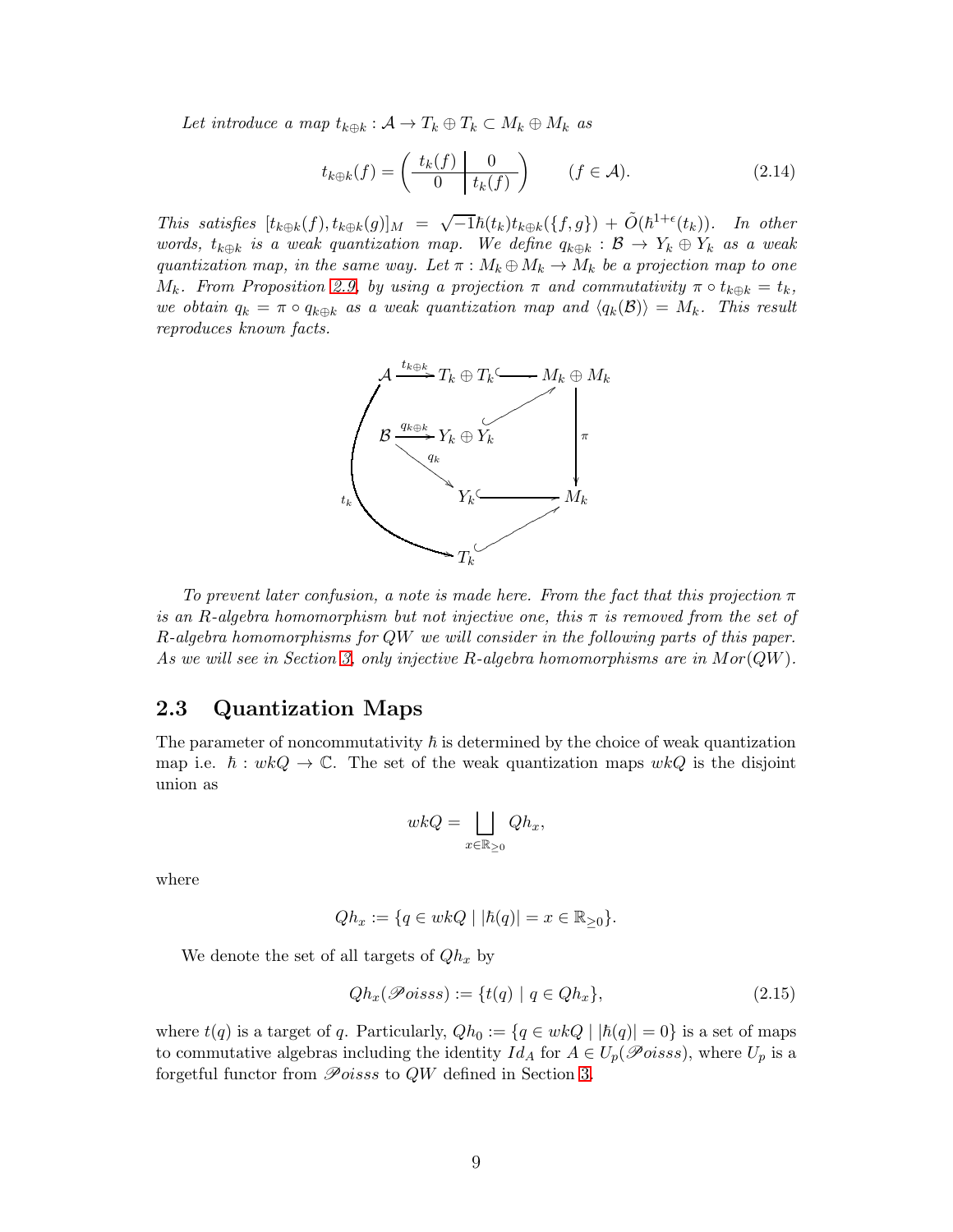**Definition 2.11.** The set of quantization maps  $Q$  is defined by

$$
Q := wkQ \backslash Qh_0 = \bigsqcup_{x \neq 0} Qh_x, \tag{2.16}
$$

and the set of all targets of the quantization maps is defined by

$$
Q(\mathcal{P}oisss) := \{t(q) \mid q \in Q\}.
$$
\n
$$
(2.17)
$$

We call  $q \in Q$  a quantization map.

Here, let us explain why we define the Poisson morphism in  $\mathscr{P}oiss$  is surjective. At first, we see the following proposition.

<span id="page-9-1"></span>**Proposition 2.12.** Let  $A^{\mu}$  and  $A^{\nu}$  be Poisson algebras and let  $T_i$  be an R-module as a subset of an R-algebra  $M_i$ . For a weak quantization map  $t_{\nu i}: A^{\nu} \to T_i$  and a Poisson morphism  $\phi: A^{\mu} \to A^{\nu}$ ,  $t_{\nu i} \circ \phi: A^{\mu} \to T_i$  is also a weak quantization map.

Proof.

$$
\sqrt{-1}\hbar(t_{\nu i})t_{\nu i}\circ\phi(\{f,g\})+\tilde{O}(\hbar^{1+\epsilon})=\sqrt{-1}\hbar(t_{\nu i})t_{\nu i}(\{\phi(f),\phi(g)\})+\tilde{O}(\hbar^{1+\epsilon})=[t_{\nu i}(\phi(f)), t_{\nu i}(\phi(g))] + \tilde{O}(\hbar^{1+\epsilon}).
$$

Note that Proposition [2.12](#page-9-1) does not show that  $t_{\nu i} \circ \phi$  is always in Q even if  $t_{\nu i} \in Q$ . For example, suppose that  $C \subset T_i \subset M_i$  is a commutative subalgebra of  $M_i$ , and  $\text{Im}\phi \subset t_{\nu i}^{-1}(C)$ . Then the image of  $t_{\nu i} \circ \phi$  is in C and  $\hbar (t_{\nu i} \circ \phi) = 0$ , i.e.  $t_{\nu i} \circ \phi \notin Q$ . On the other hand, if  $\phi$  is surjective  $t_{\nu i} \circ \phi(A^{\mu}) = t_{\nu i}(A^{\nu})$ . This fact and Proposition [2.12](#page-9-1) derives the following.

<span id="page-9-2"></span>**Proposition 2.13.** Let  $A^{\mu}$  and  $A^{\nu}$  be Poisson algebras. Let  $t_{\nu i} \in Q$  be a quantization map whose source is  $A^{\nu}$ . If a Poisson morphism  $\phi : A^{\mu} \to A^{\nu}$  is surjective, then  $t_{\nu i} \circ \phi \in Q.$ 

This property is important to make the category  $QW$ , so an ancillary condition that the morphisms are surjective is added to the conditions for  $Mor(\mathcal{P}oiss)$ .

Next, we make sure that we can treat  $\hbar$  as a continuous parameter in  $Q$ .

<span id="page-9-0"></span>**Proposition 2.14.** Let A be a Poisson algebra. Let  $T_i$  be an R-module. For  $\forall q_i \in Q$ :  $A \to T_i$  and  $\forall x \in \mathbb{C}^\times$ ,

$$
q_i^x := \frac{x}{\hbar(q_i)} q_i \tag{2.18}
$$

is a quantization map from A to  $T_i$ , such that  $\hbar(q_i^x) = x$ ,  $q_i(A) = q_i^x(A)$ . *Proof.* From  $[q_i(f), q_i(g)] = \sqrt{-1}\hbar(q_i)q_i({f, g}) + \tilde{O}(\hbar^{1+\epsilon}),$  we obtain

$$
[q_i^x(f), q_i^x(g)] = ixq_i^x(\{f, g\}) + \frac{x^2}{\hbar^2(q_i)} \tilde{O}(\hbar^{1+\epsilon}).
$$

Because  $\frac{x^2}{t^2}$  $\hbar^2(q_i)$  $\tilde{O}(\hbar^{1+\epsilon}) = \tilde{O}(x^{1+\epsilon}),$  the proof is finished.

This proposition teaches us that there are uncountable infinite number quantizations for each target  $T_i$ .

 $\Box$ 

 $\Box$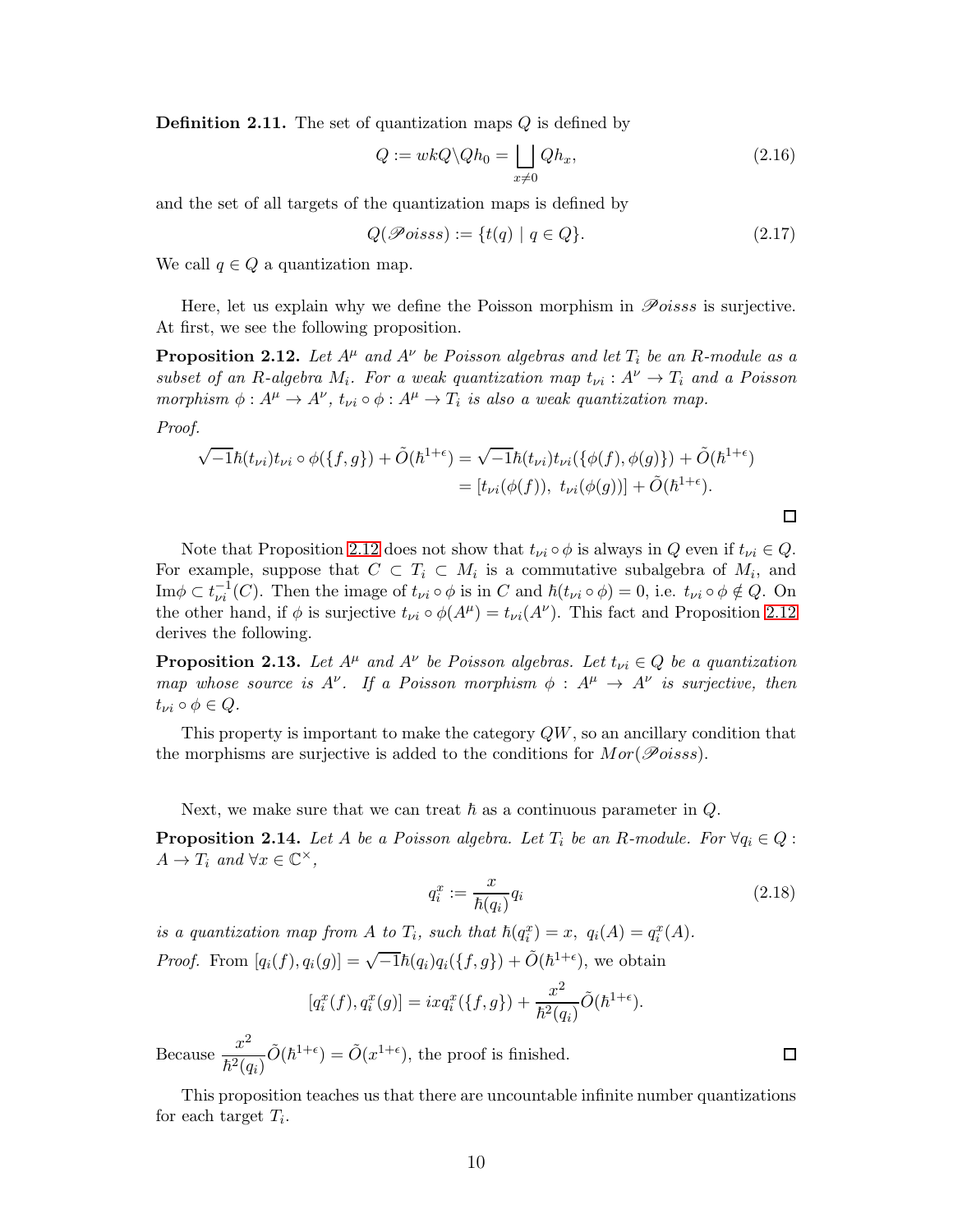## <span id="page-10-0"></span>3 Category of Quantizations

In this section, we construct a category  $QW$  that describes whole space of the all quantizations of all Poisson algebras.

We denote the target and the source of a morphism  $q \in Q$  by  $t(q)$  and  $s(q)$ , respectively. Recall that  $t(q)$  is a subspace of some R-algebra for each q.

At the first step, we introduce a category of target spaces  $\{t(q) | q \in Q\}$ .

Definition 3.1. *QP* is a subcategory of R-Mod defined as follows.

- $ob(QP) := Q(\mathscr{P}oiss) = \{t(q) | q \in Q\}.$
- Suppose that two objects  $t(q_i), t(q_j)$  are subsets of R-algebras  $M_i, M_j$ , respectively. The morphism  $Mor(t(q_i), t(q_j))$  is the set of all  $h_{ij}|_{t(q_i)} : t(q_i) \rightarrow t(q_j)$ . Here,  $h_{ij}|_{t(q_i)}$  is given as an injective R-algebra homomorphism  $h_{ij}: M_i \to M_j$  whose source is restricted into  $t(q_i)$ , and  $\text{Im}(h_{ij}|_{t(q_i)}) \subset t(q_j)$ :

$$
Mor(t(q_i), t(q_j)) :=
$$
  
\n
$$
\{h_{ij}|_{t(q_i)} : t(q_i) \to t(q_j) \mid h_{ij} : M_i \to M_j \text{ is an injective } R\text{-algebra homomorphism } \}.
$$

The composition of  $m_{ij} = h_{ij}|_{t(q_i)} \in Mor(t(q_i), t(q_j))$  and  $m_{jk} = h_{jk}|_{t(q_j)} \in Mor(t(q_j), t(q_k))$ is well-defined by

$$
m_{jk} \circ m_{ij} = h_{jk}|_{t(q_j)} \circ h_{ij}|_{t(q_i)} = (h_{jk} \circ h_{ij})|_{t(q_i)}.
$$

Next, we consider a category  $\mathscr Poiss \cup QP$  defined by

- $\bullet \; ob(\mathscr Poisss \sqcup QP) = ob(\mathscr Poisss) \sqcup ob(QP)$
- $Mor(\mathscr{P}oiss \sqcup QP) = Mor(\mathscr{P}oiss) \sqcup Mor(QP).$

Since  $ob(\mathscr{P}oiss) \cap ob(QP) = \emptyset$  and  $Mor(\mathscr{P}oiss) \cap Mor(QP) = \emptyset$ , it is trivial that  $\mathscr Poisss \bigsqcup QP$  is a category.

The final step to introduce a category  $QW$  that describe whole space of the all quantizations of all Poisson algebras is to define its morphism by

<span id="page-10-2"></span>
$$
Mor(QW) := Mor(\mathcal{P}oiss) \bigsqcup Mor(QP) \bigsqcup Q. \tag{3.1}
$$

<span id="page-10-1"></span>**Proposition 3.2.** If  $\forall f, g \in Mor(QW)$  satisfy  $s(f) = t(g)$ , then  $f \circ g \in Mor(QW)$ .

*Proof.* For the case  $f, g \in Mor(\mathcal{P}oiss)$  or for the case  $f, g \in Mor(QP)$ , this statement is trivial. For  $\forall f, g \in Q, f \circ g$  never exists, because  $s(f) \in ob(\mathscr Poisss)$  and  $t(g) \in$  $ob(QP)$ . So, we have to show this statement in the case i)  $q \in Mor(\mathcal{P}oiss)$ ,  $f \in Q$ and the case ii)  $q \in Q$ ,  $f \in Mor(QP)$ . For the case i), Proposition [2.13](#page-9-2) shows that  $f \circ g \in Q$ . For the case ii), Proposition [2.5,](#page-5-2) Corollary [2.6,](#page-5-3) and Proposition [2.7,](#page-6-1) show that  $f \circ g \in Q$ , since every morphism in  $QP$  is injective. Therefore, this proposition is proved. proved.

Proposition [3.2](#page-10-1) guarantees the following definition of a category of whole space of the quantizations makes sense.

**Definition 3.3** (Quantization World  $QW$ ). The category of quantization  $QW$  is a subcategory of R-Mod whose object is defined by

$$
ob(QW) := ob(\mathcal{P}oiss) \cup ob(QP) \tag{3.2}
$$

and its morphism is defined by [\(3.1\)](#page-10-2).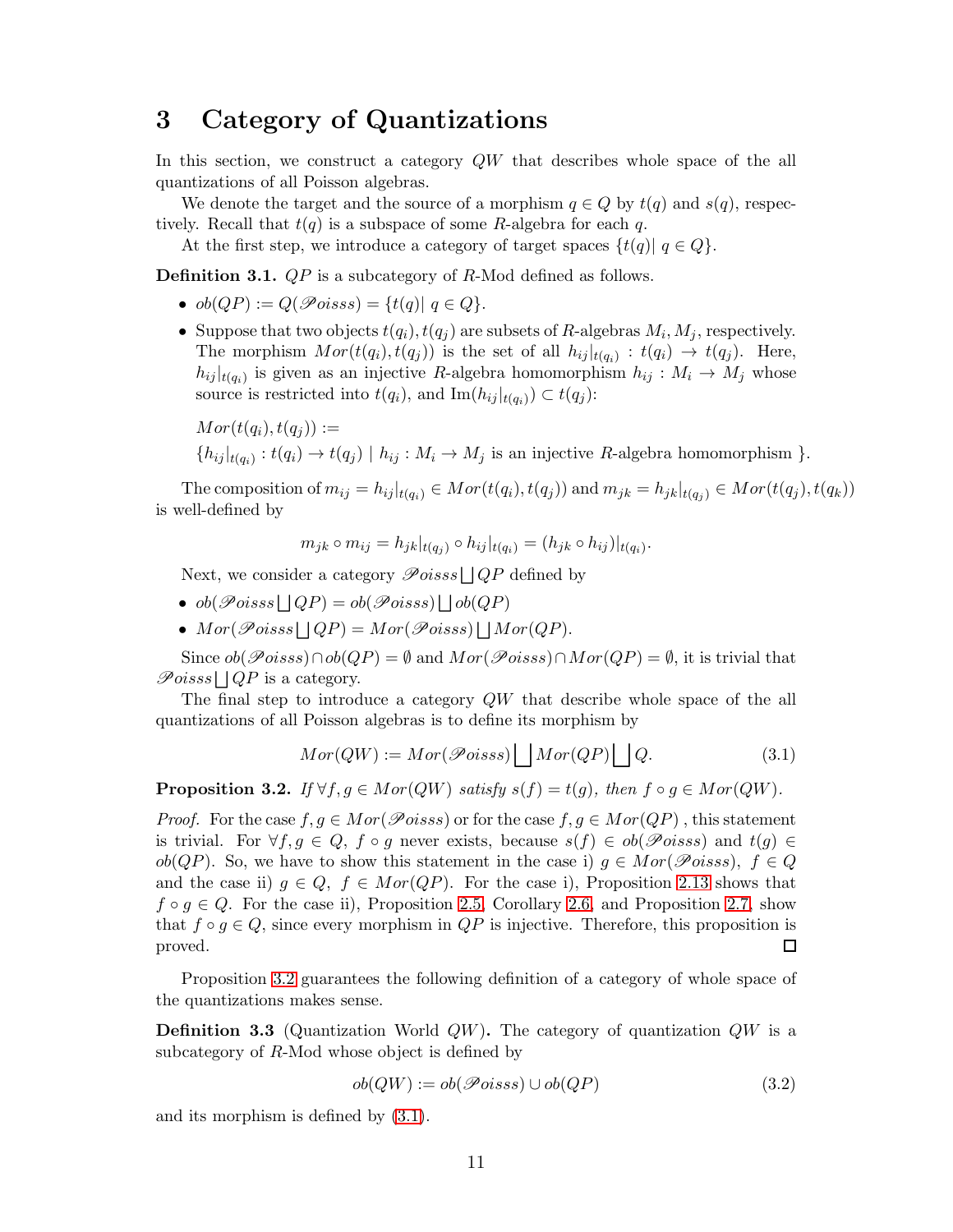A schematic diagram of this category of quantization QW is shown below.

<span id="page-11-1"></span>
$$
\cdots \longrightarrow M_1 \xrightarrow{h_{12}} M_2 \xrightarrow{h_{23}} M_3 \longrightarrow \cdots
$$
  
\n
$$
\cdots \longrightarrow \langle q_1(A) \rangle \xrightarrow{h_{12} |_{\langle q_1(A) \rangle}} \langle q_2(A) \rangle \xrightarrow{h_{23} |_{\langle q_2(A) \rangle}} \langle q_3(B) \rangle \longrightarrow \cdots
$$
  
\n
$$
\cdots \longrightarrow q_1(A) \xrightarrow{h_{12} |_{q_1(A)}} q_2(A) \xrightarrow{h_{23} |_{q_2(A)}} q_3(B) \longrightarrow \cdots
$$
  
\n
$$
\cdots \longrightarrow q_1 \qquad \qquad q_2 \qquad \qquad q_2' \qquad \qquad q_3' \qquad \qquad (3.3)
$$
  
\n
$$
\cdots \longrightarrow A \xrightarrow{q_2} q_2' \qquad \qquad q_3' \qquad \qquad (3.4)
$$

Here  $M_i$  is an R-algebra, and  $\langle q_i(A) \rangle$ ,  $\cdots$  are subalgebras of  $M_i$ ,  $\cdots$  that generated by  $q_i(A), \dots$ , respectively.  $A, B, \dots$  are Poisson algebras, and  $q_i$  is a quantization map.  $\phi_{AB}$  is a surjective Poisson morphism, and  $h_{ij}$  is an injective R-algebra homomorphism. This figure [\(3.3\)](#page-11-1) is not strict but just for help to understand relations between objects in QW.

It would not be waste to emphasize the importance of injectivity of  $Mor(t(q_i), t(q_i))$ here, even though this is an overlap with what was previously stated around Proposition [2.5,](#page-5-2) Corollary [2.6,](#page-5-3) and Proposition [2.7.](#page-6-1) Consider some  $q_j : A \to T_j \in Q$  i.e.  $\hbar(q_j) \neq 0$ , where  $\langle T_j \rangle = M_j$  is a noncommutative R-algebra. Suppose there exists an R-algebra homomorphism  $h_{ji}$ :  $M_j \to M_i$  such that its image Im $h_{ji} \subset M_i$  is a commutative subalgebra. For  $\forall f, g \in A$ ,

$$
0 = [h_{ji} \circ q_j(f), h_{ji} \circ q_j(g)]
$$
  
=  $h_{ji}([q_j(f), q_j(g)])$   
=  $\hbar(q_j) h_{ji} \circ q_j(\lbrace f, g \rbrace) + \tilde{O}(\hbar^{1+\epsilon}(q_j)),$ 

since Im $h_{ji}$  is commutative. From  $\hbar(q_i) \neq 0$ ,

$$
h_{ji} \circ q_j(\lbrace f, g \rbrace) = 0, \qquad \tilde{O}(\hbar^{1+\epsilon}(q_j)) = 0.
$$

Furthermore, we find that there exists a pair of f, g such that  $q_i({f, g}) \neq 0$  since  $\hbar(q_i) \neq 0$ . Then we obtain that

$$
Ker h_{ji}|_{T_j} \supset \{q_j(\{f,g\}) \mid f, g \in A\} \neq \{0\}.
$$
 (3.4)

The presence of this kernel prevents the construction of a category QW using Q. To avoid this, injectivity is added to the definition for  $Mor(t(q_i), t(q_i))$ .

## <span id="page-11-0"></span>4 Classification of Quantizations

As the classical limits of matrix regularization and so on teach us, what characterizes quantum geometry is not only the algebra generated by the target space of the quantization map, but also the information about the map of quantization itself. Even if we confine our considerations to algebra,  $\langle q_1(A) \rangle$ ,  $\langle q_2(A) \rangle$ ,  $\cdots$  are more important than  $M_1, M_2, \cdots$  in the diagram [\(3.3\)](#page-11-1) to characterize the quantization maps. In this section, we introduce a framework that classifies quantizations.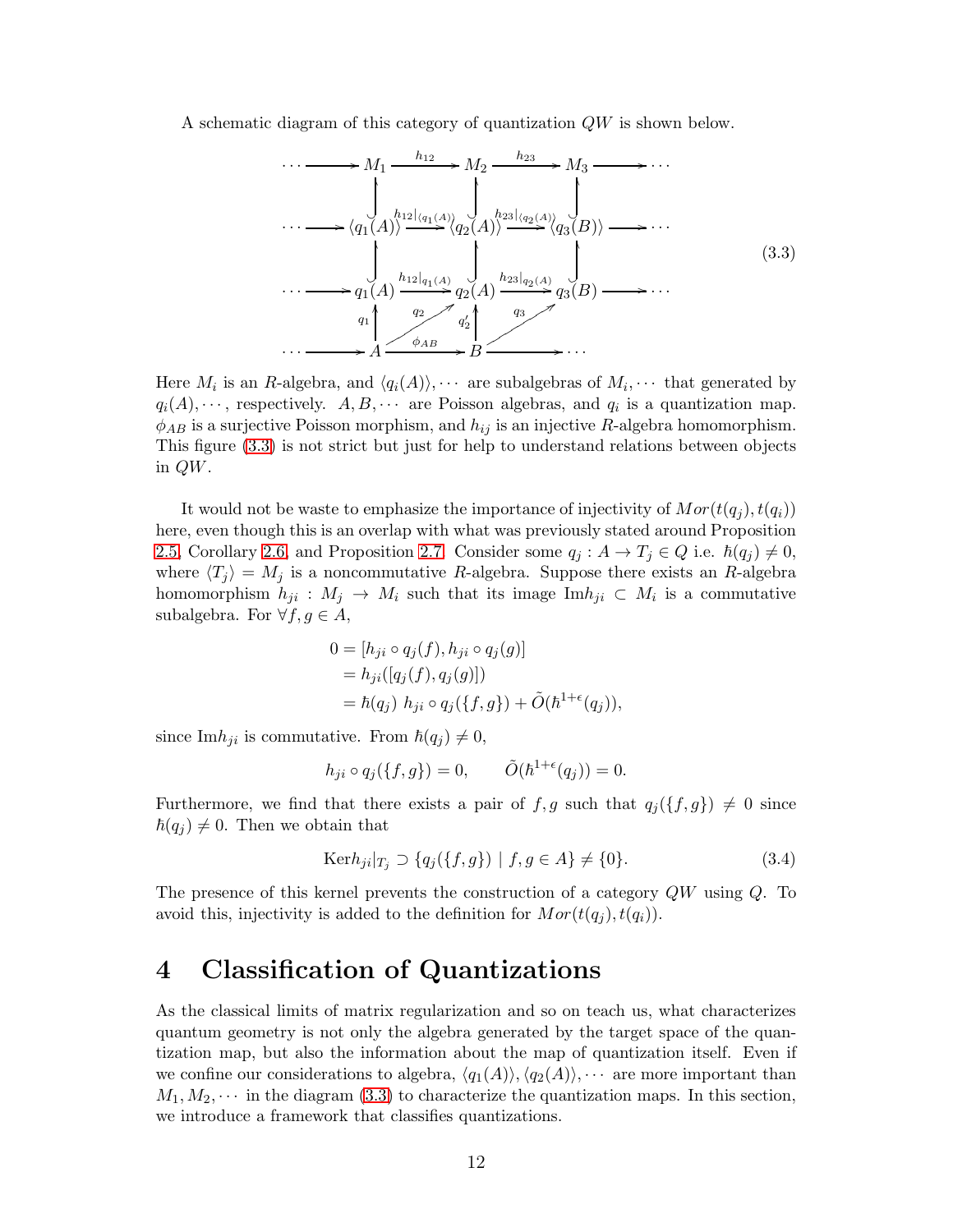#### 4.1 Equivalence of Quantization Maps

Recall that Poisson category Poisss is a category whose objects are Poisson algebras, and morphisms are surjective Poisson homomorphisms.

Let us introduce  $U_P$  as a forgetful functor from  $\mathscr Poiss$  to QW forgetting multiplication and Poisson structure;

$$
U_P \; : \; \mathscr Poisss \to QW.
$$

For simplicity, we abbreviate  $U_P(A)$  and  $U_P(\phi)$  as A and  $\phi$  for  $A \in ob(\mathscr{P}oiss)$ ,  $\phi \in$  $Mor(\mathcal{P}oiss)$ , respectively. Next, let  $I_{QP}$  be a functor from  $QP$  to  $QW$  such that all objects and morphisms are identically embedded in  $QW$  as  $I_{QP}(QP) = QP \subset QW$  i.e.  $I_{QP}(T_i) = T_i \in ob(QW)$  for any object  $T_i \in ob(QP)$  and  $I_{QP}(h_{ij}) = h_{ij} \in Mor(QW)$ for any morphism  $h_{ij} \in Mor(QP)$ . As similar to the case of  $U_P$ , we abbreviate  $I_{QP}(T_i)$ and  $I_{QP}(h)$  as  $T_i$  and h for  $T_i \in ob(QP)$ ,  $h \in Mor(QP)$ , respectively.

Using these functors a comma category is defined as follows.

**Definition 4.1** (Comma category  $(U_P \downarrow I_{QP})$ ).  $(U_P \downarrow I_{QP})$  is a comma category whose object is a triple

$$
ob(U_P \downarrow I_{QP})
$$
  
 := { $(A, q_{Ai}, T_i) | A \in ob(\mathcal{P}oisss), T_i \in ob(QP), (q_{Ai} : A \to T_i) \in Mor(QW)$ } (4.1)

and its morphism  $(\phi_{AB}, t_{ij}) : (A, q_{Ai}, T_i) \rightarrow (B, q_{Bi}, T_j)$  is a pair of a Poisson map  $(\phi_{AB}: A \rightarrow B) \in Mor(\mathscr Poisss)$  and an R-module homomorphism  $(t_{ij}: T_i \rightarrow T_j) \in$  $Mor(QP)$  such that

<span id="page-12-0"></span>
$$
t_{ij} \circ q_{Ai} = q_{Bj} \circ \phi_{AB}.
$$
\n
$$
(4.2)
$$

$$
U_P(A) = A \xrightarrow{\phi_{AB}} B = U_P(B)
$$
  
\n
$$
U_{q_{Ai}} \downarrow \qquad \qquad \downarrow \qquad \downarrow \qquad \downarrow \qquad \downarrow \qquad \downarrow \qquad \downarrow \qquad \downarrow \qquad \downarrow \qquad \downarrow \qquad \downarrow \qquad \downarrow \qquad \downarrow \qquad \downarrow \qquad \downarrow \qquad \downarrow \qquad \downarrow \qquad \downarrow \qquad \downarrow \qquad \downarrow \qquad \downarrow \qquad \downarrow \qquad \downarrow \qquad \downarrow \qquad \downarrow \qquad \downarrow \qquad \downarrow \qquad \downarrow \qquad \downarrow \qquad \downarrow \qquad \downarrow \qquad \downarrow \qquad \downarrow \qquad \downarrow \qquad \downarrow \qquad \downarrow \qquad \downarrow \qquad \downarrow \qquad \downarrow \qquad \downarrow \qquad \downarrow \qquad \downarrow \qquad \downarrow \qquad \downarrow \qquad \downarrow \qquad \downarrow \qquad \downarrow \qquad \downarrow \qquad \downarrow \qquad \downarrow \qquad \downarrow \qquad \downarrow \qquad \downarrow \qquad \downarrow \qquad \downarrow \qquad \downarrow \qquad \downarrow \qquad \downarrow \qquad \downarrow \qquad \downarrow \qquad \downarrow \qquad \downarrow \qquad \downarrow \qquad \downarrow \qquad \downarrow \qquad \downarrow \qquad \downarrow \qquad \downarrow \qquad \downarrow \qquad \downarrow \qquad \downarrow \qquad \downarrow \qquad \downarrow \qquad \downarrow \qquad \downarrow \qquad \downarrow \qquad \downarrow \qquad \downarrow \qquad \downarrow \qquad \downarrow \qquad \downarrow \qquad \downarrow \qquad \downarrow \qquad \downarrow \qquad \downarrow \qquad \downarrow \qquad \downarrow \qquad \downarrow \qquad \downarrow \qquad \downarrow \qquad \downarrow \qquad \downarrow \qquad \downarrow \qquad \downarrow \qquad \downarrow \qquad \downarrow \qquad \downarrow \qquad \downarrow \qquad \downarrow \qquad \downarrow \qquad \downarrow \qquad \downarrow \qquad \downarrow \qquad \downarrow \qquad \downarrow \qquad \downarrow \qquad \downarrow \qquad \downarrow \qquad \downarrow \qquad \downarrow \qquad \downarrow \qquad \downarrow \qquad \downarrow \qquad \downarrow \qquad \downarrow \qquad \downarrow \qquad \downarrow \qquad \downarrow \qquad \downarrow \qquad \downarrow \q
$$

Using this comma category, quantization maps are classified. For every  $(q_{Ai}: A \rightarrow$  $T_i$ )  $\in Q$  there is a unique map  $(q'_{Ai}: A \rightarrow q_{Ai}(A)) \in Q$  defined by  $q'_{Ai}(f) := q_{Ai}(f)$  for any  $f \in A$ . For simplicity,  $q'_{Ai}$  will simply be abbreviated as  $q_{Ai}$  in the following.

**Definition 4.2.** When  $(q_{Ai}: A \rightarrow T_i) \in Q$  and  $(q_{Bi}: B \rightarrow T_j) \in Q$  satisfy

$$
(A, q_{Ai}, q_{Ai}(A)) \simeq (B, q_{Bj}, q_{Bj}(B))
$$

in  $(U_P \downarrow I_{QP})$ , that is, there exists an isomorphism  $(\phi_{AB}, t_{ij}) : (A, q_{Ai}, q_{Ai}(A)) \rightarrow$  $(B, q_{Bj}, q_{Bj}(B))$ , then we say that the quantization  $q_{Ai}$  and  $q_{Bj}$  are equivalent and we denote  $q_{Ai} \simeq q_{Bj}$ .

This is natural definition for equivalence of quantizations. However, the relation between algebras generating from  $q_{Ai}(A)$  and  $q_{Bi}(B)$  are not mentioned in this definition. Note that  $q_{Ai}(A)$  and  $q_{Bi}(B)$  are not algebras in general but just R-modules, subsets of some R-algebras. So, we investigate this relation, next.

Let us introduce the following functor.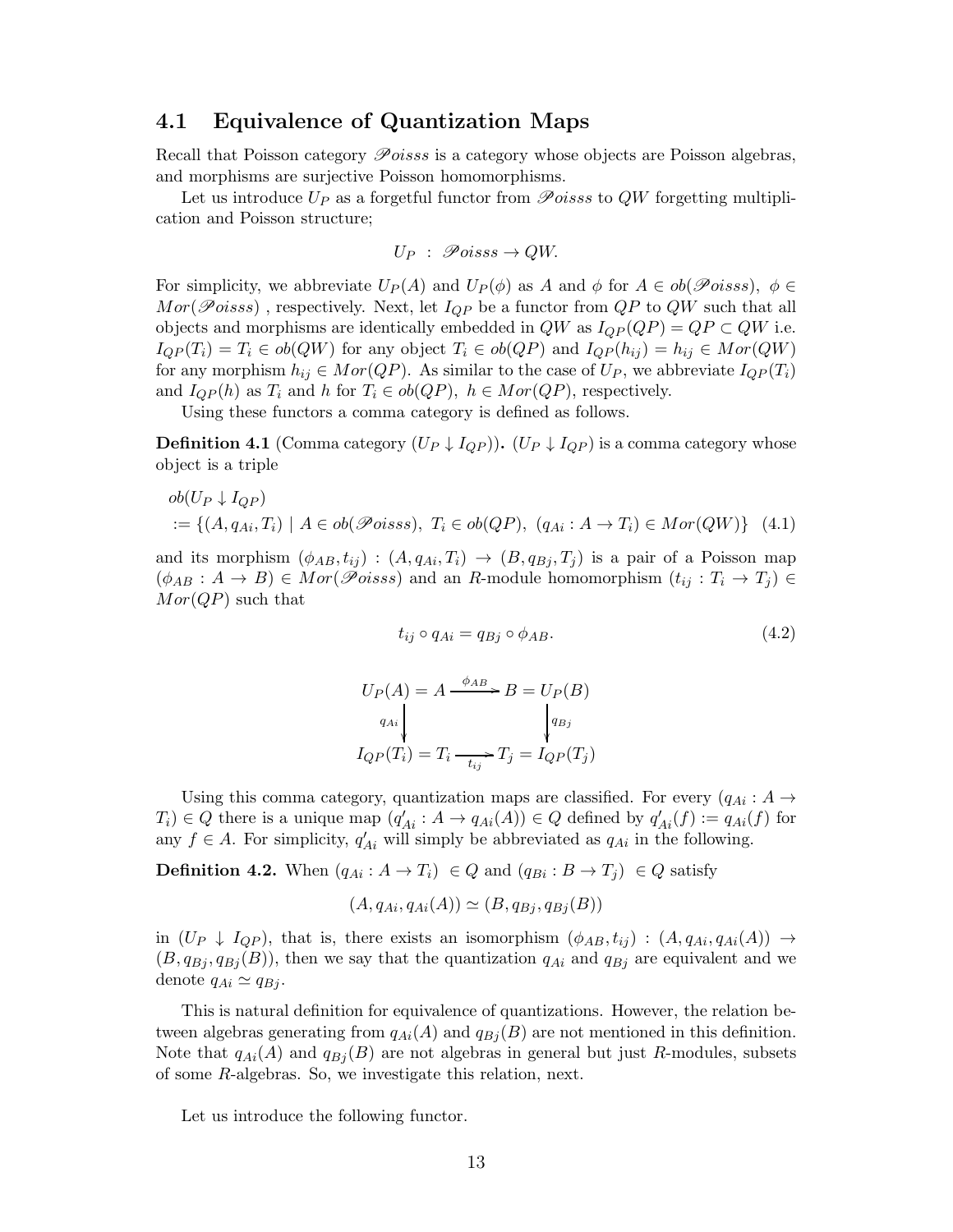**Definition 4.3.** A functor  $F : (U_P \downarrow I_{QP}) \rightarrow \mathscr{P}oiss \times R$ -alg is defined by the map between these objects:

$$
(A, q_{Ai}, T_i) \mapsto (A, \langle q_{Ai}(A) \rangle), \tag{4.3}
$$

and the map between these morphisms:

$$
(\phi_{AB}, t_{ij}) \mapsto (\phi_{AB}, h_{ij}|_{\langle q_{Ai}(A) \rangle}), \tag{4.4}
$$

where  $h_{ij}$  is an R-algebra homomorphism from  $\langle T_i \rangle \to \langle T_j \rangle$  such that  $h_{ij} |_{T_i} = t_{ij}$ .

Let us make sure that this  $F$  is correctly defined as a functor. We have to check three points : 1)  $h_{ij}|_{\langle q_{Ai}(A) \rangle}$  is uniquely determined from  $t_{ij}$ , 2)  $h_{ij}(\langle q_{Ai}(A) \rangle) \subset \langle q_{Bj}(B) \rangle$ , and 3) compositions are defined in a consistent manner.

1) At first, we check that  $h_{ij}|_{\langle q_{Ai}(A) \rangle}$  is uniquely determined from  $t_{ij}$ . From  $h_{ij}|_{T_i} = t_{ij}$  and  $q_{Ai}(A) \subset T_i$ ,  $h_{ij}|_{q_{Ai}(A)}$  uniquely exists. Therefore, we found  $h_{ij}|_{\langle q_{Ai}(A) \rangle}$  is uniquely determined from Proposition [2.3.](#page-4-0)

2)Next, we would like to show  $h_{ij}(\langle q_{Ai}(A) \rangle) \subset \langle q_{Bj}(B) \rangle$ , because if the following proposition does not hold, then the composition of morphisms is not defined.

**Proposition 4.4.** Let A and B be Poisson algebras with a surjective Poisson morphism  $\phi_{AB}: A \to B$ . Let  $q_{Ai}: A \to T_i$  and  $q_{Bj}: B \to T_j$  be quantization maps. Suppose that there exists  $t_{ij}: T_i \to T_j$  defined by  $t_{ij} = h_{ij}|_{T_i}$ , where  $h_{ij}$  is some R-algebra homomorphism  $h_{ij} : \langle T_i \rangle \to \langle T_j \rangle$ . If they satisfy the commutativity [\(4.2\)](#page-12-0), then,

$$
h_{ij}(\langle q_{Ai}(A)\rangle) = \langle q_{Bj}(B)\rangle.
$$

*Proof.* Because  $\phi_{AB}$  is surjective,

$$
\langle q_{Bj}(B) \rangle = \langle q_{Bj} \circ \phi_{AB}(A) \rangle. \tag{4.5}
$$

From the commutativity [\(4.2\)](#page-12-0),

$$
q_{Bj} \circ \phi_{AB} = t_{ij} \circ q_{Ai} = h_{ij}|_{q_{Ai}(A)} \circ q_{Ai}.
$$
\n
$$
(4.6)
$$

Proposition [2.4](#page-4-1) shows that

$$
h_{ij}(\langle q_{Ai}(A) \rangle) = \langle h_{ij}|_{q_{Ai}(A)}(q_{Ai}(A)) \rangle.
$$
\n(4.7)

<span id="page-13-2"></span><span id="page-13-1"></span><span id="page-13-0"></span> $\Box$ 

From  $(4.5)$ ,  $(4.6)$ , and  $(4.7)$ , we obtain the conclusion that we want.

By this proposition,  $h_{ij}(\langle q_{Ai}(A) \rangle) \subset \langle q_{Bj}(B) \rangle$  is shown.

3) Finally, we make sure that  $F$  is defined as a functor. Consider the compositions of morphisms  $(\phi_{AB}, t_{ij})$ :  $(A, q_{Ai}, T_i) \rightarrow (B, q_{Bj}(A), T_j)$  and  $(\phi_{BC}, t_{jk})$ :  $(B, q_{Bj}(A), T_j) \rightarrow$  $(C, q_{Ck}(A), T_k)$  in  $(U_P \downarrow I_{QP})$ . From the results of 1) and 2),

$$
F(\phi_{BC}, t_{jk}) \circ F(\phi_{AB}, t_{ij}) = (\phi_{BC}, h_{jk}|_{\langle q_{Bj}(B) \rangle}) \circ (\phi_{AB}, h_{ij}|_{\langle q_{Ai}(A) \rangle})
$$
  
= 
$$
(\phi_{BC} \circ \phi_{AB}, h_{jk} \circ h_{ij}|_{\langle q_{Ai}(A) \rangle}) = F((\phi_{BC}, t_{jk}) \circ (\phi_{AB}, t_{ij})).
$$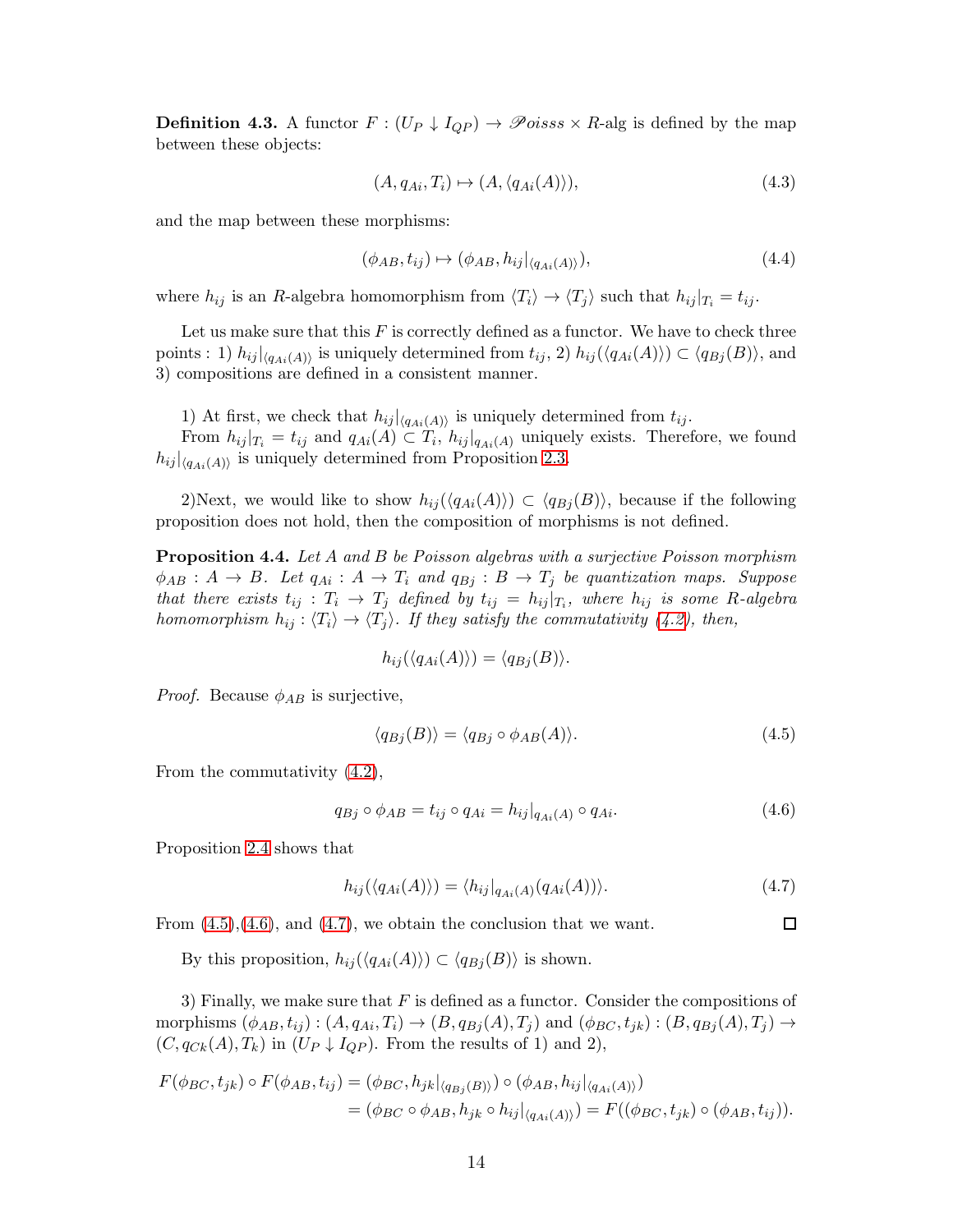From the above, it is shown that  $F$  is a functor.

 $F(U_P \downarrow I_{QP})$  is a subcategory of  $\mathscr Poiss \times R$ -alg. We call  $F(U_P \downarrow I_{QP})$   $\mathscr Poiss Q(\mathscr{P}oiss)$  pair category. In the following, this is abbreviated as  $P - QP := F(U_P \downarrow$  $I_{QP}$ ). The object of  $P - QP$  is a pair of a Poisson algebra and a generated algebra from an image of a quantization map, so we call the object of  $P - QP$  quantization pair. Using  $P - QP$ , equivalence of quantization is expressed as follows.

<span id="page-14-0"></span>**Theorem 4.5.** Let  $q_{Ai}: A \rightarrow T_i$  and  $q_{Bi}: B \rightarrow T_j$  be quantization maps in Q. In  $P-QP := F(U_P \downarrow I_{QP})$ , if and only if there exists an isomorphism of  $\mathscr{P}oiss \times R$ -alg  $(\phi_{AB}, h_{ij})$  from  $(A, \langle q_{Ai}(A) \rangle)$  to  $(B, \langle q_{Bi}(B) \rangle)$ ,  $q_{Ai}$  and  $q_{Bi}$  are equivalent quantization:

$$
(A, \langle q_{Ai}(A) \rangle) \simeq (B, \langle q_{Bj}(B) \rangle) \quad \Leftrightarrow \quad q_{Ai} \simeq q_{Bj}.
$$
 (4.8)

*Proof.* When  $(\phi_{AB}, h_{ij}) : (A, \langle q_{Ai}(A) \rangle) \rightarrow (B, \langle q_{Bj}(B) \rangle)$  is an isomorphism in  $\mathscr{P}oiss \times$ R-alg, we put  $t_{ij} = h_{ij}|_{q_{Ai}(A)}$  and  $t_{ji} := h_{ij}^{-1}|_{q_{Bj}(B)}$ . Then for  $\forall a \in q_{Ai}(A) \subset \langle q_{Ai}(A) \rangle$ 

$$
t_{ji} \circ t_{ij}(a) = h_{ij}^{-1} \circ h_{ij}(a) = a,
$$

i.e.  $t_{ji} \circ t_{ij} = id_{q_{Ai}(A)}$ .  $t_{ij} \circ t_{ji} = id_{q_{Bj}(B)}$  is obtained similarly. These show that  $q_{Ai} \simeq q_{Bi}$ .

Conversely, if  $q_{Ai} \simeq q_{Bj}$ , there exists an isomorphism  $(\phi_{AB}, t_{ij}) : (A, q_{Ai}, q_{Ai}(A)) \rightarrow$  $(B, q_{Bj}, q_{Bj}(B))$  and some R-algebra homomorphism  $h_{ij} : \langle q_{Ai}(A) \rangle \rightarrow \langle q_{Bj}(B) \rangle$  such that  $h_{ij}|_{q_{Ai}(A)} = t_{ij}$ . Similarly, there exists  $t_{ji} = t_{ij}^{-1}$ :  $q_{Bj}(B) \rightarrow q_{Ai}(A)$  given as some restriction of an R-algebra homomorphism  $h_{ji}$ .  $\forall a \in \langle q_{Ai}(A) \rangle$  is expressed as  $a=\sum$ k  $\sum$  $I_k$  $a_{I_k}e_{i_1}\cdots e_{i_k}$  by using  $e_{i_l}\in q_{Ai}(A)$ . And,

$$
h_{ji} \circ h_{ij}(a) = \sum_{k} \sum_{I_k} a_{I_k} h_{ji} \circ h_{ij}(e_{i_1}) \cdots h_{ji} \circ h_{ij}(e_{i_k})
$$
  
= 
$$
\sum_{k} \sum_{I_k} a_{I_k} t_{ji} \circ t_{ij}(e_{i_1}) \cdots t_{ji} \circ t_{ij}(e_{i_k})
$$
  
= 
$$
\sum_{k} \sum_{I_k} a_{I_k} e_{i_1} \cdots e_{i_k} = a.
$$

So, we find that  $h_{ji}|_{\langle q_{Bj}(B)\rangle} \circ h_{ij}|_{\langle q_{Ai}(A)\rangle} = id_{\langle q_{Ai}(A)\rangle} \circ h_{ij}|_{\langle q_{Ai}(A)\rangle} \circ h_{ji}|_{\langle q_{Bj}(B)\rangle} = id_{\langle q_{Bj}(B)\rangle}$ is shown in the same way. Therefore, we obtain  $(A, \langle q_{Ai}(A) \rangle) \simeq (B, \langle q_{Bj}(B) \rangle)$ .

Remark. We can introduce a functor  $\langle - \rangle : QP \to R$ -alg, by  $T_i \in ob(QP) \to \langle T_i \rangle \in$  $ob(R\text{-alg})$  and  $t_{ij} \in Mor(T_i, T_j) \mapsto h_{ij} \in Mor(\langle T_i \rangle, \langle T_j \rangle)$  where  $t_{ij} = h_{ij}|_{T_i}$ . Proposition [2.3](#page-4-0) guarantees the existence of this functor. We denote the image of this functor by  $\langle QP \rangle$ . There are natural projection functors  $\pi_p : P - QP \to R$ -alg and  $\pi_{\langle QP \rangle}$ :  $P - QP \rightarrow \langle QP \rangle$ .

#### 4.2 Restriction to a Single Poisson Algebra A

Until now, we have considered whole space of all Poisson algebras and their all quantizations. However, it is also important to focus on quantizations on a single Poisson algebra. In this subsection, we will discuss about it.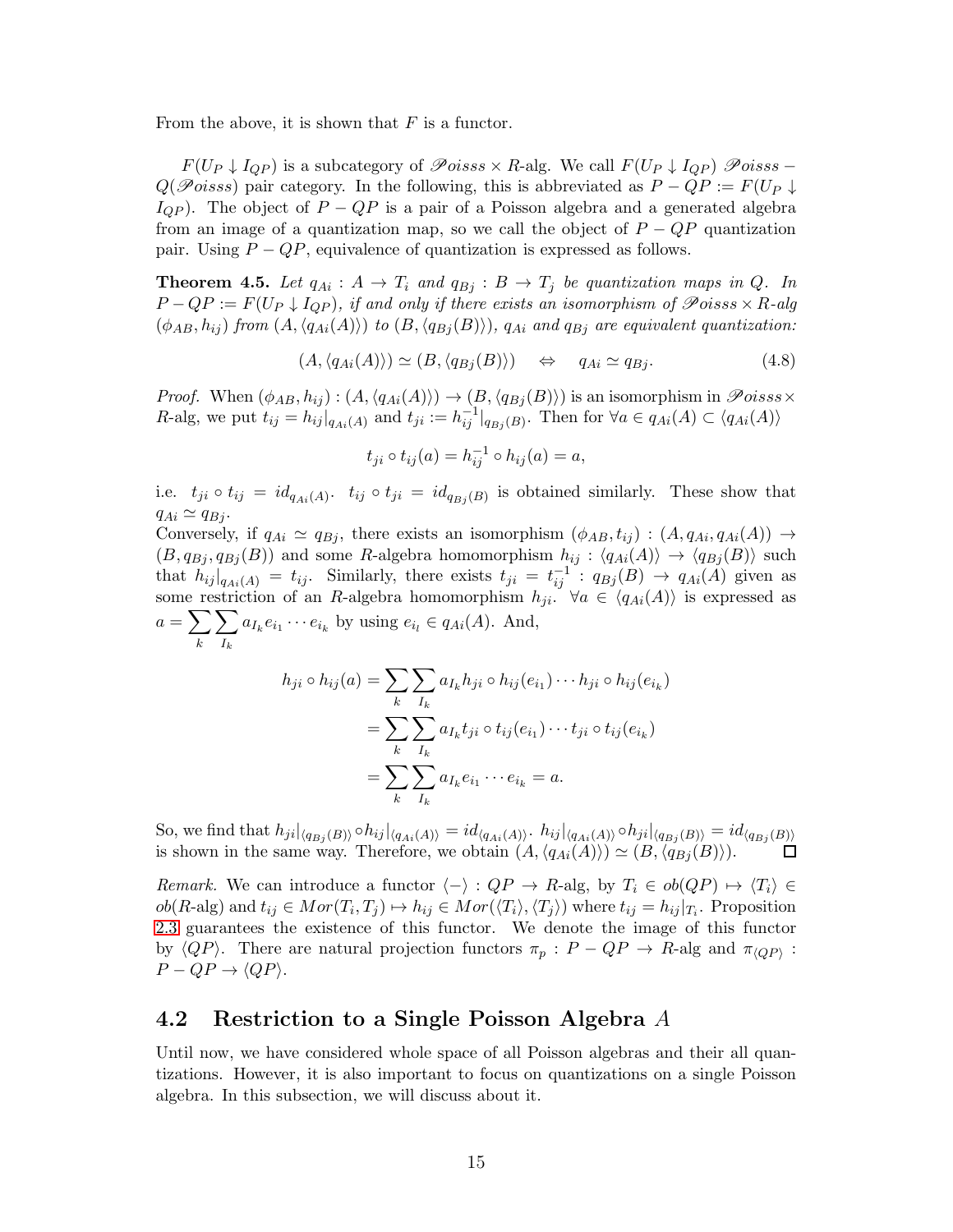Let 1 be the trivial category with the only one object ∗ and the only one morphism  $Id_*$ . For a Poisson algebra A, we define a functor  $A: \mathbf{1} \to QW$  by  $A(*) = A \in ob(QW)$ and  $A(Id_*) = Id_A \in Mor(QW)$ . Let us consider the comma category associated with A and  $I_{QP}$ .

**Definition 4.6**  $((A \downarrow I_{QP}))$ . Let A be a fixed Poisson algebra.  $(A \downarrow I_{QP})$  is a category whose objects and morphisms are given by

$$
ob(A \downarrow I_{QP}) = \{ (q_i, T_i) := (*, q_i, T_i) \mid (q_i : A \to T_i) \in Q, T_i \in ob(QP) \},
$$
 (4.9)

$$
Mor((q_i, T_i), (q_j, T_j)) = \{ t_{ij} \in Mor_{QW}(T_i, T_j) \mid t_{ij} \circ q_i = q_j \}.
$$
\n(4.10)

Roughly speaking,  $(A \downarrow I_{QP})$  is a category of all quantizations of A. Note that  $(A \downarrow I_{QP})$  is similar to a co-slice category but different. In the same way as  $P - QP$ , we define the following functor.

**Definition 4.7** ( $F_A$ ). The functor  $F_A$ :  $(A \downarrow I_{QP}) \rightarrow R$ -alg is defined by

$$
F_A((q_i,T_i))=\langle q_i(A)\rangle
$$

for  $\forall (q_i, T_i) \in ob(A \downarrow I_{QP})$ , and for  $t_{ij} \in Mor_{(A \downarrow I_{QP})}((q_i, T_i), (q_j, T_j))$ 

$$
F_A(t_{ij})=h_{ij}|_{\langle q_i(A)\rangle},
$$

where  $h_{ij}$  is an R-algebra homomorphism satisfying  $h_{ij}|_{T_i} = t_{ij}$ .

From Theorem [4.5](#page-14-0) with  $A = B$ , we obtain the following.

<span id="page-15-0"></span>**Corollary 4.8.** Let  $q_i$  and  $q_j$  be quantization maps whose sours is a Poisson algebra A.  $q_i$  and  $q_j$  are equivalent quantization of A in  $F_A(A \downarrow I_{QP})$  if and only if object  $\langle q_i(A) \rangle \in R$ -alg is isomorphic to  $\langle q_j(A) \rangle \in R$ -alg in R-alg.

From this corollary, we found that  $F_A(A \downarrow I_{QP})$  classifies quantization of A.

<span id="page-15-1"></span>**Example 4.9.** Let  $\mathcal{P}(\mathbb{C}^2)$  be the algebra of polynomials of a coordinate  $(x, y) \in \mathbb{C}^2$ . By introducing a Poisson bracket by

$$
\{f,g\}=\partial_x f \partial_y g - \partial_y f \partial_x g,
$$

for any  $f, g \in \mathcal{P}(\mathbb{C}^2), (\mathcal{P}(\mathbb{C}^2), \cdot, \{\ ,\ \})$  is regarded as a Poisson algebra.

We use the notation  $x^1 := x$ ,  $x^2 = y$ ,  $\partial_1 = \frac{\partial}{\partial x}$ ,  $\partial_2 = \frac{\partial}{\partial y}$ . Let  $H = (H_{ij})$  be a  $2 \times 2$ complex matrix. We introduce a bi-differential operator  $\overleftrightarrow{H}$  as

$$
f\overleftrightarrow{H}g = H_{ij}\partial_i f \partial_j g, \qquad (f, g \in \mathcal{P}(\mathbb{C}^2)). \tag{4.11}
$$

Here  $H_{ij}\partial_i f \partial_j g$  is an abbreviation for  $\sum_{i,j=1}^n H_{ij}\partial_i f \partial_j g$ . Moyal product  $*_H$  is defined by

$$
f *_{H} g = f(\exp \nu \overleftrightarrow{H})g = \sum_{l=0}^{\infty} \frac{\nu^{l}}{l!} H_{i_{1}j_{1}} \cdots H_{i_{l}j_{l}} (\partial_{i_{1}} \cdots \partial_{i_{l}} f) \cdot (\partial_{j_{1}} \cdots \partial_{j_{l}} g)
$$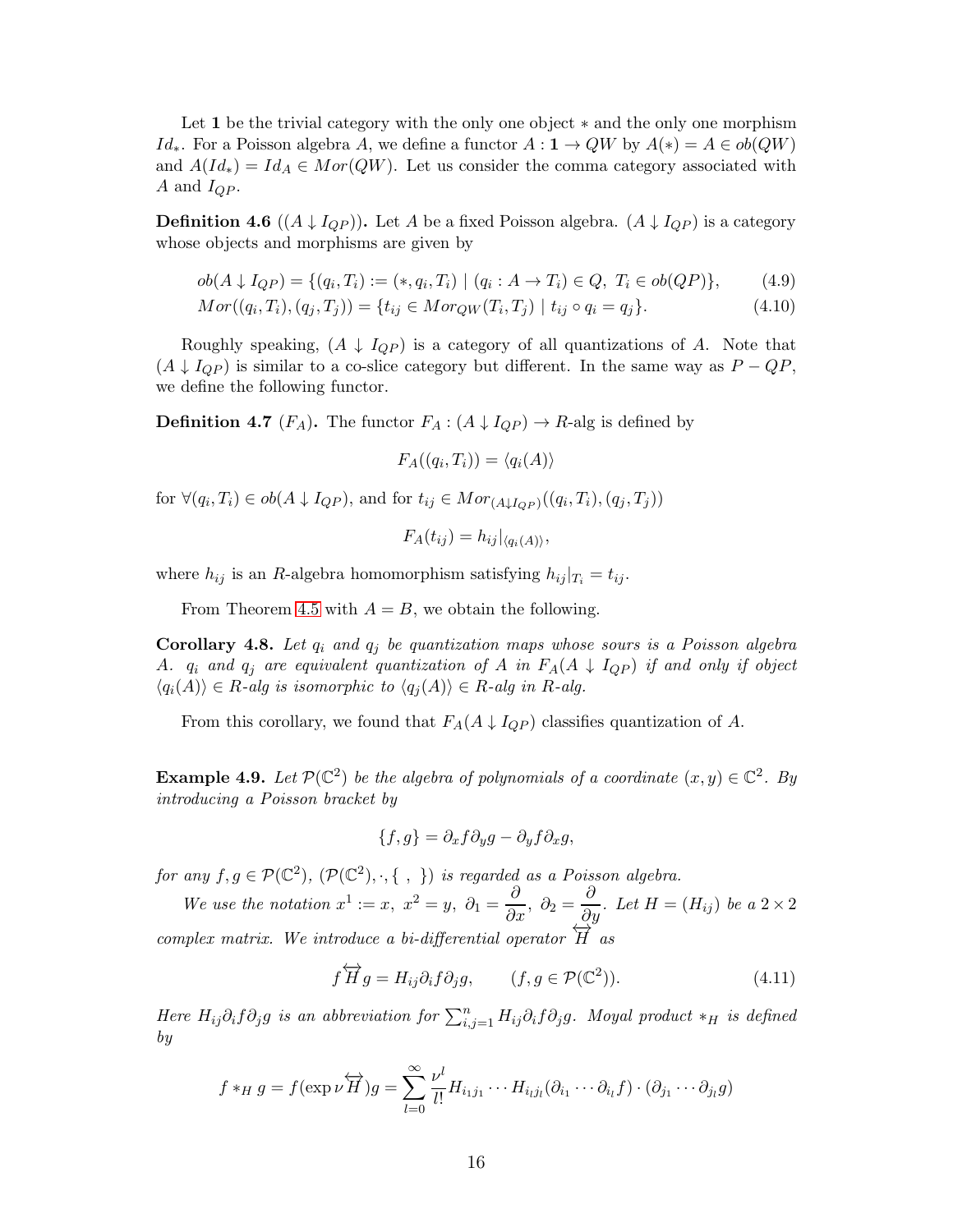where  $\nu$  is a complex number. Then, by the Moyal product  $*_{H}$ , the strict deformation quantization  $(\mathcal{P}(\mathbb{C}^2), *_H)$  is an R-algebra [\[35\]](#page-38-12). We define  $q_H : (\mathcal{P}(\mathbb{C}^2), \cdot, \{\ ,\ \}) \rightarrow$  $(\mathcal{P}(\mathbb{C}^2), *_H)$  by the inclusion map i.e.  $q_H(\sum_{ij} a_{ij} x^i y^j) = \sum_{ij} a_{ij} x^i y^j$ . It is clear that  $q_H$  is a quantization map.

Let us decompose  $H = (H_{ij})$  into a symmetric matrix and a skew symmetric matrix as

$$
H = J + K, \ J = (J_{ij}), K = (K_{ij}), where \ J_{ij} = -J_{ji}, \ K_{ij} = K_{ji}.
$$

Here we introduce a differential operator

$$
T = \exp(-\frac{1}{2}\nu K_{ij}\partial_i\partial_j) = \sum_{l=0}^{\infty} \frac{1}{l!} \left(-\frac{1}{2}\nu K_{ij}\partial_i\partial_j\right)^l
$$
(4.12)

that act a polynomial f as

<span id="page-16-1"></span>
$$
T(f) = f + \sum_{l=1}^{\infty} \nu^l \frac{1}{l!} \left( -\frac{1}{2} K_{mj} \partial_m \partial_j \right)^l f. \tag{4.13}
$$

To compare two algebra  $(\mathcal{P}(\mathbb{C}^2), *_J)$   $(\mathcal{P}(\mathbb{C}^2), *_H)$ , the following theorem is useful.

**Theorem 4.10** (Tomihisa-Yoshioka [\[43\]](#page-38-13)).  $(\mathcal{P}(\mathbb{C}^2), *_H)$  and  $(\mathcal{P}(\mathbb{C}^2), *_J)$  are R-algebra isomorphic. T defined by  $(4.12)$  satisfies

- 1.  $T: (\mathcal{P}(\mathbb{C}^2), *_H) \to (\mathcal{P}(\mathbb{C}^2), *_J)$  is linear and bijective.
- 2.  $T(1) = 1$

3. For 
$$
f, g \in (\mathcal{P}(\mathbb{C}^2), *_H), T(\tilde{f} *_H \tilde{g}) = T(\tilde{f}) *_J T(\tilde{g}).
$$

In other words, T is an R-algebra isomorphism.

We define  $q_J: (\mathcal{P}(\mathbb{C}^2), \cdot, \{\ ,\ \}) \to (\mathcal{P}(\mathbb{C}^2), *_J)$  as an inclusion map i.e.  $q_J(\sum_{ij} a_{ij} x^i y^j) =$  $\sum_{ij} a_{ij} x^i y^j$ , too. Then  $\langle q_H(\mathcal{P}(\mathbb{C}^2)) \rangle = (\mathcal{P}(\mathbb{C}^2), *_H) \simeq \langle q_J(\mathcal{P}(\mathbb{C}^2)) \rangle = (\mathcal{P}(\mathbb{C}^2), *_J)$ . From Corollary [4.8,](#page-15-0)  $q_H$  and  $q_J$  are equivalent quantizations.

## <span id="page-16-0"></span>5 Classical Limit

One of the most important problem is : how can we find the classical limit from the spaces given by the quantizations of Poisson algebras? To make the point of this problem easier to understand, let us consider matrix regularization of  $S^2$  and  $T^2$ . (In Appendix [C,](#page-35-0) we summarize the matrix regularization of  $S^2$  and  $T^2$ .) As an well-known fact, both images of quantization maps from  $A$  and  $B$  generate the same matrix algebras. This example shows that the classical limit is not determined by observation of the algebra obtained from a single quantization. This shows that the Poisson algebra cannot be easily determined as the classical limit from the algebra obtained by quantization. But this example also teaches that the classical limit may be identified from the sequence of modules before generating algebras.

Since a new formulation of quantization using category theory was introduced in Section [3,](#page-10-0) we can define various classical limits in the framework. The purpose of this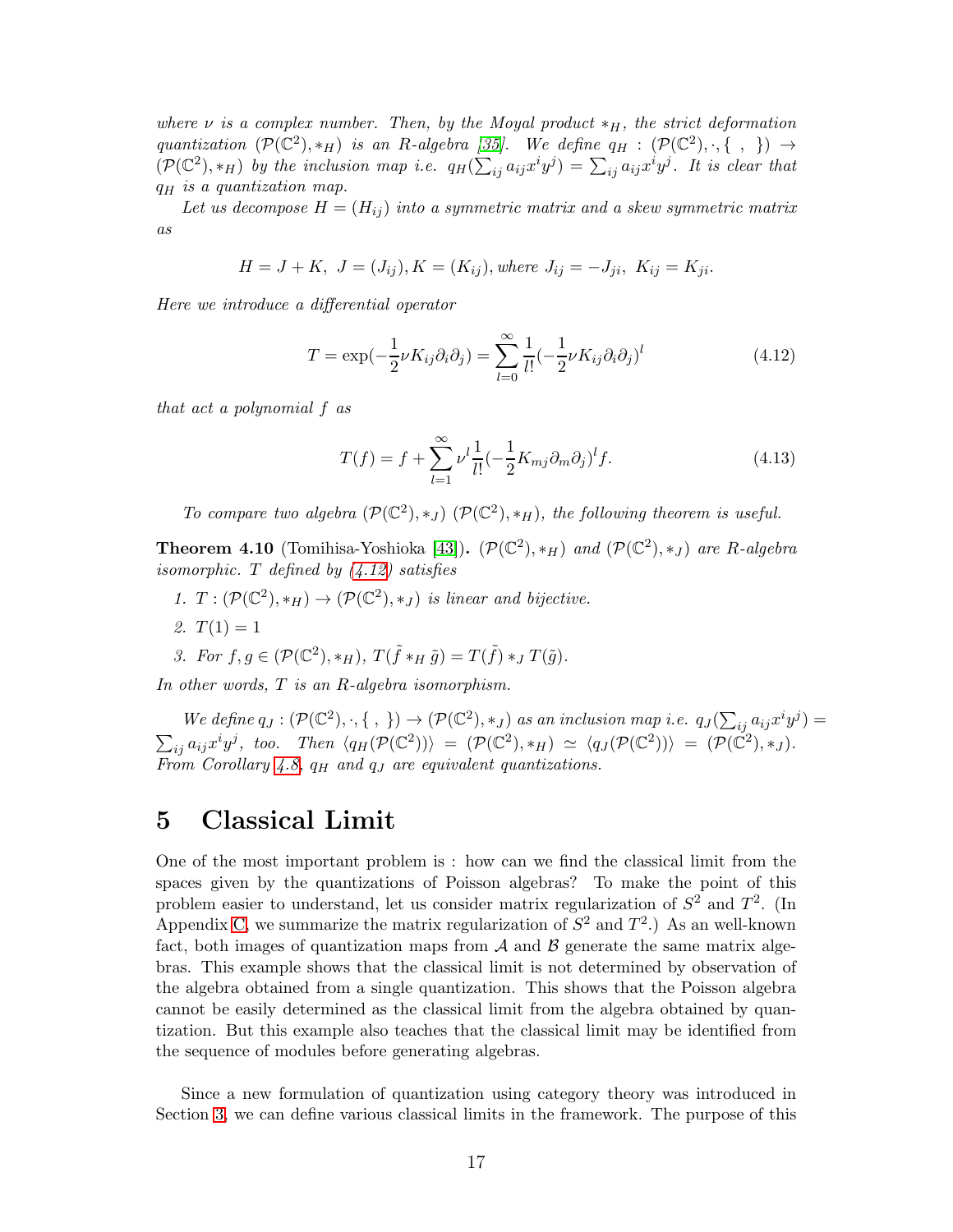section is to define some classical limits, study their properties by examining them with concrete examples, and look for useful definitions of classical limits for approaching inverse problems. For this purpose, we pay particular attention to the way the sequence of R-modules obtained by the quantization maps determines the Poisson algebra.

In the following  $\lim_{\leftarrow} D$  means the categorical limit in this article. For example we can see its definition in Chapter  $V$  in [\[30\]](#page-38-14) or Chapter 5 in [\[27\]](#page-38-15).

#### <span id="page-17-1"></span>5.1 Naive Classical Limit

For a start, the classical limit is defined as follows using a naive definition of the limit (in the sense of category theory).

**Definition 5.1** (Naive classical limit of  $D(\mathcal{I})$ ). Let  $\mathcal{I}$  be an index category, and let  $D: \mathcal{I} \to QW$  be a diagram of shape  $\mathcal{I}$ . Let A be a Poisson algebra. Suppose that  $\mathbf{t}_A$ is a set of  $t_i: A \to D(i) \in Q$   $(i \in \mathcal{I})$  such that  $t_i$  and  $t_j$  in  $\mathbf{t}_A$  satisfy  $t_j = D(u_{ij}) \circ t_i$  for  $\forall u_{ij} \in Mor_{\mathcal{I}}(i, j)$ , that is  $(A, \mathbf{t}_A)$  is a cone over D. When  $\mathcal{I}$  and D have a limit  $(A, \mathbf{t}_A)$ :

$$
\lim_{\leftarrow \mathcal{I}} D = (A \xrightarrow{t_i} D(i))_{i \in \mathcal{I}},\tag{5.1}
$$

and  $\lim_{\leftarrow \mathcal{I}} D$  is called the naive classical limit of  $D(\mathcal{I})$ .

This definition may lead some readers to think that the naive classical limit is unrelated to the conventional classical limit. However, the following theorem shows that the naive classical limit is a generalization that includes the classical limit when only one type of quantization for one Poisson algebra is considered conventionally.

<span id="page-17-0"></span>**Theorem 5.2.** Let *I* be an index category, and let  $D: I \rightarrow QW$  be a diagram of shape I such that there is only one Poisson algebra A in  $D(\mathcal{I})$ . If  $(A, \mathbf{t}_A)$  is a cone over D, then  $(A, \mathbf{t}_A)$  is the naive classical limit.

*Proof.* In the following, we denote  $(A, \cdot, \{\ ,\ \})$  by A for simplicity, in contexts where there is no risk of confusion. The cone  $(A, t)$  is expressed as:



Here each  $t_i : A \to T_i$  is a quantization map, and  $t_{ij} = D(u_{ij}) : T_i \to T_j$  is in  $Mor_{QP}(T_i, T_j)$ .  $D(\mathcal{I})$  is expressed as

$$
(A, \{,\}) \xrightarrow{t_1} (T_1, \ast_1) \xrightarrow{t_{12}} (T_2, \ast_2) \longrightarrow \cdots
$$

If there is another cone of  $(B, q')$ , B is a Poisson algebra, since A is a Poisson algebra, and only Poisson algebras have possibility to be sources of morphisms in QW which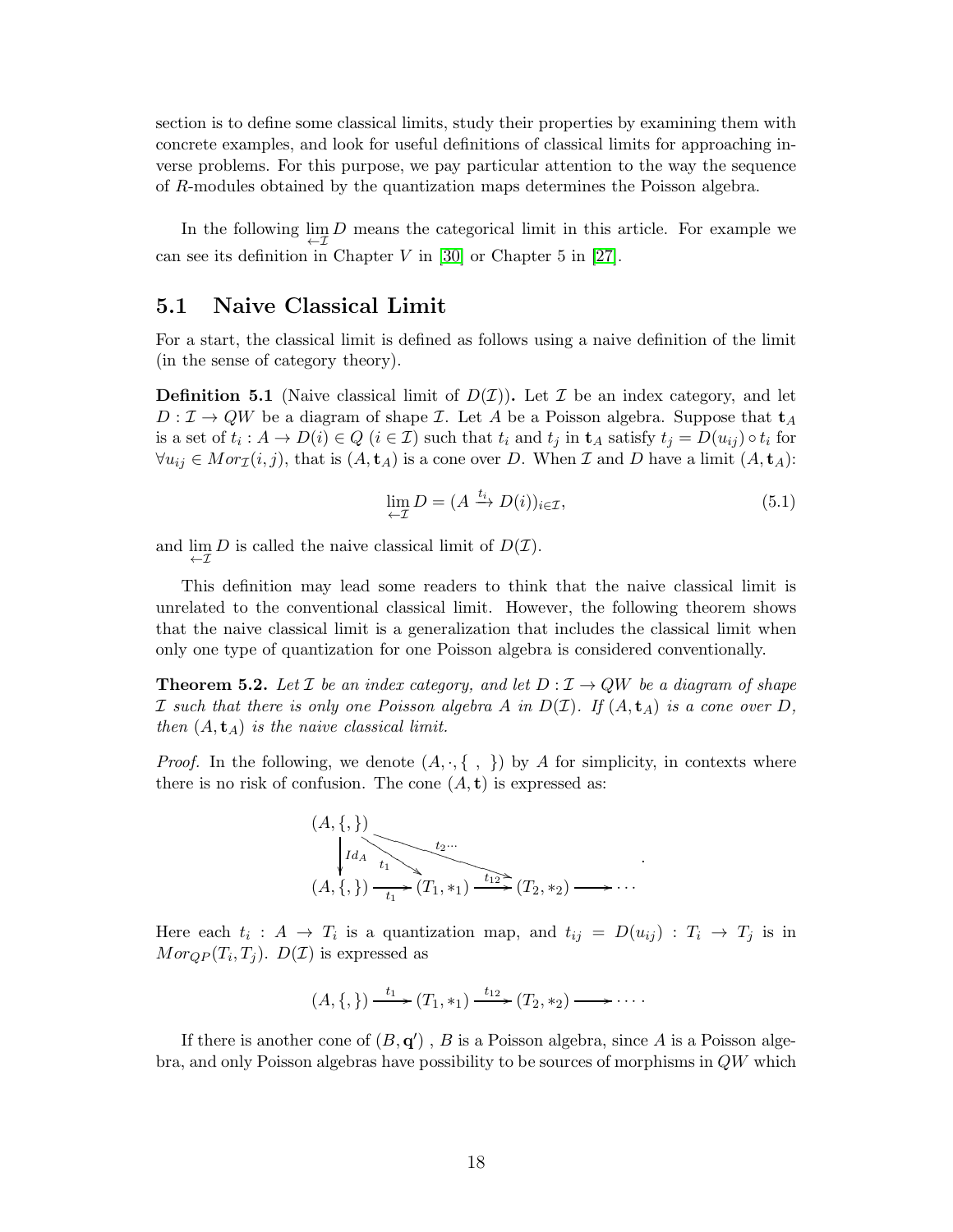target is A. We denote this Poisson morphism by  $\phi : B \to A$ .  $\mathbf{q}' = {\phi, q'_{B1}, q'_{B2}, \dots}$  is a set of morphisms that satisfy the following commutative diagram:



Suppose two  $\phi$ ,  $\phi' : B \to A$  satisfy the following commutative diagram:



From the condition that  $(A, \{,\})$  is an object in  $D(\mathcal{I})$ ,  $Id_A$  is also a morphism in  $D(\mathcal{I})$ because D is a functor. From the commutativity  $\phi = Id_A \circ \phi' = \phi'$ , we obtain the uniqueness of  $\phi$ .  $\Box$ 

In the following subsections, we will actually consider two examples of quantization families corresponding to only one type of quantization for a single Poisson algebra and check that their naive limits are in fact what is expected.

# <span id="page-18-0"></span>5.2 Example of Naive Classical Limit  $(\mathcal{P}(\mathbb{C}^2))$

We consider  $\mathcal{P}(\mathbb{C}^2)$ , the set of all polynomials of x and y, and its quantization by deformation quantization, again. In the following, we denote  $(\mathcal{P}(\mathbb{C}^2), \cdot, \{\ ,\ \})$  by  $\mathcal{P}(\mathbb{C}^2)$ for simplicity, in contexts where there is no risk of confusion. (See Example [4.9.](#page-15-1))

Let introduce sequence of Moyal products with  $p \ (p \in \mathbb{Q})$  by

$$
f *_{p} g = f \exp \left( \overleftarrow{\partial}_{x} \frac{ip}{2} \overrightarrow{\partial}_{y} - \overleftarrow{\partial}_{y} \frac{ip}{2} \overrightarrow{\partial}_{x} \right) g,
$$

where  $f, g \in \mathcal{P}(\mathbb{C}^2)$ . We define  $q_p : (\mathcal{P}(\mathbb{C}^2), \cdot, \{\ ,\ \}) \to (\mathcal{P}(\mathbb{C}^2), *_p)$  by inclusion map i.e.  $q_p(f) = f$ , as similar to Example [4.9.](#page-15-1)

Let  $\mathcal{I}_{moyal}$  be an index category defined by  $ob(\mathcal{I}_{moyal}) = \mathbb{Q}$  and

$$
Mor(p,r) := \{(p \mapsto r =: +r - p)\} \text{ for } r \neq 0, p \in \mathbb{Q},
$$
  
\n
$$
Mor(p,0) := \emptyset (p \neq 0), \qquad Mor(0,0) := \{Id_0 = +0 - 0\}.
$$

Note that  $+p-p$  is an identity for p.

Let  $D_{moyal}: \mathcal{I}_{moyal} \to QW$  be a diagram of shape  $\mathcal{I}_{moyal}$  defined by

$$
D_{moyal}(p) = (\mathcal{P}(\mathbb{C}^2), *_p) \text{ for } \forall p \neq 0 \in \mathbb{Q}
$$
  

$$
D_{moyal}(0) = (\mathcal{P}(\mathbb{C}^2), \cdot, \{, \}) \text{ for } 0 \in \mathbb{Q}
$$

and

$$
D_{moyal}(+r-p) = t_{p,r}
$$
  

$$
D_{moyal}(+r-0) = q_r.
$$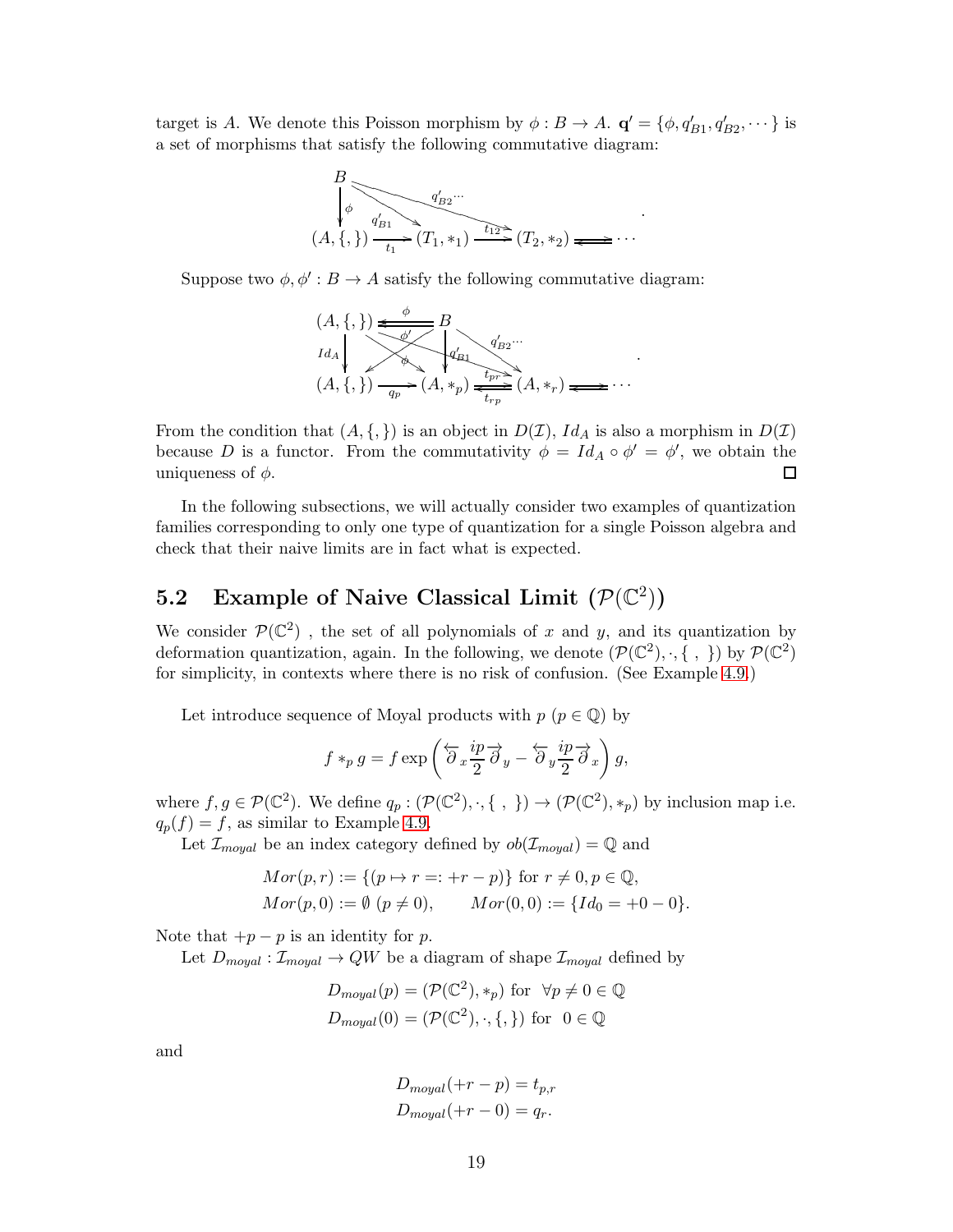Here  $t_{p,r}$  is an intertwiner between  $(\mathcal{P}(\mathbb{C}^2), *_{p})$  and  $(\mathcal{P}(\mathbb{C}^2), *_{r})$ . The intertwiner is given as an R-algebra isomorphism. The existence of such intertwiner is known [\[9,](#page-37-13) [10,](#page-37-14) [13,](#page-37-15) [14\]](#page-37-16), and the existence of this  $t_{p,r}$  is not essential to the following discussion. We choose here each isomorphism  $t_{p,r}$  satisfying  $t_{p,r} \circ q_p = q_r$ .

The diagram  $D_{moyal}(\mathcal{I}_{moyal})$  is given as:

$$
(\mathcal{P}(\mathbb{C}^2), \{,\}) \xrightarrow[q_p]{q_p} (\mathcal{P}(\mathbb{C}^2), *_p) \xleftarrow[t_{rp}]{t_{pr}} (\mathcal{P}(\mathbb{C}^2), *_r) \xleftarrow{\bullet} \cdots
$$

Then,  $(\mathcal{P}(\mathbb{C}^2), \mathbf{q})$  is a cone:

$$
(\mathcal{P}(\mathbb{C}^2), \{,\})
$$
  
\n
$$
\downarrow id_{\mathcal{P}(\mathbb{C}^2)} \downarrow id_{\mathcal{P}(\mathbb{C}^2)} \downarrow id_{\mathcal{P}(\mathbb{C}^2)} \downarrow id_{\mathcal{P}(\mathbb{C}^2)} \downarrow id_{\mathcal{P}(\mathbb{C}^2)} \downarrow id_{\mathcal{P}(\mathbb{C}^2)} \downarrow id_{\mathcal{P}(\mathbb{C}^2)} \downarrow id_{\mathcal{P}(\mathbb{C}^2)} \downarrow id_{\mathcal{P}(\mathbb{C}^2)} \downarrow id_{\mathcal{P}(\mathbb{C}^2)} \downarrow id_{\mathcal{P}(\mathbb{C}^2)} \downarrow id_{\mathcal{P}(\mathbb{C}^2)} \downarrow id_{\mathcal{P}(\mathbb{C}^2)} \downarrow id_{\mathcal{P}(\mathbb{C}^2)} \downarrow id_{\mathcal{P}(\mathbb{C}^2)} \downarrow id_{\mathcal{P}(\mathbb{C}^2)} \downarrow id_{\mathcal{P}(\mathbb{C}^2)} \downarrow id_{\mathcal{P}(\mathbb{C}^2)} \downarrow id_{\mathcal{P}(\mathbb{C}^2)} \downarrow id_{\mathcal{P}(\mathbb{C}^2)} \downarrow id_{\mathcal{P}(\mathbb{C}^2)} \downarrow id_{\mathcal{P}(\mathbb{C}^2)} \downarrow id_{\mathcal{P}(\mathbb{C}^2)} \downarrow id_{\mathcal{P}(\mathbb{C}^2)} \downarrow id_{\mathcal{P}(\mathbb{C}^2)} \downarrow id_{\mathcal{P}(\mathbb{C}^2)} \downarrow id_{\mathcal{P}(\mathbb{C}^2)} \downarrow id_{\mathcal{P}(\mathbb{C}^2)} \downarrow id_{\mathcal{P}(\mathbb{C}^2)} \downarrow id_{\mathcal{P}(\mathbb{C}^2)} \downarrow id_{\mathcal{P}(\mathbb{C}^2)} \downarrow id_{\mathcal{P}(\mathbb{C}^2)} \downarrow id_{\mathcal{P}(\mathbb{C}^2)} \downarrow id_{\mathcal{P}(\mathbb{C}^2)} \downarrow id_{\mathcal{P}(\mathbb{C}^2)} \downarrow id_{\mathcal{P}(\mathbb{C}^2)} \downarrow id_{\mathcal{
$$

.

From Theorem [5.2,](#page-17-0)  $((\mathcal{P}(\mathbb{C}^2), \cdot, \{\ ,\ \}), \mathbf{q})$  is the naive classical limit.

**Corollary 5.3.** Let **q** be a set of the above quantization  $q_p : (\mathcal{P}(\mathbb{C}^2), \cdot, \{\ ,\ \}) \rightarrow$  $(\mathcal{P}(\mathbb{C}^2), *_{p})$   $(p \in \mathbb{Q})$  and identity  $Id_{\mathcal{P}(\mathbb{C}^2)}$  for Poisson algebra  $(\mathcal{P}(\mathbb{C}^2), \cdot, \{\ ,\ \})$  i.e.  $\mathbf{q} = \{q_p \in Q \mid p \in \mathbb{Q}\} \cup \{Id_{\mathcal{P}(\mathbb{C}^2)}\}$ . For the above  $\mathcal{I}_{moyal}$ ,  $D_{moyal}$ ,  $((\mathcal{P}(\mathbb{C}^2), \cdot, \{\ ,\ \}), \mathbf{q})$ is the naive classical limit.

#### <span id="page-19-0"></span>5.3 Example of Naive Classical Limit (Fuzzy sphere)

In this subsection, let us consider the naive classical limit of fuzzy spheres. Basic knowledge for the fuzzy sphere and the notations used in this subsection are summarized in the Appendix [C.](#page-35-0)

Let  $P[x^a]$  be the algebra of polynomial generated by  $x^a$ . For an ideal I which is generated by the relation ([C.](#page-35-1)1), we consider a Poisson algebra  $\mathcal{A} = P[x^a]/I$  with Poisson bracket  $\{x^a, x^b\} = \epsilon^{abc} x^c$ . For arbitrary  $f \in \mathcal{A}$  is given as

$$
f = f_0 + f_a x^a + \frac{1}{2} f_{ab} x^a x^b + \cdots
$$

where  $f_{a_1\cdots a_i} \in \mathbb{C}$  is completely symmetric and trace-free. In the case of  $k \geq 2$ , quantization maps  $t_k : \mathcal{A} \to T_k := t_k(\mathcal{A}) \subset M_k = \text{Mat}_k$  are defined by

$$
t_k(f) := f_0 \mathbf{1}_k + f_{a_1} t_k(x^{a_1}) + \cdots + f_{a_1 \cdots a_{k-1}} t_k(x^{a_1} \cdots x^{a_{k-1}})
$$
  

$$
t_k(x^a) := \hbar_k J_k^a = X_k^a,
$$

where  $J_a(a=1,2,3)$  satisfy  $[J_k^a, J_k^b] = i\epsilon^{abc}J_k^c$ , that is  $J_a$  are generators of k-dimensional irreducible representation of  $\mathfrak{su}(2)$ . Its Casimir relation  $J_k^a J_{ka} = \frac{1}{4}(k^2 - 1)\mathbf{1}_k$  and  $(C.1)$  $(C.1)$  $(C.1)$ derive the relation  $\frac{4}{k^2-1} = \hbar_k^2$ . The commutation relation of  $J_k^a$  or [\(C.4\)](#page-35-2) shows that  $t_k \in Q$   $(k \geq 2)$ .

Let  $\mathcal{I}_{fzS2}$  be an index category defined by  $ob(\mathcal{I}_{fzS2}) = \mathbb{Z}_{>0}$  and

$$
Mor(1,k) := \{(1 \mapsto k) =: \hat{k}\} \text{ for } k \in \mathbb{Z}_{>0},
$$
  
\n
$$
Mor(p,q) := \emptyset \text{ for integers } p, q > 1, p \neq q,
$$
  
\n
$$
Mor(p,p) := Id_p.
$$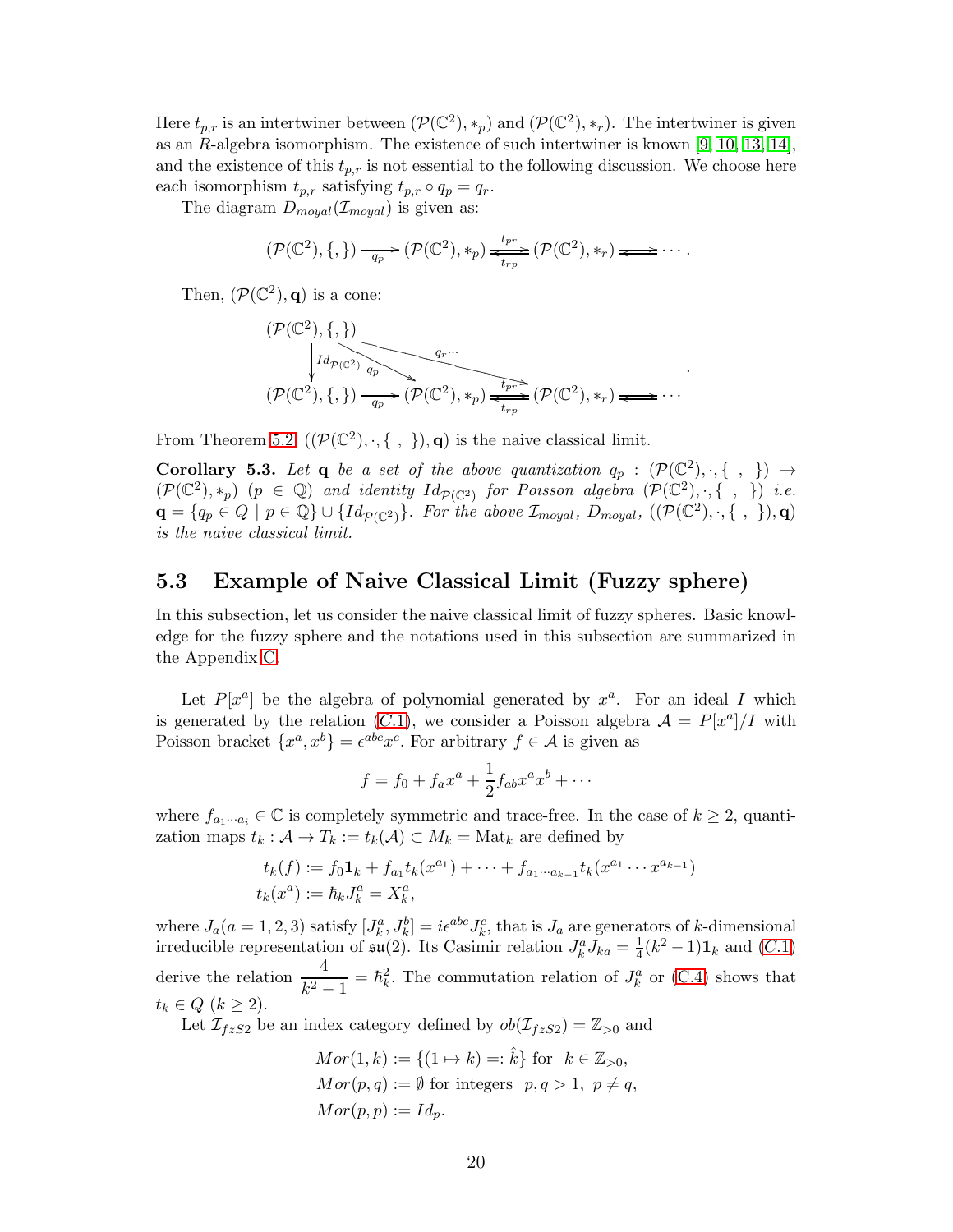The absence of a morphism between p and q  $(p, q > 1$  and  $p \neq q)$  in the index category is due to the fact that there is no morphism between  $T_p$  and  $T_q$ . Since ker  $t_p = \{f_{a_1 \cdots a_p} x^{a_1} \cdots x^{a_p} + f_{a_1 \cdots a_{p+1}} x^{a_1} \cdots x^{a_{p+1}} + \cdots \},\$  there is no injective morphism between  $T_p$  and  $T_q$  that satisfies the commutative diagram with  $t_p$  and  $t_q$ .

Let  $D_{fzS2} : \mathcal{I}_{fzS2} \to QW$  be a diagram of shape  $\mathcal{I}_{fzS2}$  defined by

$$
D_{fzS2}(1) = A \text{ for } 1,
$$
  

$$
D_{fzS2}(k) = T_k \text{ for } \forall k \neq 1 \in \mathbb{Z}_{>0},
$$

and

$$
D_{fzS2}(\hat{1}) = Id_{\mathcal{A}},
$$
  
\n
$$
D_{fzS2}(\hat{k}) = t_k \text{ for } \forall k > 1,
$$
  
\n
$$
D_{fzS2}(Id_k) = Id_{T_k} \text{ for } \forall k > 1,
$$

$$
\left(\begin{matrix}1\\ \frac{1}{2} & 3\\ 2 & 3\end{matrix}\begin{matrix}1\\ \frac{1}{2} & \frac{1}{2} & \frac{1}{2}\\ 3 & 4 & \cdots\end{matrix}\right)\xrightarrow{D_{fzS2}} \left(\begin{matrix}A\\ \frac{1}{2} & \frac{1}{2} & \frac{1}{2}\\ 1 & 2 & \frac{1}{2} & \frac{1}{2}\\ T_2 & T_3 & T_4 & \cdots\end{matrix}\right).
$$

For the  $\mathcal{I}_{fzS2}$  and  $D_{fzS2}$ , the naive classical limit is determined.

**Corollary 5.4.** Let **t** be a set of the above quantizations  $\mathbf{t} = \{t_k \in Q \mid k > 1\}$ . For the above  $\mathcal{I}_{fzS2}$ ,  $D_{fzS2}$ ,  $(\mathcal{A}, \mathbf{t})$  is the naive classical limit.

This follows trivially from Theorem [5.2.](#page-17-0)

#### <span id="page-20-0"></span>5.4 Weak Classical Limit

As we have seen, in the naive classical limit, the limit is trivially determined for some kinds of diagrams  $D(\mathcal{I})$ . From the viewpoint of discussing inverse problems, the range of the naive classical limit is too wide. In this subsection, we give a definition of the other classical limit with inverse problems in mind. We introduce it by restricting the diagram to QP and by using a limit that differs from the limit of category theory.

Let us introduce a quantization family and a kind of classical limit.

**Definition 5.5** (Quantization Family of A, weak classical limit of  $D(\mathcal{I})$ ). Let  $\mathcal{I}$  be an index category, and let  $D: \mathcal{I} \to QP(=I_{QP}(QP)) \subset QW$  be a diagram of shape  $\mathcal{I}$ . Let A be a Poisson algebra. Suppose that  $\mathbf{t}_A$  is a set of  $(t_i : A \to D(i)) \in Q$   $(i \in \mathcal{I})$  such that  $t_i$  and  $t_j$  in  $\mathbf{t}_A$  satisfy  $t_j = D(u_{ij}) \circ t_i$  for  $\forall u_{ij} \in Mor_{\mathcal{I}}(i,j)$ , that is,  $(A, \mathbf{t}_A)$  is a cone over D.  $D(\mathcal{I})$  is called a quantization family of A, and  $(A, t_A)$  is called the weak classical limit of  $D(\mathcal{I})$ , when the cone  $(A, \mathbf{t}_A)$  satisfies the fillowing condition:

• For any other cone  $(B, \mathbf{q}_B)$  over D, where  $B \in ob(\mathscr{P}oiss) \subset ob(QW)$ , there exists a unique map  $(\phi_{BA} : B \to A) \in Mor_{QW}(B, A)$  such that  $q_i : B \to D(i) \in \mathbf{q}_B$ satisfies

$$
q_i = t_i \circ \phi_{BA}
$$

for all  $i \in \mathcal{I}$ .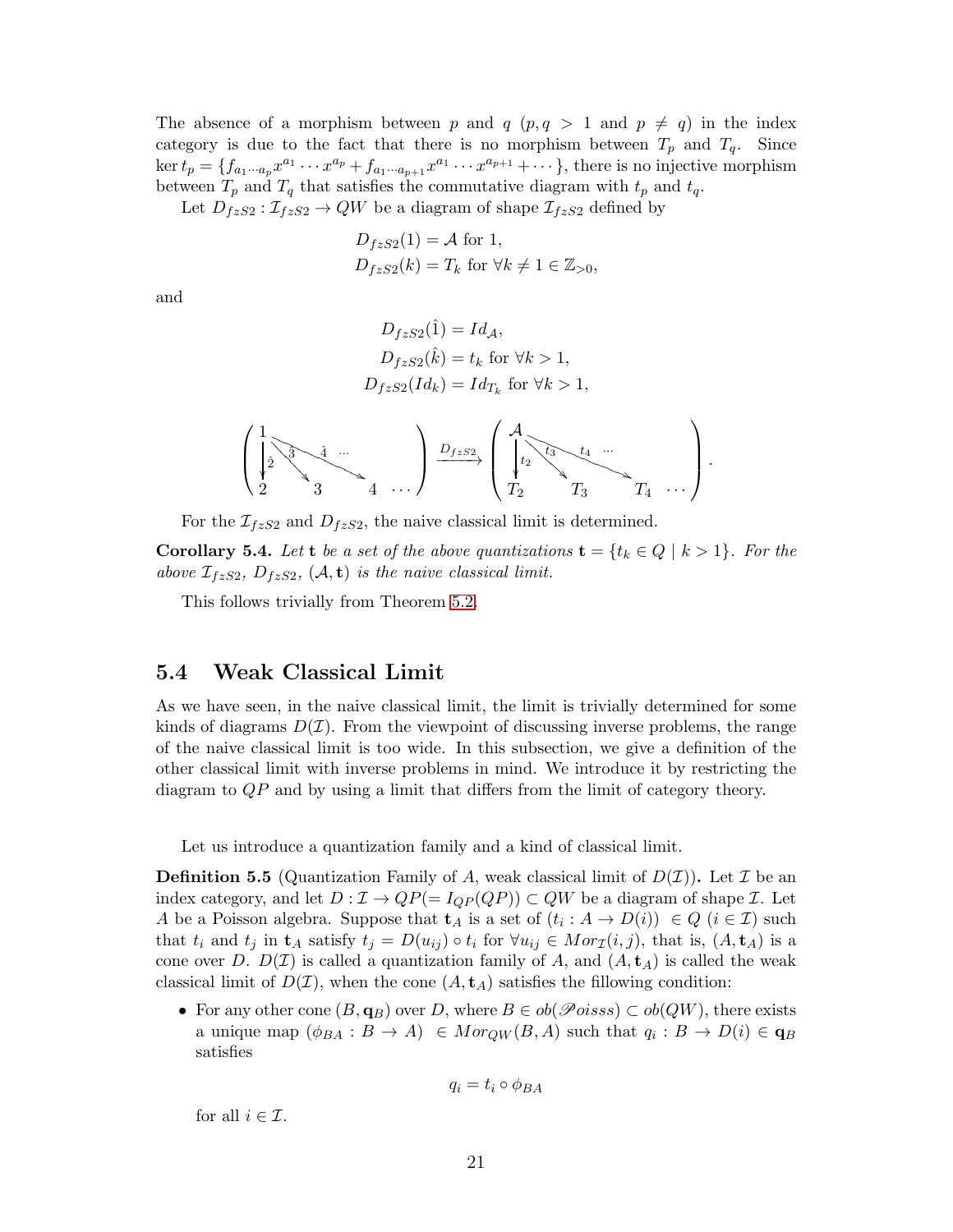$$
A \xrightarrow{\phi_{BA}} B
$$
  
\n
$$
D(i) \longrightarrow D(j) \longrightarrow D(k) \cdots
$$
  
\n
$$
\vdots \mathscr{P}oiss(s) = U_p(\mathscr{P}oisss)) \subset QW
$$
  
\n
$$
\vdots QP(= I_{QP}(QP)) \subset QW
$$

#### <span id="page-21-0"></span>5.5 Examples of Candidates of Weak Classical limits

We consider  $\mathcal{P}(\mathbb{C}^2)$ , again. As in Subsection [5.2,](#page-18-0) the sequence of Moyal products with  $p \ (p \in \mathbb{Q}^{\times})$  by  $f \ast_p g = f \exp \left( \overleftarrow{\partial}_x \frac{ip}{2} \right)$  $\frac{ip}{2}\overrightarrow{\partial}_{y}-\overleftarrow{\partial}_{y}\frac{ip}{2}$  $\left(\frac{2}{2}\overrightarrow{\partial}_x\right)g$ , where  $f, g \in \mathcal{P}(\mathbb{C}^2)$ , and  $q_p: (\mathcal{P}(\mathbb{C}^2), \cdot, \{\ ,\ \}) \to (\mathcal{P}(\mathbb{C}^2), *_p)$  is defined by  $q_p(f) = f$ .

 $\mathcal{I}^{\prime}_{moyal}$  differs from the one in Subsection [5.2](#page-18-0) in that 0 is excluded from the objects in  $\mathcal{I}_{moyal}$ . Let  $\mathcal{I}_{moyal}$  be an index category defined by  $ob(\mathcal{I}'_{moyal}) = \mathbb{Q}^{\times}$  and

$$
Mor(p,r) := \{ (p \mapsto r =: +r - p) \} \text{ for } r, p \in \mathbb{Q}^{\times}.
$$

Note that  $+p-p$  is an identity for p.

Let  $D'_{moyal}$ :  $\mathcal{I}'_{moyal} \rightarrow QP \subset QW$  be a diagram of shape  $\mathcal{I}'_{moyal}$  defined by  $D'_{moyal}(p) = (\mathcal{P}(\mathbb{C}^2), *_{p})$  for  $\forall p \in \mathbb{Q}^{\times}$  and  $D'_{moyal}(+r-p) = t_{p,r}$ . Here  $t_{p,r}$  is an intertwiner as the same one in Subsection [5.2.](#page-18-0)

The diagram  $D'_{moyal}(\mathcal{I}'_{moyal})$  is given as:

$$
(\mathcal{P}(\mathbb{C}^2), *_{p}) \xrightarrow[t_{rp}]{t_{pr}} (\mathcal{P}(\mathbb{C}^2), *_{r}) \longrightarrow \cdots
$$

Let  $\mathbf{q}'$  be a set of the above quantization  $q_p: (\mathcal{P}(\mathbb{C}^2), \cdot, \{\ ,\ \}) \to (\mathcal{P}(\mathbb{C}^2), *_p)$   $(p \in$  $\mathbb{Q}^{\times}$ ). Even with these change,  $(\mathcal{P}(\mathbb{C}^2), \mathbf{q}')$  is still a cone:

$$
(\mathcal{P}(\mathbb{C}^2), \{,\})
$$
  
\n $q_p$   
\n $(\mathcal{P}(\mathbb{C}^2), *_p) \xrightarrow{t_{pr}} (\mathcal{P}(\mathbb{C}^2), *_r) \xrightarrow{}$ 

At this case, the following proposition holds.

**Proposition 5.6.** If there exist the weak classical limit for the above  $\mathcal{I}'_{moyal}$ ,  $D'_{moyal}$ , the weak classical limit is isomorphic to  $((\mathcal{P}(\mathbb{C}^2), \cdot, \{\ ,\ \}), \mathbf{q}')$ .

*Proof.* Let  $(L, \mathbf{q}_{lim})$  be the weak quantization. Then there exists a unique Poisson morphism  $\phi_{PL} : \mathcal{P}(\mathbb{C}^2) \to L$  such that  $q_p = q_{Lp} \circ \phi_{PL}$  for any  $(q_{Lp} : L \to (\mathcal{P}(\mathbb{C}^2), *_{p})) \in$  $\mathbf{q}_{lim}$  and any  $q_p \in \mathbf{q}'$ . Recall that this  $\phi_{PL}$  is a surjective Poisson morphism. By definition of  $q_p$ ,  $f = q_p(f) = q_{Lp} \circ \phi_{PL}(f)$  for  $\forall f \in \mathcal{P}(\mathbb{C}^2)$ . Then  $\phi_{PL}$  is injective.

In fact, if there is another cone, from which there is a morphism to  $\mathcal{P}(\mathbb{C}^2)$  satisfying commutativity, then it is the uniqe one.

**Proposition 5.7.** Let  $((\mathcal{P}(\mathbb{C}^2), \cdot, \{\ ,\ \}), \mathbf{q}')$  be a cone defined above. Let  $(B, \mathbf{t})$  be the other cone where B is an object in QW. If there is  $\phi : B \to \mathcal{P}(\mathbb{C}^2) \in Mor(QW)$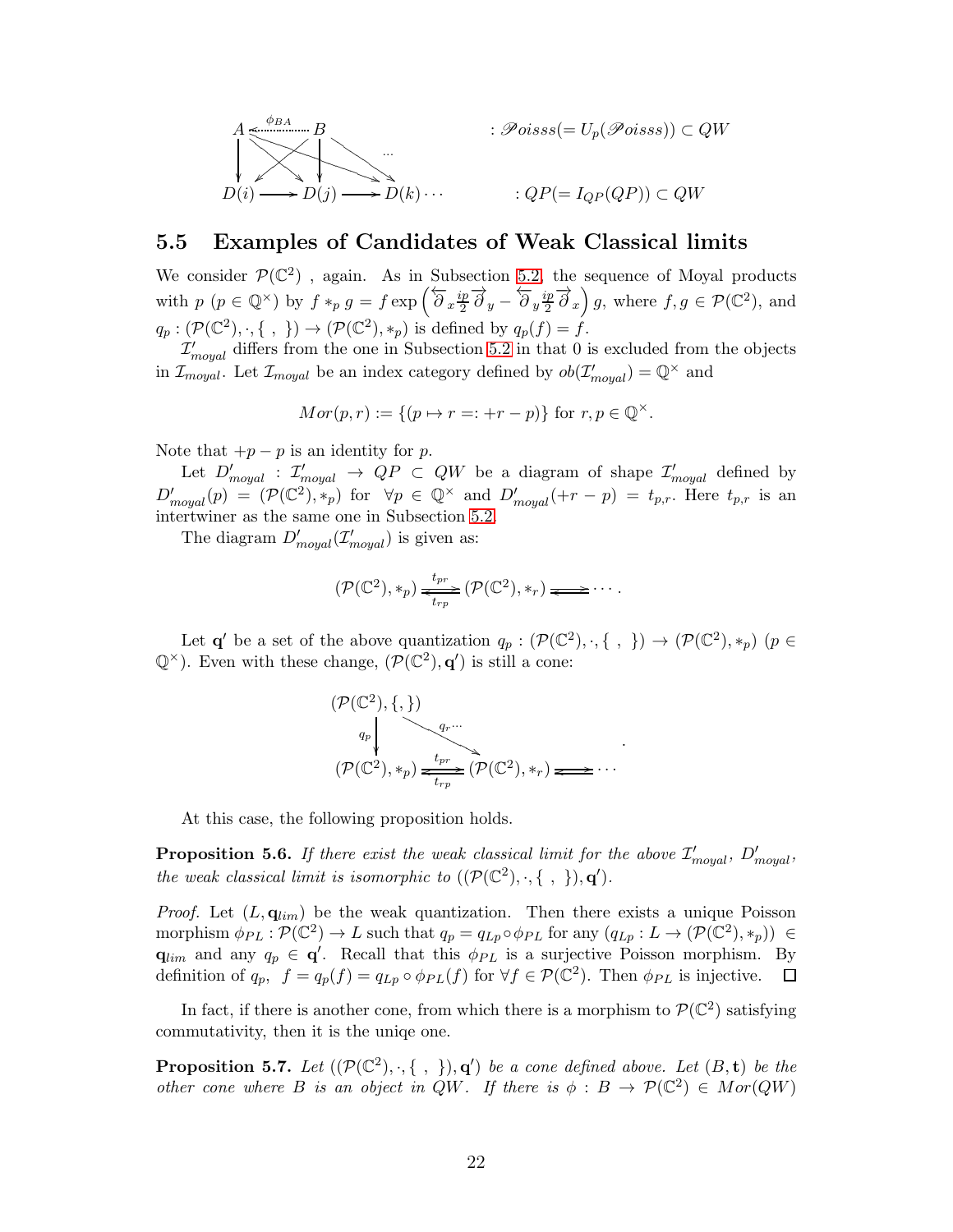satisfies the following commutative diagram:



then  $\phi$  is unique.

*Proof.* Suppose two different  $\phi, \phi' : B \to \mathcal{P}(\mathbb{C}^2)$  satisfy the following commutative diagram:



There exists  $b \in B$  such that  $\phi(b) \neq \phi'(b)$ . From the commutativity  $t_p = q_p \circ \phi = q_p \circ \phi'$ . By definition of each  $q_p$ ,  $\phi(b) = q_p \circ \phi(b) = q_p \circ \phi'(b) = \phi'(b)$ . This is a contradiction.

Unfortunately, we do not know if the weak classical limit actually exists for this  $\mathcal{I}^{\prime}_{moyal},\,D^{\prime}_{moyal}.$ 

Next, as similar in Subsection [5.3,](#page-19-0) let us consider the example of fuzzy sphere, again. Let  $(A = P[x^a]/I, \{\},\})$  be a Poisson algebra, where  $\{x^a, x^b\} = \epsilon^{abc} x^c$   $(a, b, c = 1, 2, 3)$ .  $f \in \mathcal{A}$  is given as  $f = f_0 + f_a x^a + \frac{1}{2}$  $\frac{1}{2} f_{ab} x^a x^b + \cdots$  where  $f_{a_1 \cdots a_i} \in \mathbb{C}$  is completely symmetric and trace-free. Quantization maps  $t_k : \mathcal{A} \to T_k := t_k(\mathcal{A}) \subset M_k = \text{Mat}_k$  are defined by  $t_k(f) := f_0 \mathbf{1}_k + f_{a_1} X_k^{a_1} + \cdots + f_{a_1 \cdots a_{k-1}} X_k^{a} \cdots X_k^{a_{k-1}}$  $\frac{u_{k-1}}{k}$ .

Let  $\mathcal{I}'_{fzS2}$  be an index category defined by  $ob(\mathcal{I}_{fzS2}) = \{2, 3, 4, \dots\}$  and

$$
Mor(p,q) := \emptyset
$$
 for integers  $p, q > 1$ ,  $p \neq q$ ,  

$$
Mor(p,p) := Id_p.
$$

In other words,  $\mathcal{I}'_{fzS2}$  is a discrete category. Let  $D'_{fzS2} : \mathcal{I}'_{fzS2} \to QP \subset QW$  be a diagram of shape  $\mathcal{I}_{fzS2}^{\prime}$  defined by

$$
D'_{fzS2}(k) = T_k \text{ for } \forall k \in \{2, 3, 4, \dots\},\
$$

and

$$
D'_{fzS2}(Id_k) = Id_{T_k} \text{ for } \forall k \in \{2, 3, 4, \dots\}.
$$

$$
\begin{pmatrix} 2 & 3 & 4 & \cdots \end{pmatrix} \xrightarrow{D'_{fzS2}} \begin{pmatrix} T_2 & T_3 & T_4 & \cdots \end{pmatrix}.
$$

Of course,  $(A, t)$  is a cone, where  $t = \{t_k \in Q \mid k > 1\}.$ 

For the  $\mathcal{I}'_{fzS2}$  and  $D'_{fzS2}$ , the following proposition is derived.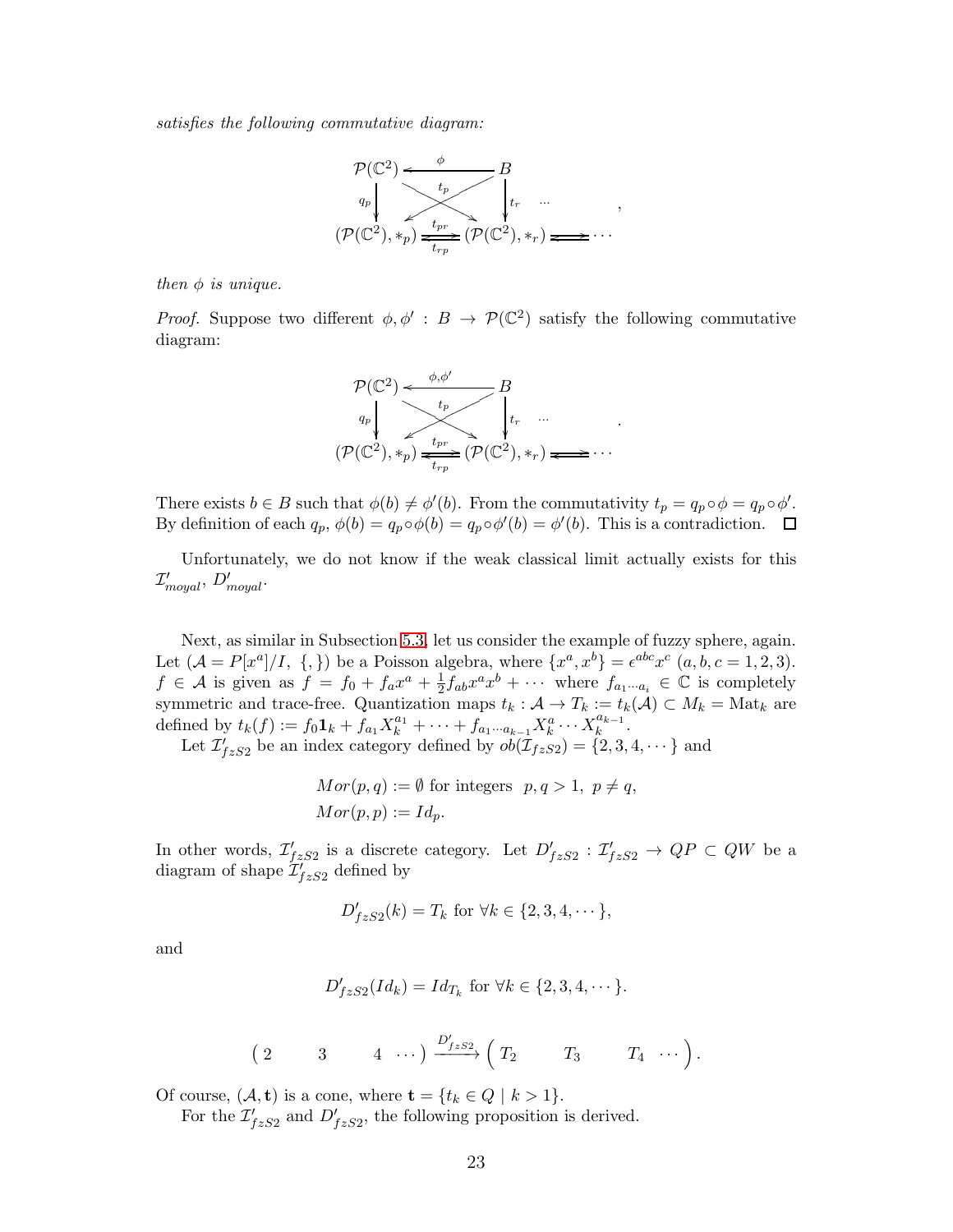**Proposition 5.8.** If there exists the weak classical limit for the  $\mathcal{I}'_{fzS2}$  and  $D'_{fzS2}$ , then the weak classical limit is isomorphic to  $(A, t)$ .

*Proof.* Let  $(L, \mathbf{q}_{lim})$  be the weak quantization. Then there exists a unique Poisson morphism  $\phi_{\mathcal{A}L} : \mathcal{A} \to L$  such that  $t_k = q_{Lk} \circ \phi_{\mathcal{A}L}$  for any  $q_{Lk} : L \to T_k \in \mathbf{q}_{lim}$  and any  $t_k \in \mathbf{t}$ . Recall that this  $\phi_{\mathcal{A}L}$  is a surjective Poisson morphism. Let us show that this  $\phi_{\mathcal{A}L}$  is injective by contradiction. Suppose that  $\phi_{\mathcal{A}L}$  is not injective. There are  $f, g \in \mathcal{A}$ such that  $f \neq g$  and  $\phi_{AL}(f) = \phi_{AL}(g)$ . For any  $k$ ,  $t_k(f) = t_k(g)$  since  $t_k = q_{Lk} \circ \phi_{AL}$ .<br>For sufficiently large  $k$ , this is contradiction, and  $\phi_{AL}$  is injective. For sufficiently large k, this is contradiction, and  $\phi_{\mathcal{A}L}$  is injective.

As a matter of fact, there is stronger uniqueness of the Poisson morphism in the case of fuzzy spheres.

**Proposition 5.9.** Let t and q be sets of the quantizations  $\mathbf{t} = \{(t_k : A \rightarrow T_k) \in$  $Q \mid k > 1$  and  $\mathbf{q} = \{(q_k : B \to T_k) \in Q \mid k > 1\}$ , where B is arbitrary object in QW. If there is  $\phi : B \to A \in Mor(QW)$  satisfies the following commutative diagram:



then  $\phi$  is unique.

*Proof.* B is a Poisson algebra, since  $A$  is a Poisson algebra, and only Poisson algebras have possibility to be sources of morphisms in  $QW$  which target is  $A$ . Suppose that there exist two morphisms  $\phi, \phi' : B \to \mathcal{A}$  such that  $t_k \circ \phi = t_k \circ \phi' = q_k$ .



If  $\phi \neq \phi'$ , there exist  $b \in B$  such that  $\phi(b) \neq \phi'(b)$  and  $t_n(\phi(b)) = t_n(\phi'(b))$  for  $\forall n \in \mathbb{Z}_{>0}$ . We denote the coimage of  $t_N$  by  $H_N := \{f_0 + f_{a_1}x^{a_1} + \cdots + f_{a_1 \cdots a_{N-1}}x^{a_1} \cdots x^{a_{N-1}}\}$ . For sufficiently large  $N$ ,  $\phi(b)$ ,  $\phi'(b) \in H_N$ , and  $t_N(\phi(b)) \neq t_N(\phi'(b))$ . This is a contradiction, so the uniqueness of the map  $\phi$  is shown. 口

If  $\mathcal I$  and  $D$  are chosen to satisfy Theorem [5.2,](#page-17-0) the naive classical limit is obviously determined, as shown in the examples above. On the other hand, to get the weak classical limits we have to choose appropriate pairs of an index category and a diagram. If we can not find an appropriate pair of them, the weak classical limit is not determined in general. Moreover, since any Poisson algebra is a candidate for this weak classical limit, proving the existence of the weak classical limit may be difficult in general.

#### 5.6 Strong Classical Limit through  $(A \downarrow I_{QP})$

Apart from the weak classical limit that we have examined in the previous subsections, it is also natural to assume that the classical limit should be determined from the all quantization spaces corresponding to a single Poisson algebra. In particular, it is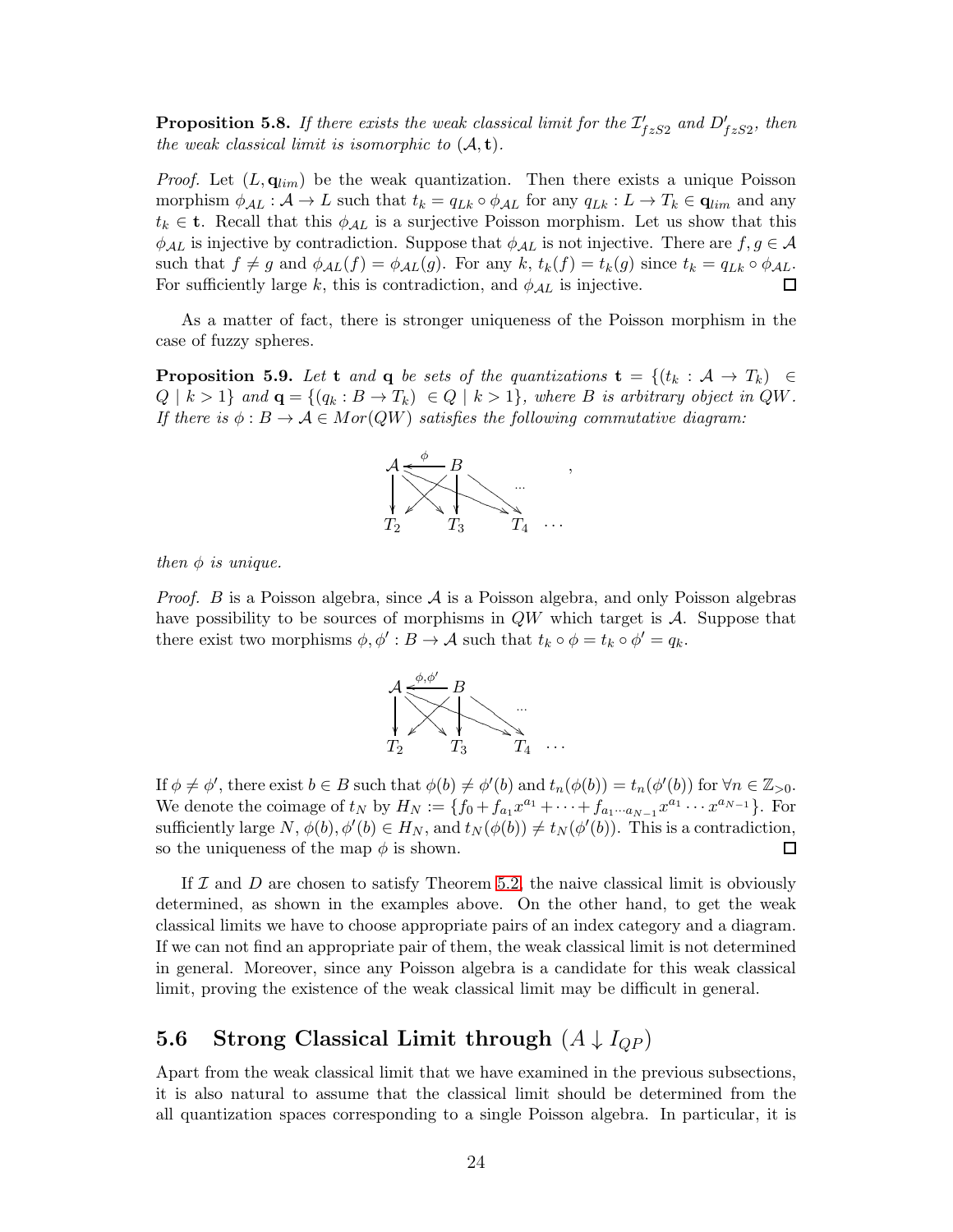expected that the fixed Poisson algebra is a candidate for the classical limit. In this subsection, we investigate such classical limits.

To prepare for this, we first introduce a way to construct an index category from a category with total order.

**Definition 5.10.** Let C be a category with total order denoted by  $c_i \leq c_j$  ( $c_i, c_j \in$  $ob(\mathcal{C})$ ).  $J^{\bullet}$  is a functor like correspondent (but not functor) between  $\mathcal C$  and an index category  $\mathcal{I} := J^{\bullet}(\mathcal{C})$  defined by the following conditions:

1. Between objects of the two categories,

$$
J^{\bullet}:ob(\mathcal{C}) \xrightarrow{\simeq} ob(\mathcal{I}) = ob(J^{\bullet}(\mathcal{C}))
$$

$$
c \longmapsto i_c := J^{\bullet}(c)
$$

is a one to one correspondence.

- 2.  $\forall t_{ij} \in Mor_{\mathcal{C}}(c_i, c_j)$  if  $c_i \leq c_j$  then there exists a  $f_{ij} = J^{\bullet}(t_{ij}) \in Mor_{\mathcal{I}}(i_{c_i}, i_{c_j}).$
- 3.  $\forall f_{kl} \in Mor_{\mathcal{I}}(i_{c_k}, i_{c_l})$ , there exists a unique  $t_{kl} \in Mor_{\mathcal{C}}(c_k, c_l)$  such that  $c_k \leq c_l$ and  $f_{kl} = J^{\bullet}(t_{kl}).$

Note that if  $c_k > c_l$  then  $Mor_{\mathcal{I}}(i_{c_k}, i_{c_l}) = \emptyset$  even when  $Mor_{\mathcal{C}}(c_k, c_l) \neq \emptyset$ . In short,  $J^{\bullet}$  acts to remove morphisms from bigger object to smaller object in C. This is the reason that  $J^{\bullet}$  is not a functor.

Therefore, we have to show the following.

**Proposition 5.11.**  $\mathcal{I} := J^{\bullet}(\mathcal{C})$  is a category.

*Proof.* The only condition that needs to be checked is consistency regarding  $Mor_{\mathcal{I}}(i_{c_k}, i_{c_l}) =$  $\emptyset$  when  $Mor_{\mathcal{C}}(c_k, c_l) \neq \emptyset$  with  $c_k > c_l$ . For any two  $f : X \to Y$  and  $g : Y \to Z$  their composition  $g \circ f : X \to Z$  have to be a morphism of  $Mor(X, Z)$ . In our situation, if the morphism corresponding to  $g \circ f$  is removed without removing the morphism corresponding to g or the morphism corresponding to f, then it is impossible for  $\mathcal{I} := J^{\bullet}(\mathcal{C})$  to be a category. Let  $c_X, c_Y, c_Z$  be objects of C and  $i_X = J^{\bullet}(c_X), i_Y = J^{\bullet}(c_Y), i_Z = J^{\bullet}(c_Z)$ be objects of *I*. For the case  $c_X > c_Z$ ,  $Mor_{I}(i_X, i_Z)$  becomes  $\emptyset$ , so if  $Mor_{I}(i_X, i_Y) \neq \emptyset$ and  $Mor_{\mathcal{I}}(i_Y, i_Z) \neq \emptyset$ , then it is inconsistent for  $\mathcal I$  to be a category. However, such a situation cannot arise. The reasons are as follows. Suppose that  $Mor_{\mathcal{I}}(i_X, i_Z)$  becomes  $\emptyset$  by the condition  $c_X > c_Z$ . For the case  $c_Y \ge c_X$ ,  $c_Y > c_Z$  also holds, then  $Mor_{\mathcal{I}}(i_Y, i_Z) = \emptyset$ . For the case  $c_X > c_Y$ ,  $Mor_{\mathcal{I}}(i_X, i_Y) = \emptyset$ . Thus, it is shown that the consistency for compositions of morphisms is guaranteed. consistency for compositions of morphisms is guaranteed.

We introduce a total order to  $(A \downarrow I_{QP})$ , as follows.

**Definition 5.12** (total order of  $(A \downarrow I_{QP})$ ). For  $(q_i, T_i), (q_j, T_j) \in ob(A \downarrow I_{QP})$ , we define  $(q_i, T_i) \leq (q_j, T_j)$  by  $|\hbar(q_i)|^2 \leq |\hbar(q_j)|^2$ .

By this total order, an index category  $\mathcal{I}_{\hbar}(A) := J^{\bullet}(A \downarrow I_{QP})$  is determined from  $(A \downarrow I_{QP}).$ 

$$
\left(\begin{array}{c}A\\
q_1\\
q_2\\
T_1\end{array}\begin{array}{c}\n\overbrace{q_2}\\
q_2\\
\overbrace{t_{12}}\end{array}\begin{array}{c}\n\overbrace{t_{23}}\\
\overbrace{t_{32}}\end{array}T_3 \longrightarrow \cdots\right)\rightarrow \left(i_1 \stackrel{f_{12}}{\longrightarrow} i_2 \stackrel{f_{23}}{\longrightarrow} i_3 \longrightarrow \cdots\right)=\mathcal{I}_{\hbar}(A).
$$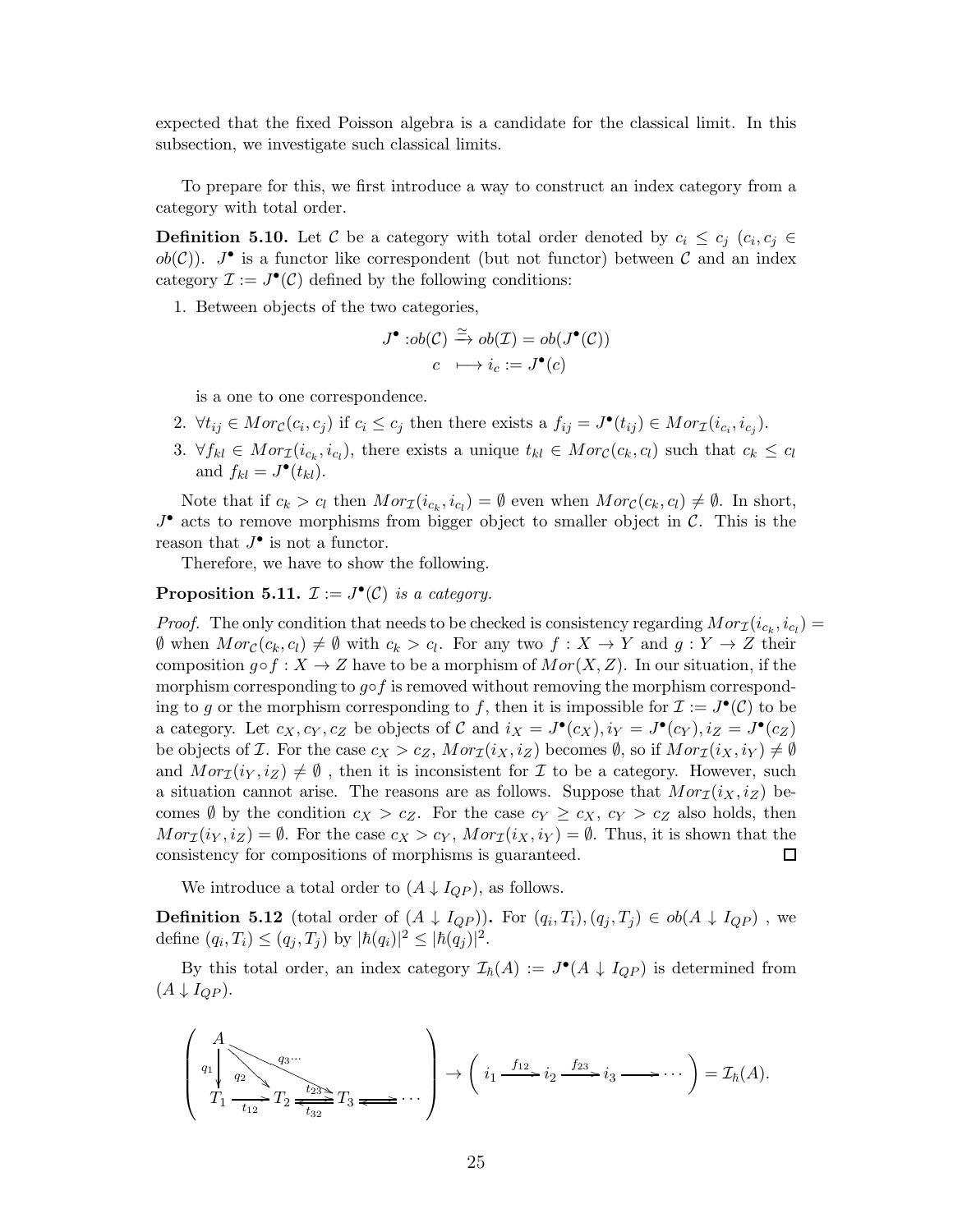Here  $J^{\bullet}(q_k, T_k) = i_k$  and  $J^{\bullet}(t_{kl}) = f_{kl}$  when  $|h(q_k)|^2 \leq |h(q_l)|^2$ . Next, the diagram  $D_{\hbar} : \mathcal{I}_{\hbar}(A) \to (A \downarrow I_{QP})$  is defined by  $D_{\hbar}(i_k) = (q_k, T_k)$  and  $D_{\hbar}(f_{kl}) = t_{kl}$ .

$$
\left(i_1 \xrightarrow{f_{12}} i_2 \xrightarrow{f_{23}} i_3 \longrightarrow \cdots \right) \xrightarrow{D_{h}} \left( (q_1, T_1) \xrightarrow{t_{12}} (q_2, T_2) \xrightarrow{t_{23}} (q_3, T_3) \longrightarrow \cdots \right).
$$

Notice that it is possible to make a category by putting a natural initial object  $(Id_A, A)$ into this  $D_{\hbar}(\mathcal{I}_{\hbar}(A)).$ 

**Definition 5.13.**  $A/QW<sub>h</sub>$  is a category defined as follows. Its objects are given as

 $ob(A/QW_{\hbar}) := ob(D_{\hbar}(\mathcal{I}_{\hbar}(A))) \cup \{(Id_A, A)\}.$ 

Its morphisms are given as

$$
Mor_{A/QW_{\hbar}}((q_i, T_i), (q_j, T_j)) = Mor_{D_{\hbar}(\mathcal{I}_{\hbar}(A))}((q_i, T_i), (q_j, T_j))
$$
  
for  $\forall (q_i, T_i), (q_j, T_j) \in ob(D_{\hbar}(\mathcal{I}_{\hbar}(A))),$   

$$
Mor_{A/QW_{\hbar}}((Id_A, A), (q_i, T_i)) = \{q_i\} \text{ for } \forall (q_i, T_i) \in ob(D_{\hbar}(\mathcal{I}_{\hbar}(A))),
$$

and identity morphisms.

$$
(IdA, A)\nq1\n(q1, T1) \t12 \t23 \t23 \t23 \t23 \t23 \t23 \t23 \t23 \t23 \t23 \t23 \t23 \t23 \t23 \t23 \t23 \t23 \t23 \t23 \t23 \t23 \t23 \t23 \t23 \t23 \t23 \t23 \t23 \t23 \t23 \t23 \t23 \t23 \t23 \t23 \t23 \t23 \t23 \t23 \t23 \t23 \t23 \t23 \t23 \t23 \t23 \t23 \t23 \t23 \t23 \t23 \t23 \t23 \t23 \t23 \t23 \t23 \t23 \t23 \t23 \t23 \t23 \t23 \t23 \t23 \t23 \t23 \t23 \t23 \t23 \t23
$$

Note that the index  $\mathcal{I}_{\hbar}(A)$  and the diagram  $D_{\hbar}$  are still valid in  $A/QW_{\hbar}$ .

<span id="page-25-0"></span>**Proposition 5.14.**  $A/QW<sub>h</sub>$  has a limit  $((Id<sub>A</sub>, A), q)$  for the index category  $\mathcal{I}_{h}(A)$  with the diagram  $D_{\hbar}$ . Here,  $((Id_A, A), \mathbf{q})$  is a cone of  $D_{\hbar}(\mathcal{I}_{\hbar}(A))$  with  $\mathbf{q} = \{q_i \in Q \mid s(q_i) =$ A}.

*Proof.*  $(Id_A, A)$  is the initial object in  $A/QW_{\hbar}$ . By definition,  $((Id_A, A), q)$  is a cone of  $D_{\hbar}(\mathcal{I}_{\hbar}(A))$ . Because every morphism  $t_{ij} : (q_i, T_i) \to (q_j, T_j)$  satisfies commutativity  $q_j = t_{ij} \circ q_i$  by the definition of  $(A \downarrow I_{QP})$ . In  $A/QW_{\hbar}$ , there is at most one morphism between any two objects. So,  $((Id_A, A), q)$  is one of the candidates of the limit. Next, we prove that there are no other candidates for the limit other than  $((Id_A, A), q)$ , by contradiction. If the other candidate of the limit of the diagram  $D_{\hbar}$  exists, it is given by a cone with the form  $((q_k, T_k), \mathbf{t}_{k-}),$  where  $q_k : A \to T_k$  is in Q and  $\mathbf{t}_{k-} = \{t_{kl} : q_k \to q_l = t_{kl} \circ q_k \mid t_{kl} \in Mor_{QP}(T_k, T_l)\}.$  From Proposition [2.14,](#page-9-0) there exist  $q_x : A \to T_x \in Q$  such that  $|q_x|^2 < |q_k|^2$ .  $(q_x, T_x)$  is an object in  $D_h(\mathcal{I}_h(A)),$ and  $(q_k, T_k) > (q_x, T_x)$ . Then  $Mor_{A/QW_h}(q_k, T_k), (q_x, T_x) = \emptyset$ , and this contradicts  $((q_k, T_k), \mathbf{t}_{k-})$  is a cone. Therefore, we find that  $((Id_A, A), \mathbf{q})$  is the limit.  $\Box$ 

From this proposition, we found that for any Poisson algebra  $A$  in  $QW$  the limit for the index category  $\mathcal{I}_{\hbar}(A)$  with the diagram  $D_{\hbar}$  is determined without additional information. We call this limit  $((Id_A, A), q)$  "strong classical limit of A".

This Proposition [5.14](#page-25-0) shows that the strong classical limit satisfies at least the properties that the limit should have that we wanted in this subsection.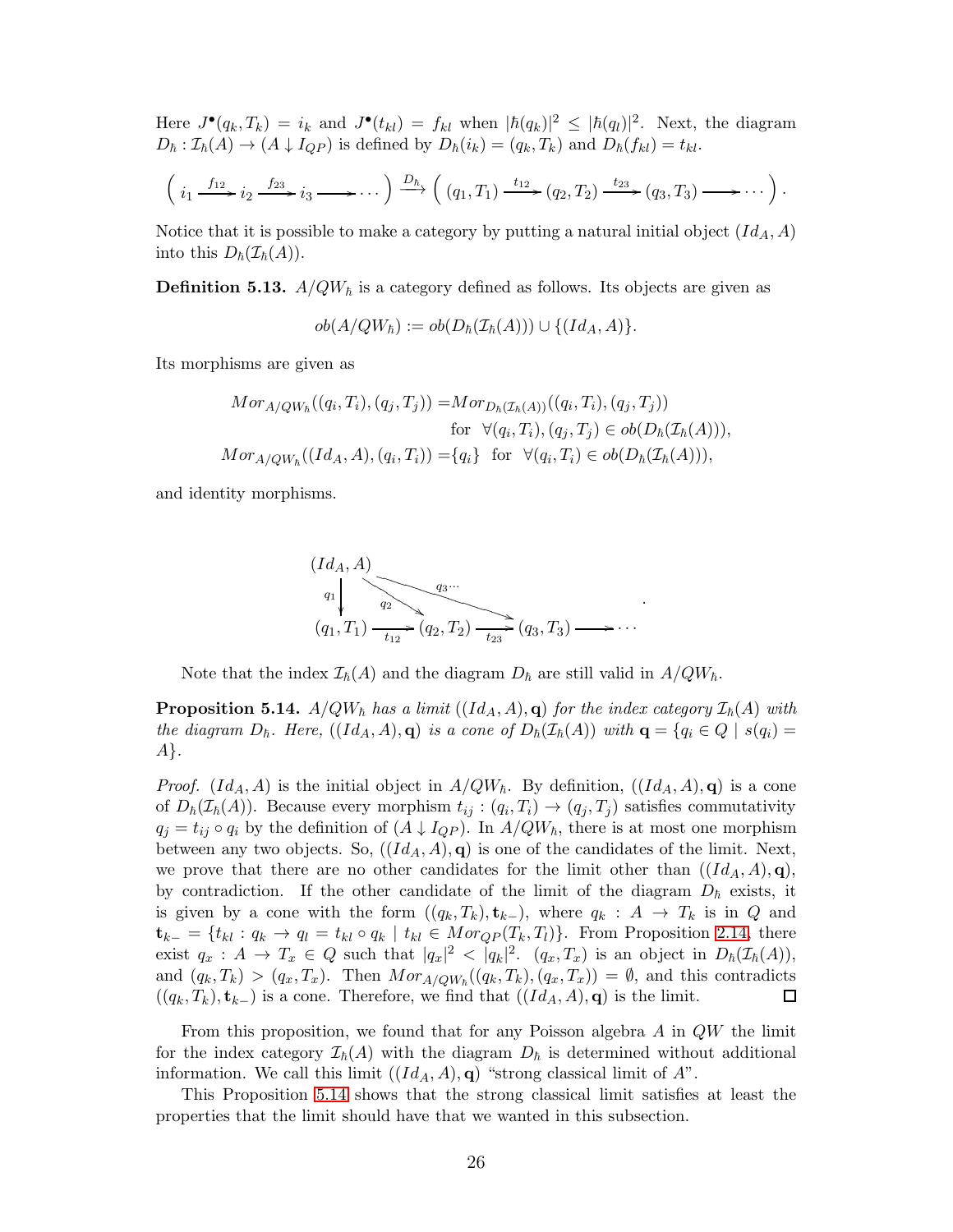#### 5.7 Example of Strong Classical Limit

Let us consider A we studied in the fuzzy sphere in Appendix [C.](#page-35-0) The index  $\mathcal{I}_{h}(\mathcal{A})$ , the diagram  $D_{\hbar}(\mathcal{I}_{\hbar}(\mathcal{A}))$  and  $\mathcal{A}/QW_{\hbar}$  are determined without extra information. We obtain the following fact.

<span id="page-26-1"></span>Example 5.15. Let A be a Poisson algebra studied in Appendix [C.](#page-35-0) The strong classical limit of A is  $((Id_{\mathcal{A}}, \mathcal{A}), q)$ , where  $q = \{q_i \in Q \mid s(q_i) = \mathcal{A}\}.$ 

From Proposition [5.14](#page-25-0) there is no need to prove this Example [5.15.](#page-26-1) However, this claim can be shown just from the properties of some quantization maps of matrix regularization. This is so suggestive that we will also provide the proof below.

*Proof.* As we saw in the proof of Proposition [5.14,](#page-25-0)  $((Id_{\mathcal{A}}, \mathcal{A}), q)$  is a cone for the diagram  $D_{\hbar}$  in  $A/QW_{\hbar}$ . We show that there are no other cones.

Suppose that there is another cone. Then, the cone is given as some  $((q_{cone}, T_{cone})$ ,  $t_{cone,-})$ where  $q_{cone} \in Q$  with  $s(q_{cone}) = A$  and  $\mathbf{t}_{cone,-} = \{t_{cone,k} : (q_{cone}, T_{cone}) \to (q_k, T_k) \mid q_k \in Q \}$  $Q, s(q_k) = A, q_k = t_{cone,k} \circ q_{cone}$ . Consider  $t_{cone,2} \in Mor((q_{cone}, T_{cone}), (t_2, T_2))$ , where  $t_2 \in Q$  is defined in Appendix [C.](#page-35-0) Since  $t_{cone,2}$  is an injection and  $T_2$  is a 4-dimensional vector space, dim  $T_{cone} \leq 4$  is derived. For  $t_3 : A \rightarrow T_3$  defined in Appendix [C,](#page-35-0) dim Im  $t_3 > 4$ . On the other hand, dim Im  $t_{cone,3} \leq 4$  for  $t_{cone,3} : T_{cone} \to T_3$ . Therefore  $t_3 \neq t_{cone,3} \circ q_{cone}$ . This is contradiction to the assumption that  $((q_{cone}, T_{cone})$ ,  $t_{cone,-})$ is a cone.

Thus, it is shown that  $((Id_{\mathcal{A}}, \mathcal{A}), \mathbf{q})$  is the only cone and the limit for the diagram in  $\mathcal{A}/QW_{\hbar}$ .  $D_{\hbar}$  in  $A/QW_{\hbar}$ .

## <span id="page-26-0"></span>6 One Attempt to Address the Inverse Problem

As mentioned at the beginning of this paper, the inverse problems of quantizations are important for physics related to noncommutative geometries. The inverse problem of quantizations is the problem of how to determine the classical limits (classical manifolds) based on the information of the spaces appearing in the quantizations. In general, classical limits are not uniquely determined from algebras as target spaces of quantization maps in a naive way, so we need to experiment with various subtle techniques. This problem is closely related to the question of how we can identify manifolds in the membrane theory, thus, it was often investigated in that context. For example, in [\[12,](#page-37-4) [15,](#page-37-5) [16\]](#page-37-6) it is discussed how to construct the classical limit in geometric quantization. In [\[41,](#page-38-3) [11,](#page-37-7) [38\]](#page-38-4), how membrane topology is distinguished in the context of matrix regularization. In [\[23,](#page-37-8) [24,](#page-37-9) [4\]](#page-36-2), inverse problems of Berezin-Toeplitz quantizations are discussed.

Unlike in the past, the purpose of this section is to study this inverse problem as a problem of the classical limit discussed in the previous section. Until now, we have studied whole world of the quantizations of all Poisson algebras. In particular, the naive classical limit and the weak classical limits introduced in Subsection [5.1](#page-17-1) and Subsection [5.4](#page-20-0) are chosen from among all Poisson algebras in QW. To determine the naive classical limit or weak classical limit from the spaces appearing in the quantizations, we are going to examine how to construct a sequence of objects in  $QW$  and are going to discuss how to give the sequence by a process found in physics.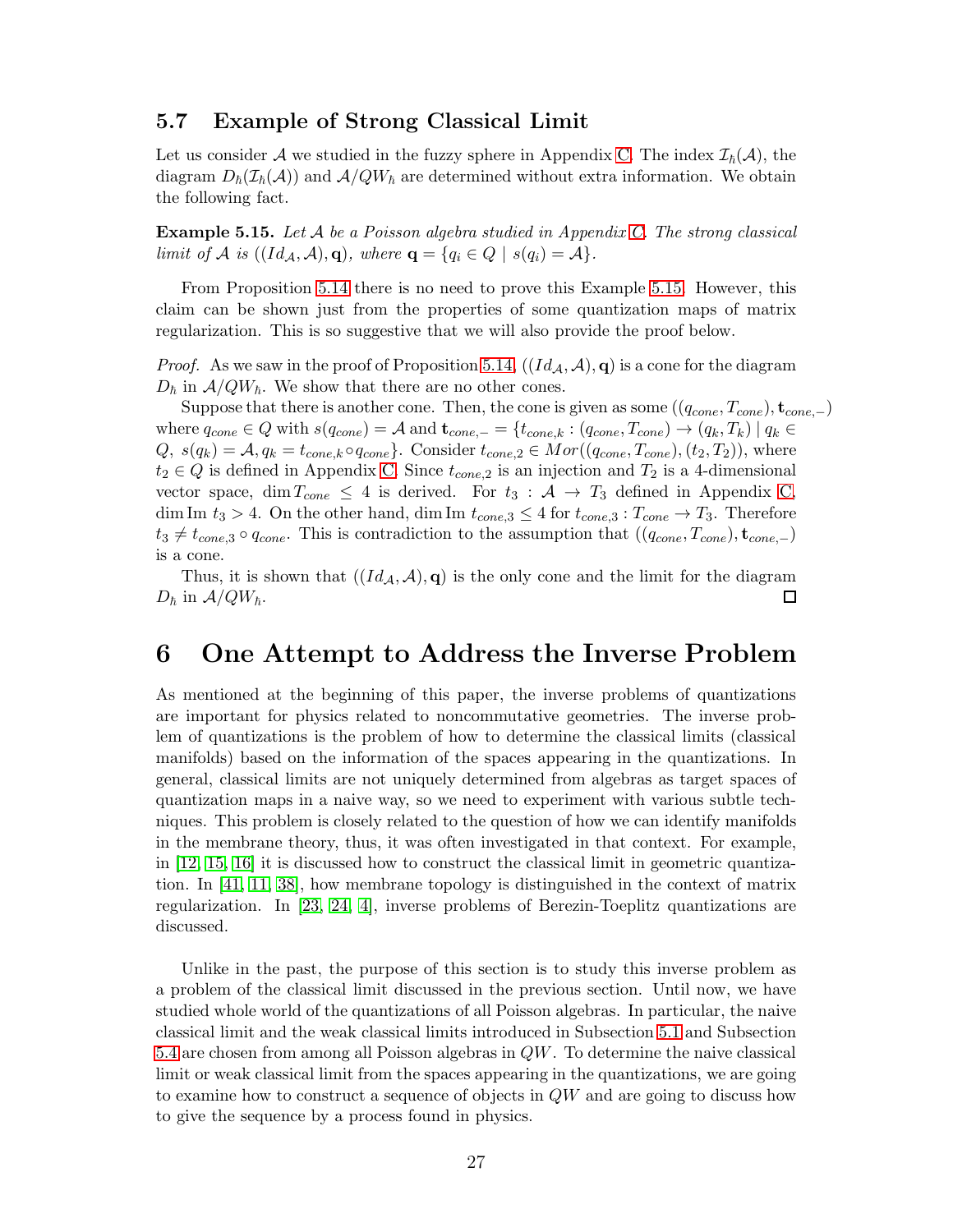#### 6.1 Matrix Regularization and Inverse Problem

The goal of this section is making an example of a method to obtain a Poisson algebra as a classical limit from a noncommutative associative algebra. Here we make this example using a fuzzy sphere as a role model.

At first, let  $\frak g$  be a noncommutative algebra over  $\mathbb C$  regarded as a Lie algebra whose commutator is defined by its associative product i.e.  $[a, b] := ab - ba$ . Only semisimple Lie algebras are treated in this section. This  $\mathfrak g$  is the origin to get the sequence of objects in QW that may provide a classical limit. Such sequence of objects in QW is named the quantization family for the weak classical limit in Subsection [5.4.](#page-20-0) Let  $e = \{e_1, e_2, \dots, e_d\}$  be a fixed base of **g** satisfying commutation relations  $[e_i, e_j] = f_{ij}^k e_k$ , where  $f_{ij}^k$  are structure constants of  $\mathfrak g$ . For this Lie algebra  $\mathfrak g$  we introduce a sequence of representations  $\rho^{\mu} : \mathfrak{g} \to gl(V_{\mu})$  and a sequence of numbers  $\hbar(\mu) \neq 0$ ,  $(\mu = 1, 2, 3, \dots)$ . Here  $V_\mu$  is a finite dimensional vector space chosen as appropriate. We denote the corresponding basis of e by

$$
e^{(\mu)} = \{\hbar(\mu)\rho^{\mu}(e_1), \hbar(\mu)\rho^{\mu}(e_2), \cdots, \hbar(\mu)\rho^{\mu}(e_d)\} = \{e_1^{(\mu)}, e_2^{(\mu)}, \cdots, e_d^{(\mu)}\}.
$$
 (6.1)

Then they satisfy

<span id="page-27-1"></span><span id="page-27-0"></span>
$$
[e_i^{(\mu)}, e_j^{(\mu)}] = \hbar(\mu) f_{ij}^k e_k^{(\mu)}.
$$
\n(6.2)

The Lie algebra  $\rho^{\mu}(\mathfrak{g})$  or  $\langle e^{(\mu)} \rangle$  are constructed by this basis. For each  $\mu$ , if we add  $N_{\mu}$  relations  $f_i^{\mu}$  $i^{\mu}(e^{(\mu)}, \nu^{(\mu)}, \hbar(\mu)),$   $(i = 1, 2, \cdots, N_{\mu})$  by Casimir invariants, where  $\nu^{(\mu)} =$  $\{\nu_1^{(\mu)}\}$  $\mathcal{L}_1^{(\mu)},\nu_2^{(\mu)}$  $\{X_2^{(\mu)}, \dots\}$  is a set of parameters, and  $N_{\mu} \leq rank\mathfrak{g}$ , we can consider an algebra  $\rho^{\mu}(\mathfrak{g})/\mathcal{I}_{\mu}$ . Here  $\mathcal{I}_{\mu}$  is an ideal defined by these relations

$$
\mathcal{I}_{\mu} = \langle f_1^{\mu}(e^{(\mu)}, \nu^{(\mu)}, \hbar(\mu)), \cdots, f_{N_{\mu}}^{\mu}(e^{(\mu)}, \nu^{(\mu)}, \hbar(\mu)) \rangle. \tag{6.3}
$$

Next, let  $T_{\mu}$  be the vector space that is  $\langle e^{(\mu)} \rangle$  forgetting multiplication structure. We choose a basis of  $T_{\mu} := \langle e^{(\mu)} \rangle, E_1, E_2, \dots, E_D$ , as polynomials of  $e^{(\mu)}$ . The highest degree is denoted by  $n_{\mu}$ , i.e.  $n_{\mu} = \max\{\text{deg}E_1, \cdots, \text{deg}E_D\}$ . For later use, let us consider symmetrized polynomial

$$
c_{i_1,\dots,i_k}e_{i_1}^{(\mu)}\dots e_{i_k}^{(\mu)}=c_{i_1,\dots,i_k}e_{(i_1,\dots,i_k)}^{(\mu)} \qquad (k=0,1,2,\dots,n_\mu),
$$

where the fixed coefficients  $c_{i_1,\dots,i_k} \in \mathbb{C}$  are complete symmetric, and

$$
e^{(\mu)}_{(i_1,\cdots,i_k)}:=\frac{1}{k!}\sum_{\sigma\in Sym(k)} e^{(\mu)}_{i_{\sigma(1)}}\cdots e^{(\mu)}_{i_{\sigma(k)}}.
$$

Here  $Sym(k)$  is a symmetric group. Oviously, each  $e_{i,j}^{(\mu)}$  $\binom{\mu}{i_1,\cdots,i_k}$  is given as a linear combination of  $E_1, E_2, \ldots, E_D$  and its degree is smaller than or equal to  $n_{\mu}$ . For  $m > n_{\mu}$  $e_{(i)}^{(\mu)}$  $\binom{\mu}{(i_1,\dots,i_m)}$  is written by some linear combination of lower degree polynomials, then  $\hbar(\mu)$ appear because of the definition [\(6.1\)](#page-27-0). From the set of representation  $\rho^{\mu}$  (and relations  $\bar{f}_i^{\mu}$  $i^{\mu}$ ), we obtain sets of  $T_{\mu}$ . We denote a set of all  $T_{\mu}$  by  $\{T_{\mu}\}\$ . To show that  $\{T_{\mu}\}\$ is a sequence of objects in  $QW$ , we have to find one Poisson algebra and to make quantization maps from the Poisson algebra to  $\{T_\mu\}.$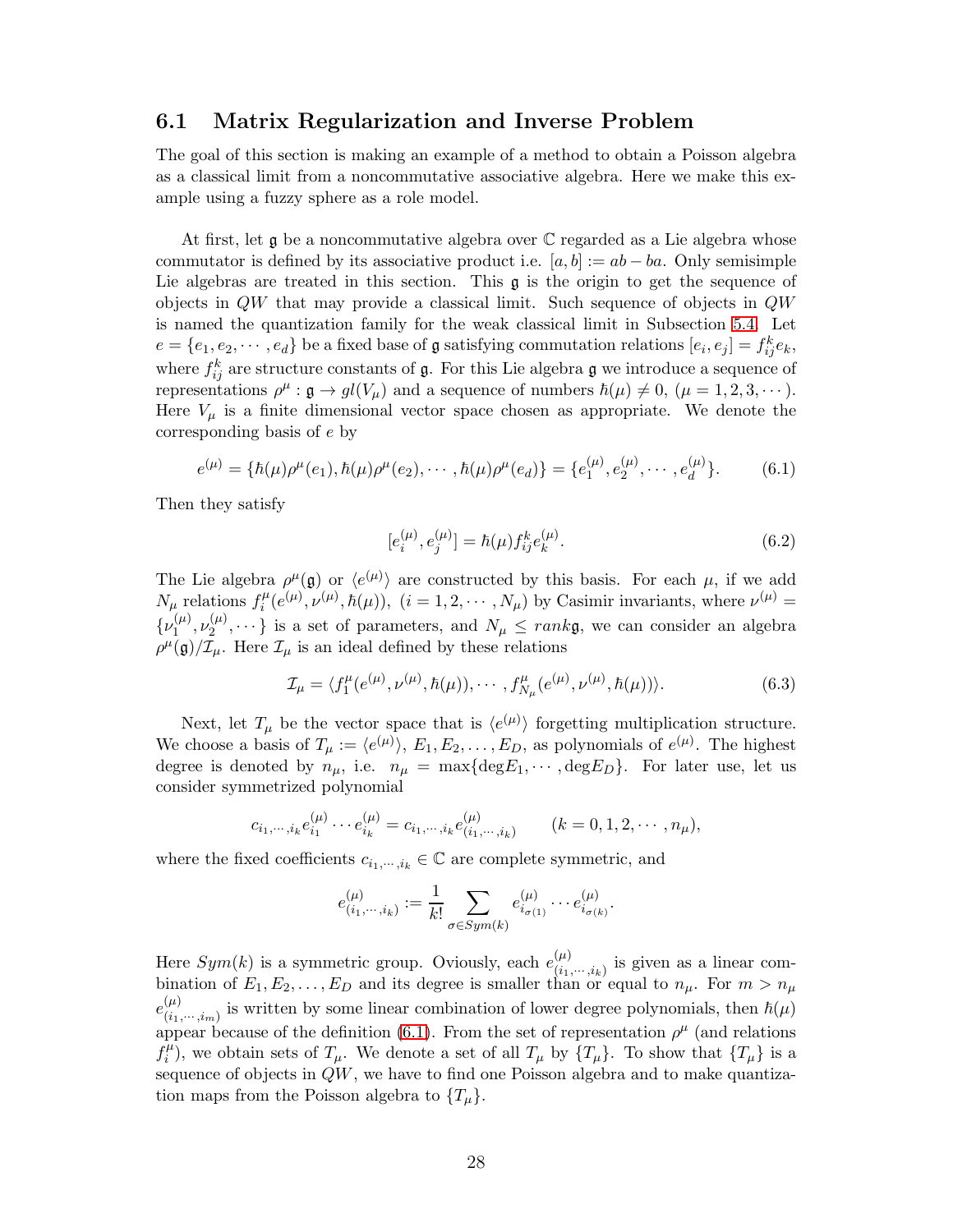The next step we introduce a way to obtain one Poisson algebra from a Lie algebra g as a candidate of a weak classical limit. There is a well-known way known as Kirillov-Kostant Poisson bracket, that is the way constructing a Poisson algebra. (See also  $[29, 40, 1]$  $[29, 40, 1]$  $[29, 40, 1]$ .) We focus the following fact (See  $[21, 25]$  $[21, 25]$ ), here.

<span id="page-28-0"></span>**Theorem 6.1.** Let  $\mathfrak g$  be a d-dimensional Lie algebra. Let  $e = \{e_1, e_2, \cdots, e_d\}$  be a basis of **g** satisfying commutation relations  $[e_i, e_j] = f_{ij}^k e_k$ . Let  $x = (x^1, x^2, \dots, x^d)$  be commutative variables. We obtain a Poisson algebra  $(\mathbb{C}[x], \cdot, \{\ ,\ \})$  by

$$
\{f, g\} := f\omega g := f\overleftarrow{\partial}_i \omega_{ij} \overrightarrow{\partial}_j g := (\partial_i f)\omega_{ij}(\partial_j g), \tag{6.4}
$$

where  $\partial_i = \frac{\partial}{\partial_i}$  $\frac{\partial}{\partial x^i}$  and  $\omega_{ij} = f_{ij}^k x^k$ .

The proof is given in [\[21\]](#page-37-3) but for readers convenience we give the proof here.

*Proof.*  $\{f, g\} = -\{g, f\}$  is followed from  $f_{ij}^k = -f_{ji}^k$ . The Leibniz's rule and the bilinearity are trivially satisfied by the definition. By direct calculations, the Jacobi identity is obtained as follows.

$$
\begin{aligned} & \{ \{f_1, f_2\}, f_3\} + \{ \{f_2, f_3\}, f_1\} + \{ \{f_3, f_1\}, f_2\} \\ & = (\partial_i f_1)(\partial_j f_2)(\partial_l f_3) \{ (\partial_k \omega_{ij})\omega_{kl} + (\partial_k \omega_{jl})\omega_{ki} + (\partial_k \omega_{li})\omega_{kj} \}. \end{aligned}
$$

By  $\omega_{ij} = f_{ij}^k x^k$ ,

$$
(\partial_k \omega_{ij})\omega_{kl} + (\partial_k \omega_{jl})\omega_{ki} + (\partial_k \omega_{li})\omega_{kj} = x^m(f_{ij}^k f_{kl}^m + f_{jl}^k f_{ki}^m + f_{li}^k f_{kj}^m) = 0
$$

The last equality follows from the Jacobi identity of the Lie bracket  $[e_i, e_j] = f_{ij}^k e_k$ .

We denote this  $(\mathbb{C}[x], \cdot, \{\ ,\ \})$  by  $A_{\mathfrak{g}}$ . From the above discussions, we found that we can obtain a sequence of Lie algebras and a Poisson algebra from a fixed single Lie algebra.

Next, let us construct quantization maps from the Poisson algebra  $A_{\mathfrak{g}}$  we have just obtained in Theorem [6.1](#page-28-0) to the vector spaces in  $\{T_\mu\}$  that generate original algebras. We define linear function  $q_{\mu} : A_{\mathfrak{g}} \to T_{\mu}$  by

$$
\sum_{k} f_{i_1, \dots, i_k} x^{i_1} \dots x^{i_k} \mapsto \sum_{k}^{n_{\mu}} f_{i_1, \dots, i_k} e_{i_1}^{(\mu)} \dots e_{i_k}^{(\mu)} = \sum_{k}^{n_{\mu}} f_{i_1, \dots, i_k} e_{(i_1, \dots, i_k)}^{(\mu)}, \tag{6.5}
$$

where  $f_{i_1,\dots,i_k} \in \mathbb{C}$  is completely symmetric. Then this correspondence  $q_\mu$  satisfies the following.

<span id="page-28-2"></span>**Theorem 6.2.** Let  $q_{\mu} : A_{\mathfrak{g}} \to T_{\mu} = \langle e^{(\mu)} \rangle$  be a linear function defined as [\(6.5\)](#page-28-1). Then it satisfies

<span id="page-28-1"></span>
$$
[q_{\mu}(f), q_{\mu}(g)] = \hbar(\mu)q_{\mu}(\{f, g\}) + \tilde{O}(\hbar(\mu))
$$

for  $f, g \in A_{\mathfrak{a}}$ . In other words,  $q_{\mu} \in Q$ .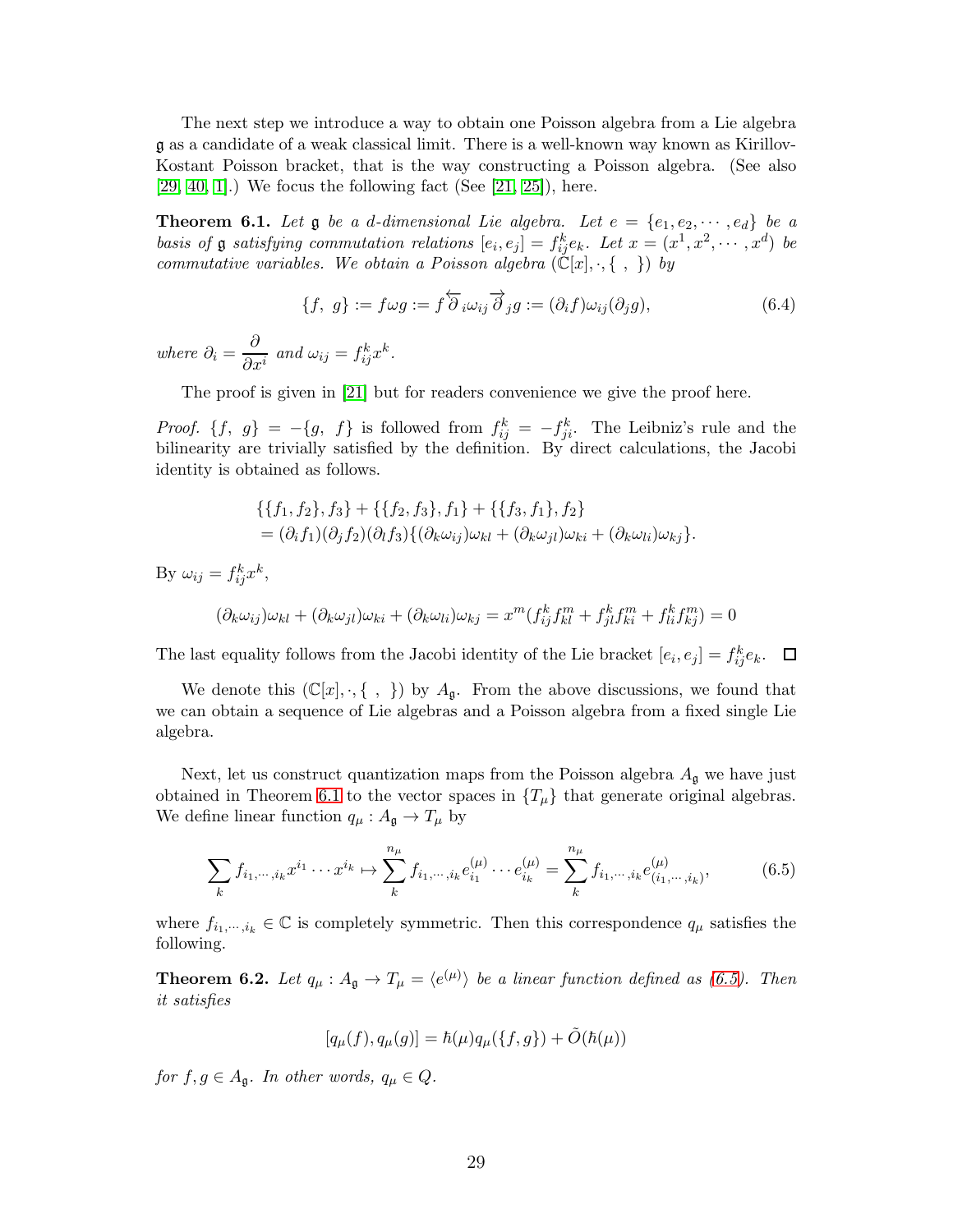*Proof.* We put  $f = \sum_k f_{i_1,\dots,i_k} x^{i_1} \cdots x^{i_k}$  and  $g = \sum_l g_{j_1,\dots,j_l} x^{j_1} \cdots x^{j_l}$ .

$$
[q_{\mu}(f), q_{\mu}(g)] = \sum_{k,l}^{n_{\mu}} f_{i_1, \dots, i_k} g_{j_1, \dots, j_l} [e_{i_1}^{(\mu)} \dots e_{i_k}^{(\mu)}, e_{j_1}^{(\mu)} \dots e_{j_l}^{(\mu)}]
$$
  
= 
$$
\sum_{k,l=1}^{n_{\mu}} f_{i_1, \dots, i_k} g_{j_1, \dots, j_l} \sum_{n,m} e_{i_1}^{(\mu)} \dots [e_{i_n}^{(\mu)}, e_{j_m}^{(\mu)}] \dots e_{j_l}^{(\mu)}.
$$

Here using  $[e^{(\mu)}_{i_n}]$  $_{i_{n}}^{(\mu)},e_{j_{m}}^{(\mu)}$  $\left[ \begin{smallmatrix} (\mu)\ j_m \end{smallmatrix} \right] = \hbar(\mu) f^k_{i_n j_m} e_k^{(\mu)}$  $\binom{\mu}{k}$ 

$$
[q_{\mu}(f), q_{\mu}(g)] = \hbar(\mu) \sum_{k,l=1}^{n_{\mu}} f_{i_{1}, \cdots, i_{k}} g_{j_{1}, \cdots, j_{l}} \sum_{n,m} f_{i_{n}j_{m}}^{p} e_{i_{1}}^{(\mu)} \cdots e_{p}^{(\mu)} \cdots e_{j_{l}}^{(\mu)}
$$
  

$$
= \hbar(\mu) \sum_{k,l=1}^{n_{\mu}} f_{i_{1}, \cdots, i_{k}} g_{j_{1}, \cdots, j_{l}} \sum_{\substack{1 \leq n \leq k \\ 1 \leq m \leq l}} f_{i_{n}j_{m}}^{p} e_{(i_{1}, \cdots, \hat{i}_{n}, \cdots, \hat{j}_{m}, \cdots, j_{l}, p)}^{(\mu)} + \tilde{O}(\hbar^{1+\epsilon}(\mu)).
$$
  
(6.6)

Here the index  $\{i_1, \dots, \hat{i}_n, \dots, \hat{j}_m, \dots, j_l, p\}$  means  $\{i_1, \dots, i_k, j_1, \dots, j_l, p\} - \{i_n, j_m\}$ , so  $e^{(\mu)}$  $(\mu)$ <br>  $(i_1,...,i_n,...,j_m,...,j_l,p)$  is a degree  $k+l-1$  polynomial.  $\tilde{O}(\hbar^{1+\epsilon}(\mu))$  appeared when  $e_{i_{1}}^{(\mu)}$  $e_{i_1}^{(\mu)} \cdots e_{p}^{(\mu)} \cdots e_{j_l}^{(\mu)}$  $\mu_j^{(\mu)}$  were sorted in the symmetric order. On the other hand,

<span id="page-29-1"></span>
$$
\{f,g\} = \sum_{k,l=1} f_{i_1,\dots,i_k} g_{j_1,\dots,j_l} \sum_{\substack{1 \le n \le k \\ 1 \le m \le l}} f_{i_nj_m}^p x^{i_1} \cdots x^p \cdots x^{j_l}.
$$

Note that the degree of  $x^{i_1} \cdots x^{p} \cdots x^{j_l}$  is  $k + l - 1$ . Then

$$
q_{\mu}(\{f,g\}) = \sum_{\substack{1 \leq k,l \\ k+l \leq n_{\mu}+1}} f_{i_{1},\cdots,i_{k}} g_{j_{1},\cdots,j_{l}} \sum_{\substack{1 \leq n \leq k \\ 1 \leq m \leq l}} f_{i_{n}j_{m}}^{p} e_{(i_{1},\cdots,\hat{i}_{n},\cdots,\hat{j}_{m},\cdots,j_{l},p)}^{(\mu)}.
$$
 (6.7)

Let us subtract  $\hbar$  times [\(6.7\)](#page-29-0) from [\(6.6\)](#page-29-1):

$$
[q_{\mu}(f), q_{\mu}(g)] - \hbar(\mu)q_{\mu}(\{f, g\})
$$
  
=  $\hbar(\mu) \sum_{\substack{2 \leq k, l \leq n_{\mu} \\ n_{\mu} + 2 \leq k + l \leq 2n_{\mu}}} f_{i_1, \dots, i_k} g_{j_1, \dots, j_l} \sum_{\substack{1 \leq n \leq k \\ 1 \leq m \leq l}} f_{i_n j_m}^p e_{(i_1, \dots, \hat{i}_n, \dots, \hat{j}_m, \dots, j_l, p)}^{(\mu)} + \tilde{O}(\hbar^{1+\epsilon}(\mu)).$ 

Note that the degree of  $e^{(\mu)}_{\mu}$  $\binom{\mu}{i_1,\dots,i_n,\dots,j_m,\dots,j_l,p}$  in the right hand side is bigger than or equal to  $n_{\mu} + 1$ . Recall that  $n_{\mu}$  is determined as the highest degree of polynomials of  $E_i(i = 1, \dots, D)$  that constitute basis of  $T_\mu$ . So, any degree m polynomial of  $e^{(\mu)}$ with  $m > n_{\mu}$  is represented by some linear convination of polynomials whose degree is smaller than or equal to  $n_{\mu}$ . From the definition [\(6.1\)](#page-27-0), such linear convinations are  $O(\hbar(\mu))$ . Then we obtain

$$
[q_{\mu}(f), q_{\mu}(g)] = \hbar(\mu)q_{\mu}(\{f, g\}) + \tilde{O}(\hbar(\mu)).
$$

<span id="page-29-0"></span> $\Box$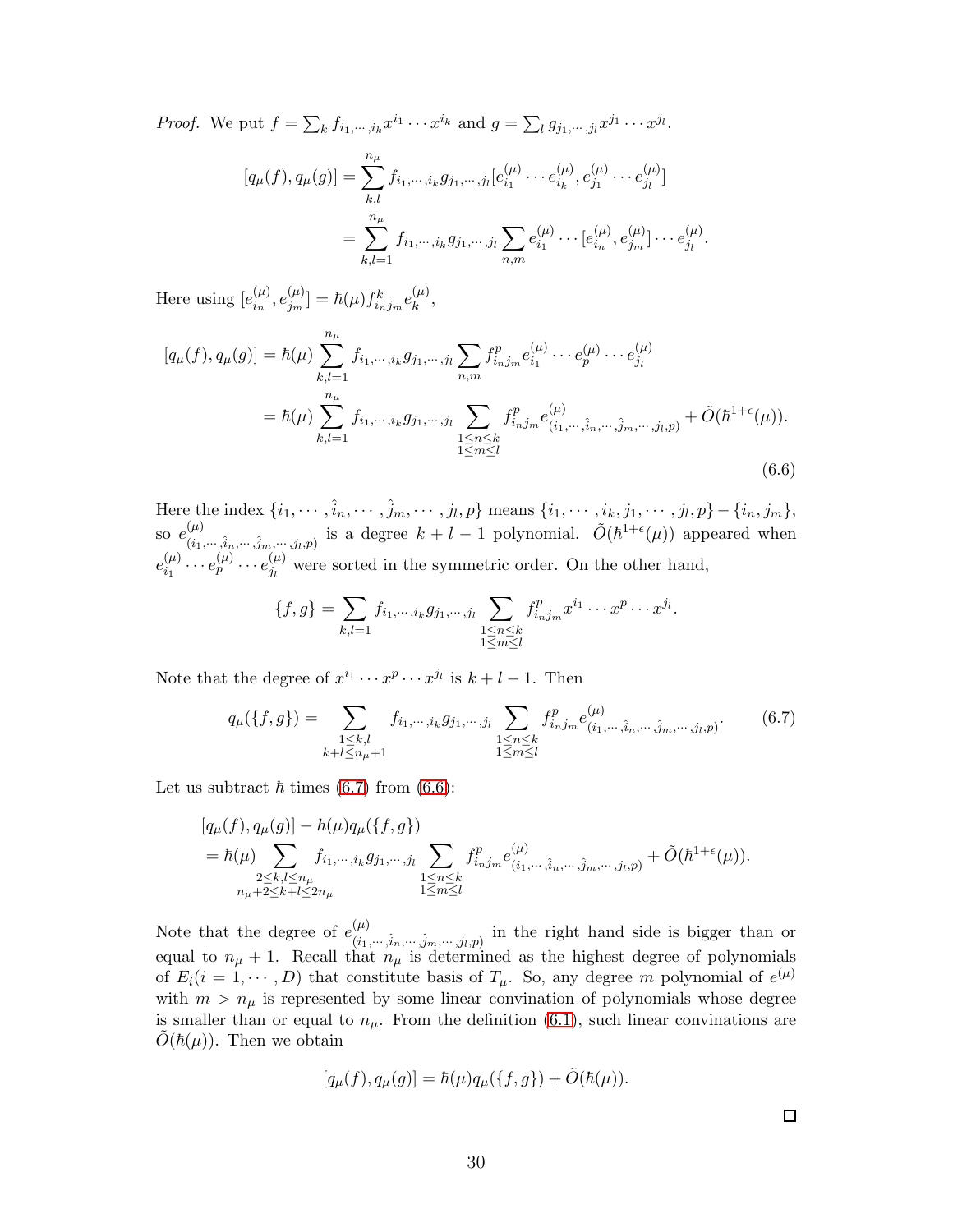Thus, a sequence of quantization maps  $\{q_\mu\} \subset Q$  is obtained, and we find  $\{T_\mu\}$  is a seaquence of objects in QW.

Other candidates for Poisson algebras exist besides  $A_{\mathfrak{g}}$ . Using I as an ideal of  $A_{\mathfrak{g}}$ generated by relations that is invariants under acting Poisson brackets, we can introduce  $A_{\mathfrak{g}}/I$ . Even in this case, we expect to be able to construct  $\{T_{\mu}\}\$  and  $\{q_{\mu}\}\$  in the same way as in the  $A_{\mathfrak{g}}$  case. In fact,  $q_{\mu}$  is realized as  $t_k$  for a fuzzy sphere case in Appendix [C.](#page-35-0)

**Example 6.3.** Let  $e = \{e_1, e_2, e_3\}$  be a fixed base of  $\mathfrak{su}(2)$  satisfying commutation relations  $[e_i, e_j] = i\epsilon_{ijk}e_k$ . Consider a sequence of spin j representation  $\rho^{\mu} : \mathfrak{g} \to gl(V_{\mu})$  $(\text{dim}V_{\mu} = 2j + 1)$ . Then  $e^{(\mu)}$  satisfies  $[e_i^{(\mu)}]$  $_{i}^{(\mu)},e_{j}^{(\mu)}$  $\left[ \begin{smallmatrix} (\mu)\j \end{smallmatrix} \right] = i\hbar(\mu)\epsilon_{ijk}e^{(\mu)}_k$  $\binom{\mu}{k}$ , and a Casimir relation

$$
f^{\mu}(e^{(\mu)}, r, \hbar(\mu)) = (e_1^{(\mu)})^2 + (e_2^{(\mu)})^2 + (e_3^{(\mu)})^2 - r^2Id
$$

is imposed for each  $\rho^{\mu}$ . Here  $r/\hbar(\mu) = \sqrt{j(j+1)}$ . From this sequence we obtain the sequence of  $T_k$  in Subsection [5.3](#page-19-0) or in Subsection [5.5.](#page-21-0) The corresponding Poisson algebra of  $\mathfrak{su}(2)$  determined by Theorem [6.1](#page-28-0) is differ from A because of the existence of the relation. However, quantization maps  $t_k$  in Subsection [5.3](#page-19-0) or Subsection [5.5](#page-21-0) is constructed in the same manner with  $q_{\mu}$  in Theorem [6.2.](#page-28-2) Furthermore, as we saw in Subsection [5.3,](#page-19-0) this sequence gives the naive classical limit  $A$ , when its diagram includes A. And, in Subsection [5.5,](#page-21-0) it is shown that A is isomorphic to the weak classical limit if there exists a weak classical limit with the sequence  $\{Im (t_k)\}\$ as the diagram.

As above, starting from a Lie algebra we obtain a sequence of corresponding objects  $\{T_\mu\}$  in  $QW$  and some corresponding Poisson algebras. We already know that the diagram  $\{T_{\mu}\}\cup A_{\mathfrak{g}}$  gives at least a naive classical limit from Theorem [5.2.](#page-17-0) This indicates that the above procedure may provide one new approach to the inverse problem.

Is it possible to derive a quantization family, a seaquence like  $\{T_{\mu}\}\$  that gives a naive classical limit or a weak classical limit, from the principle of least action in terms of physics? Here we mention only one attempt to give such a quantization family. Let us consider a sequence of matrix models. Using  $N \times N$  matrixes  $X_{\mu}^{N}$  ( $\mu = 1, \dots, D, N \in$  $\mathbb N$ ) and a mass  $\hbar(N)$ , we consider the action

$$
S_N(\hbar^2(N)) = \text{tr}\left(\frac{1}{4}[X^N_\mu, X^N_\nu]^2 + \hbar^2(N)\frac{1}{2}X^{N\mu}X^N_\mu\right) + \sum_i^k \langle \lambda_i^N, f_i^{(N)}(X^N, \nu) \rangle, \quad (6.8)
$$

where we take contraction by the Killing metric with the structure constants  $f_{\mu\rho}^{\tau}$  of  $\mathfrak{g},$ i.e.  $g_{\mu\nu} = f_{\mu\rho}^{\tau} f_{\nu\tau}^{\rho}$ , and  $\langle -, - \rangle$  represents the inner product with respect to this Killing metric.  $f_i^{(N)}$  $i^{(N)}(X^N, \nu)$   $(i = 1, \dots, k \leq rank\mathfrak{g})$  are relations given by Casimir invariants like  $f_i^{\mu}$  $i^{\mu}(e^{(\mu)}, \nu^{(\mu)}, \hbar(\mu))$  in [\(6.3\)](#page-27-1) with some parameters  $\nu$ . For simplicity, we assume the relations  $\{f_i^{(N)}\}$  $\{e^{(N)}\}$  and parameters  $\nu$  do not depend on N i.e.  $f_i^{(N)}$  $f_i^{(N)}(x,\nu) = f_i^{(J)}$  $i^{(0)}(x,\nu)$  for all  $N, J \in \mathbb{N}$  and  $x \in \mathbb{C}^D$ .  $\sum_i \langle \lambda_i^N, f_i^{(N)}(X^N, \nu) \rangle$  is a gauge fixing term and  $\lambda_i^N$  is a Lagrange multiplier. The equation of motion with each  $\lambda_i^N$  is  $f_i^{(N)}$  $f_i^{(N)}(X^N,\nu) = 0.$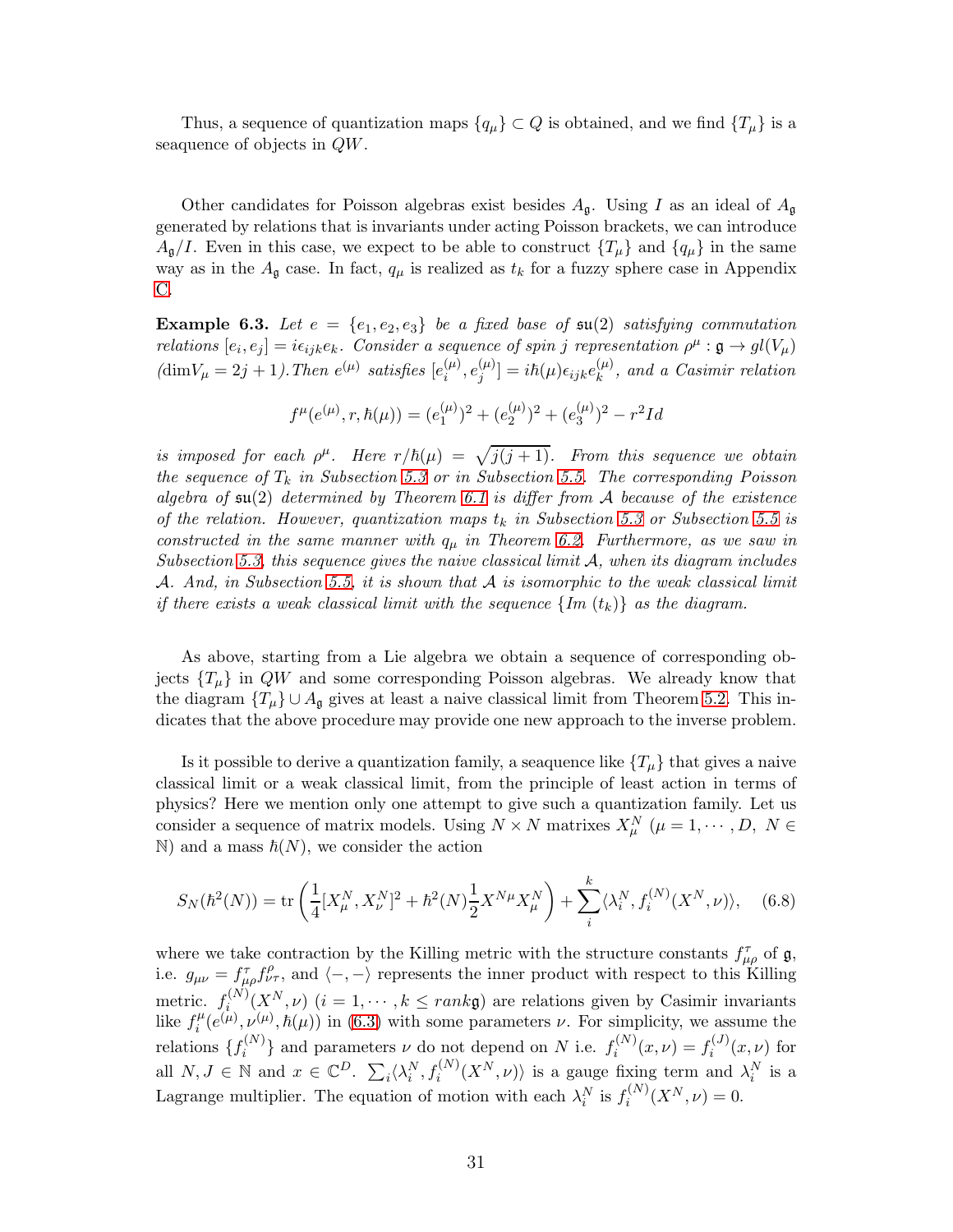Then the equation of motion obtained by the variation of  $X_{\nu}^N$  with  $\lambda_i^N = 0$  is given by

$$
[X^{N\mu},[X^{N}_{\mu},X^{N}_{\nu}]] = \hbar^2(N)X^{N}_{\nu}.
$$

If  $X_\mu^N$  is a base of a representation of  $\mathfrak g$  such that  $[X_\mu^N, X_\nu^N] = \hbar(N) f_{\mu\nu}^T X_\tau^N$ , the left hand side of the equation of motion is calculated as

$$
[X^{N\mu}, [X^N_\mu, X^N_\nu]] = \hbar(N) f^{\rho}_{\mu\nu} g^{\mu\tau} [X^N_\tau, X^N_\rho] = \hbar^2(N) f^{\rho}_{\mu\nu} g^{\mu\tau} f^{\sigma}_{\tau\rho} X^N_\sigma
$$
  
=  $\hbar^2(N) \delta_\nu{}^{\sigma} X^N_\sigma = \hbar^2(N) X^N_\nu$ .

Therefore, we found that such set of generators  $\{X^N_\mu\}$  which consist a representation of  $\mathfrak g$  is a solution of the equation of motion of the action  $S_N$ . We denote these generators by  $e^{(N)}$ . A vector space  $V_N$  spanned by the solutions  $e^{(N)}$  is determined. A subset of natural number  $SN \subset \mathbb{N}$  determine a sequence of actions  $\{S_N\} := \{S_N \mid N \in SN \subset \mathbb{N}\}.$ Then we obtain sequence of  $V_N$  from this  $\{S_N\}$  similarly. The sequence  $\{\langle V_N \rangle\}$  is a sequence of objects QW.

The way to get one Poisson algebra  $A_{\mathfrak{g}}$  from generators  $e^{(N)}$  is given in Theorem [6.1.](#page-28-0) For the case with relations  $\{f_i^{(N)}\}$  $\{X^{(N)}(X^N,\nu_N^{(N)})\},\$ a Poisson algebra with relations  $\{f_i^{(N)}\}$  $\{f_i^{(N)}(x,\nu^{(N)})\}$  is also expected.(Recall that  $f_i^{(N)}$  $i^{(N)}$  does not depend on N.) We assume the existence of the Poisson algebra and denote the Poisson algebra by  $A_{\mathfrak{g}}/\mathcal{I}$ , where  $I = \langle f_1^{(N)} \rangle$  $f_1^{(N)}(x,\nu), \cdots, f_k^{(N)}(x,\nu)$ . To obtain the classical limit, we need a sequence of quantization maps from the Poisson algebra to objects. Let us find the way to obtain the set of these quantization maps. From Theorem [6.2](#page-28-2) quantization  $q_N \in Q$  from  $A_{\mathfrak{q}}/I$ to  $\langle V_N \rangle$  is defined similar to [\(6.5\)](#page-28-1). Using  $\{q_N | N \in SN\}$ , we define a new quantization sequence  $\{q'_N\} = \{q'_N = q_N, q'_J = q_J, q'_K = q_K, \dots\} \subset Q$  as appropriate such that  $\ker q'_N \supsetneq \ker q'_J$  if  $N < J$ . (The similar condition appears in Fuzzy sphere case.)

Finally, using the objects  $A_{\mathfrak{g}}/I$  and  $q'_{N}(A_{\mathfrak{g}}/I)$  and the morphisms  $\{q'_{N}\}\$ in  $QW$ , as in Section [5.3,](#page-19-0) we can construct the index category and its diagram. We denote the diagram by  $D_{\mathfrak{g}}$ . The constructing process is parallel to the one in Section [5.3.](#page-19-0) Then, the diagram  $D_{\mathfrak{g}}$  is obtained by [\(6.9\)](#page-31-0) and the naive classical limit is given by  $A_{\mathfrak{g}}/I$ .

$$
\left(\begin{array}{c}\n1 \\
\widehat{N} \\
N\n\end{array}\right) \begin{array}{c}\n\widehat{K} \\
\widehat{K} \\
K\n\end{array}\n\right) \longrightarrow \left(\begin{array}{c}\nA_{\mathfrak{g}}/I \\
\widehat{q}_{N} \\
q_{N}'(A_{\mathfrak{g}}/I)\n\end{array}\n\right) \begin{array}{c}\nq_{K} \\
\widehat{q}_{J} \\
\widehat{q}_{J}'(A_{\mathfrak{g}}/I)\n\end{array}\n\right) .
$$
\n(6.9)

Furthermore, as in the fuzzy sphere example in Subsection [5.4,](#page-20-0) if a weak limit exists, then  $A_{\mathfrak{g}}/I$  is expected to be the weak limit.

<span id="page-31-0"></span>Let us summarize the process to obtain the classical limit.

- 1. Prepare the sequence of actions  $\{S_N\}$ .
- 2. A sequence of the solution  $e^{(N)} = \{e_1^{(N)}\}$  $i_1^{(N)}, \cdots, e_d^{(N)}$  $\begin{bmatrix} a^{(1)} \\ d \end{bmatrix}$  and the sequence of vector spaces  $\{V_N\}$ , where  $e^{(N)}$  is a basis of  $V_N$  are obtained.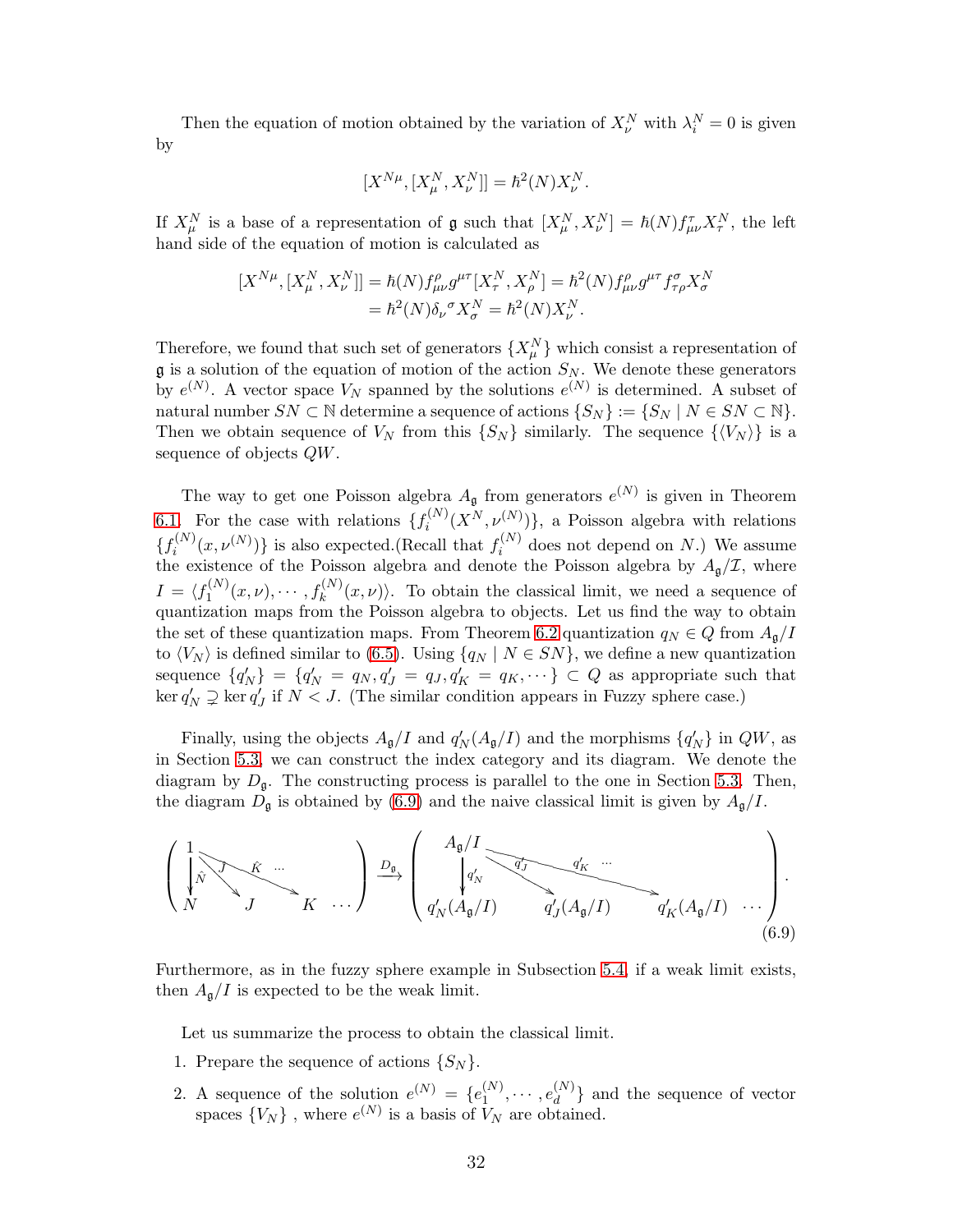- 3. When  $A_{\mathfrak{g}}/I$  is given as a Poinsson algebra from  $\{e^{(N)}\}\$ , a sequence of quantization  ${q'_N} \subset Q$ , and  $q'_N(A_{\mathfrak{g}}/I)$  are constructed.
- 4. Objects  $A_{\mathfrak{g}}/I$ ,  $q'_{N}(A_{\mathfrak{g}}/I)$  and morphisms  $q'_{N}$  induce an index category and its diagram  $D_{\mathfrak{q}}$ .
- 5. The naive classical limit is determined as  $A_{\mathfrak{g}}/I$ . It is also expected to be in the weak classical limit.

It should be noted that, in contrast to conventional classical mechanics, the classical solution gives a basis for the vector space, and the set of basis (interpreted as the set of vector spaces) derives the sets of objects and morphisms in  $QW$  that may determine the classical limit.

The process discussed here is an example of approaching an inverse problem using the quantization world QW through a physics method. Since the method is based on a generalization of the fuzzy sphere, it works well for the case of fuzzy spheres, but it is not known at this time whether it will work for other manifolds. It is another future task to investigate this point.

## <span id="page-32-0"></span>7 Summary

We constructed a category QW that is composed of the all quantizations of all Poisson algebras. The characteristic of this category is that quantization is treated as a linear map not to an algebra, but to a module, which is a subset of some algebra. We defined what is required in this formulation and saw next that the definition works well. First, equivalence of quantization was defined. And it was shown that iff there is a pair of equivalent quantizations by the definition then there exists a pair of isomorphisms of Poisson algebras and the algebras generated by the images of the quantization maps. We also considered the category of quantizations for a fixed single Poisson algebra and discussed its classification of quantizations. Next, we defined the classical limits. Three types of classical limits were introduced: naive classical limits, weak classical limits and strong classical limits. The naive classical limit was defined in the context of category theory. It is a limit in category QW whose the vertex of cone is in Poisson algebras. As concrete examples, we introduced the naive classical limits for deformation quantizations of polynomials with the Moyal products and for matrix regularization of fuzzy spheres. The weak classical limit was defined by modifying the definition of the limit in the category theory. The diagrams for the limit were restricted them in  $QP \subset QW$ , and the cones to define the limit were restricted to only those with vertices in Poisson algebras. Like the limit of ordinary number sequences, the naive classical limit and the weak classical limit may not have a limit, depending on how the sequence of objects is chosen. On the other hand, the strong classical limit was defined for quantizations when a Poisson algebra is fixed. In contrast to the other classical limit, there is no flexibility in the choice of the classical limit, which is automatically determined when the Poisson algebra is chosen. Also, we found the fixed Poisson algebra is always the strong classical limit. Finally, we discussed the inverse problem of determining the classical limit from some noncommutative Lie algebra. From a fixed Lie algebra, we constructed a sequence of representations of the Lie algebra with relations, from which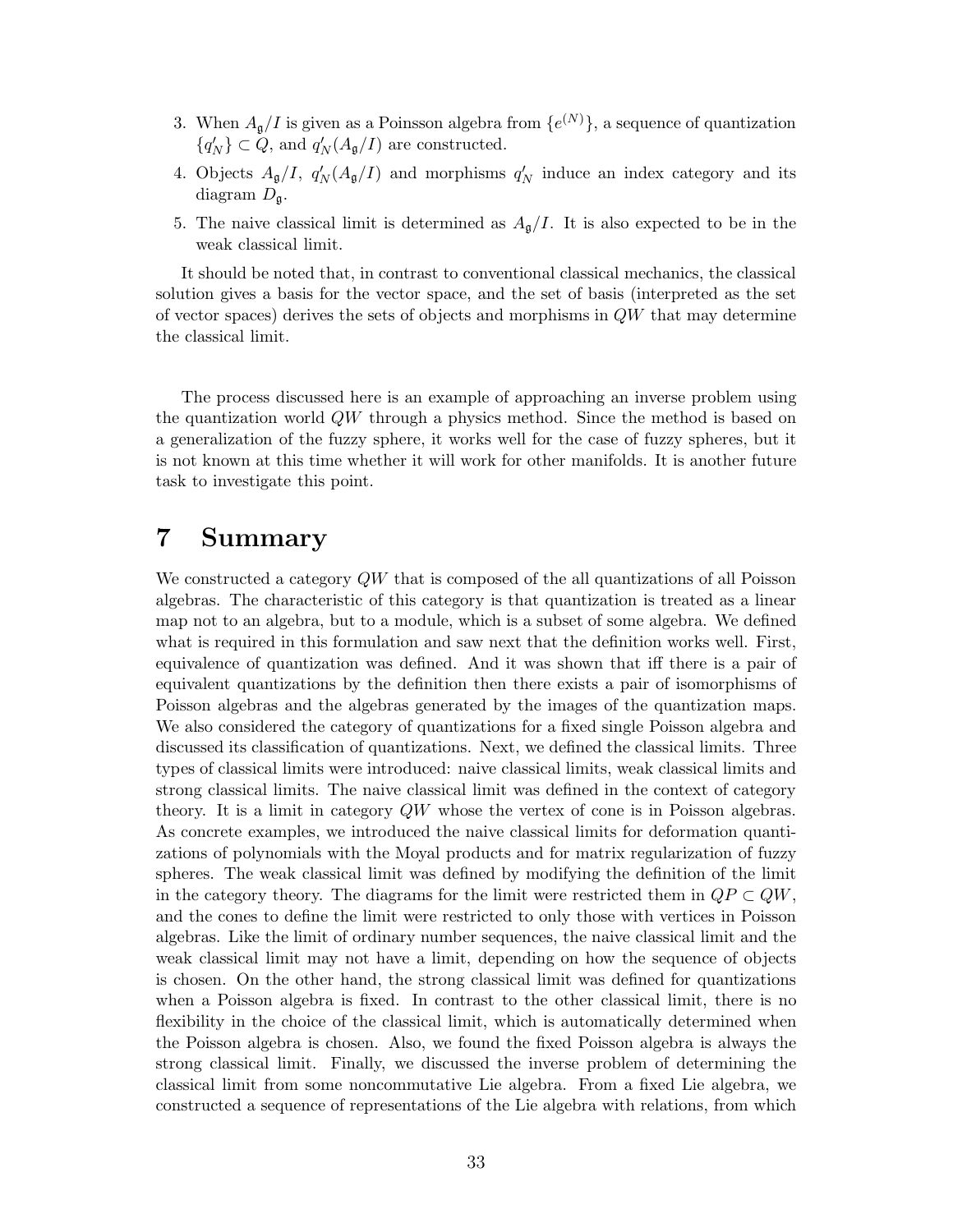we constructed a Poisson algebra. Next, by constructing a sequence of quantization maps from the Poisson algebra, we obtain the sequence of representations of the Lie algebra as a sequence of  $QW$  objects. A method to obtain this series of procedures from the principle of least action was proposed. The proposed method is just an example of how to approach to the inverse problem in the framework of  $QW$ , which is a generalization of the fuzzy sphere case. A more various discussions on how generalizations should be made are needed in the future. The challenge of obtaining classical manifolds from solutions of noncommutative manifolds of matrix models that actually describe string theory or M-theory is a future problem, too.

As for  $QW$ , it is important to investigate its properties from a purely mathematical point of view as well, since it is a noncommutative geometric object that naturally follows from the overall formulation of the quantization of all Poisson algebras. There are many interesting problems around QW to understand the whole picture of noncommutative geometry. These are issues to be clarified in the future.

## Acknowledgements

A.S. was supported by JSPS KAKENHI Grant Number 21K03258. The author is grateful to A. Yoshioka for his detailed discussions and useful comments throughout the entire article. The author also thanks the participants in the workshop "Discrete Approaches to the Dynamics of Fields and Space-Time" for their useful comments.

# <span id="page-33-0"></span>A Definition of  $\tilde{O}(z^{1+\epsilon})$

Since we have not defined a norm for objects of category  $QW$  in this paper, Landau symbol O does not make sense. So, we define an order O by  $x \in \mathbb{R}$  with the Euclidean norm.

**Definition A.1.** Let M be an R-module for a commutative algebra R over C. Let  $f_i$ be a complex valued continuous function such that

$$
\lim_{x \to 0} \frac{f_i(xz)}{x} = 0,
$$

where  $x \in \mathbb{R}$  and  $z \in \mathbb{C}$ . For  $a_i \in \mathcal{M}$  which is independent of  $z \in \mathbb{C}$ , we denote the element described as  $\sum_i f_i(z) a_i \in \mathcal{M}$  by  $\tilde{O}(z^{1+\epsilon})$ .

From this definition, the term of  $\tilde{O}(\hbar^{1+\epsilon})$  in (2.[3\)](#page-3-1) is also 0 when  $\hbar = 0$ . Note that  $\hbar$  itself is not necessarily continuous.

## <span id="page-33-1"></span>B List of Symbols

In this paper, many symbols including new symbols are used. So, the list of them is useful to read through.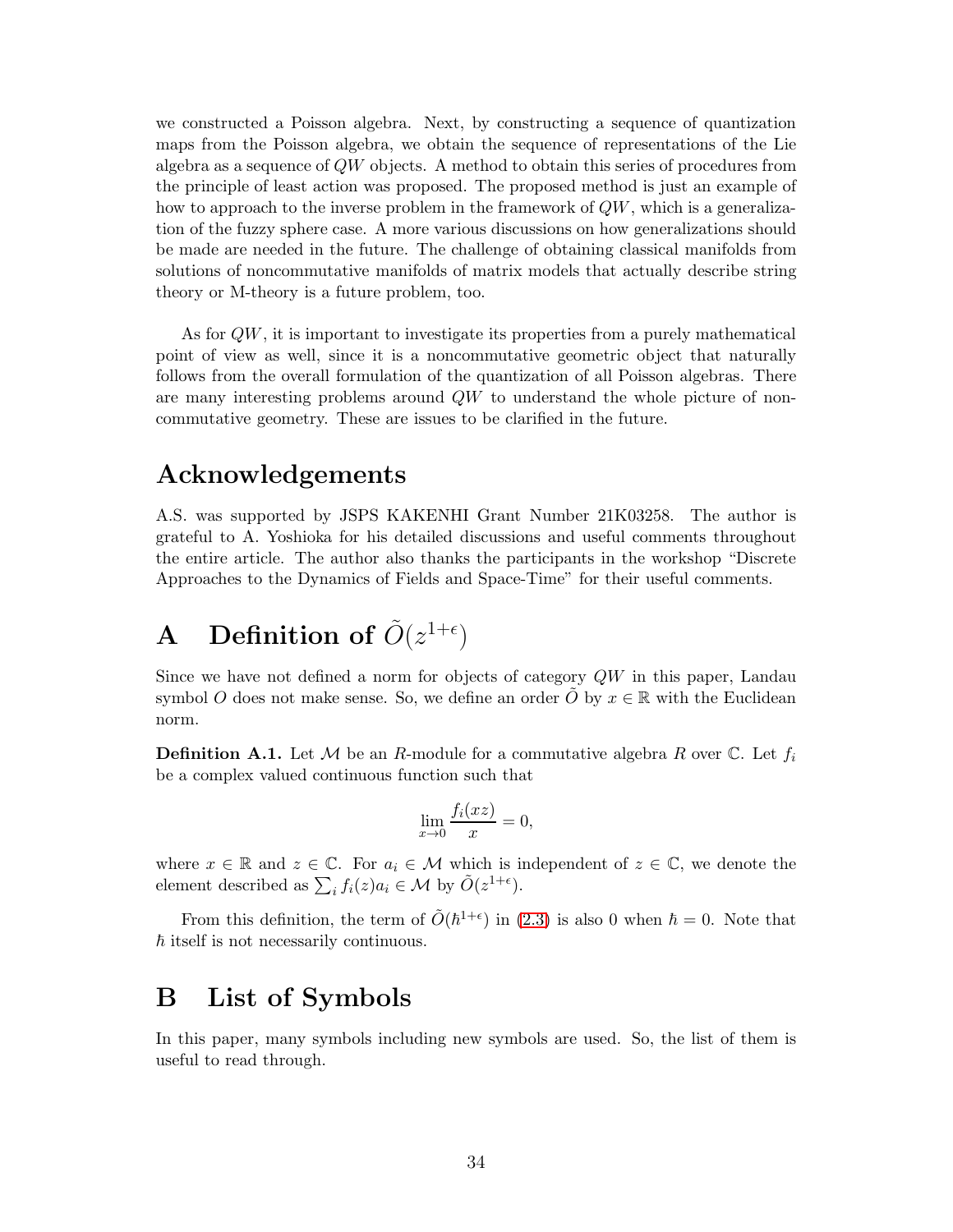| $\overline{R}$                              | commutative ring over $\mathbb C$                                                                        |
|---------------------------------------------|----------------------------------------------------------------------------------------------------------|
| $R$ -Mod                                    | category of $R$ -module                                                                                  |
| $R$ -alg                                    | category of $R$ -algebra                                                                                 |
| $\mathscr Poisss$                           | category of Poisson algebras                                                                             |
|                                             | whose morphisms are surjective Poisson morphism                                                          |
| wkQ                                         | set of weak quantization maps (including maps with $\hbar = 0$ )                                         |
| $Qh_x$                                      | set of weak quantization maps with $ \hbar  = x$                                                         |
| $\overline{Q}$                              | set of weak quantization maps with $\hbar \neq 0$                                                        |
| $Q(\mathscr{P}oiss)$                        | $\{t(q)   q \in Q\}$                                                                                     |
| QP                                          | subcategory of $R\text{-Mod}$ : $ob(QP) := Q(\mathscr{P}oiss)$ ,                                         |
|                                             | $Mor(t(q_i), t(q_i))$ is a set of R-algebra homomorphisms                                                |
|                                             | restricted their domain into $t(q_i)$                                                                    |
| $\mathscr{P}oiss \sqcup QP$                 | subcategory of R-Mod : $ob(\mathscr{P}oiss \sqcup QP) = ob(\mathscr{P}oiss) \sqcup ob(QP)$ ,             |
|                                             | $Mor(\mathscr{P}oisss \sqcup QP) = Mor(\mathscr{P}oisss) \sqcup Mor(QP)$                                 |
| QW                                          | subcategory of R-Mod : $ob(QW) := ob(\mathscr{P}oiss) \cup ob(QP)$ ,                                     |
|                                             | $Mor(QW) := Mor(\mathscr Poisss) \bigsqcup Mor(QP) \bigsqcup Q$                                          |
| $U_P$                                       | forgetful functor from $\mathscr Poisss$ to $QW$                                                         |
| $I_{QP}$                                    | identically immersion functor from $QP$ to $QW$                                                          |
| $\frac{\check{(U_P \downarrow I_{QP})}}{F}$ | comma category of $U_P$ and $I_{QP}$                                                                     |
|                                             | functor from $(U_P \downarrow I_{QP})$ to $\mathscr{P}oiss \times R$ -alg                                |
| $P-QP$                                      | $P - QP := F(U_P \downarrow I_{QP})$ : $\mathscr{P}oiss - Q(\mathscr{P}oiss)$ quantization pair category |
| $(A\downarrow I_{QP})$                      | category of all quantizations of $A$                                                                     |
| ${\cal F}_A$                                | functor from $(A \downarrow I_{QP})$ to R-alg                                                            |
| $rac{D(\mathcal{I})}{J^{\bullet}}$          | Quantization Family with an index category $\mathcal I$                                                  |
|                                             | map from a category with total order to an index category                                                |
| $\frac{\mathcal{I}_{\hbar}(A)}{D_{\hbar}}$  | $J^{\bullet}(A \downarrow I_{QP})$                                                                       |
|                                             | diagram $\mathcal{I}_{\hbar}(A) \rightarrow (A \downarrow I_{QP})$                                       |
| $A/QW_{\hbar}$                              | category consists of $D_{\hbar}(\mathcal{I}_{\hbar}(A))$ and $\{(Id_A, A)\}$                             |
|                                             | with quantization maps whose source is $A$                                                               |

Table 1: List of Symbols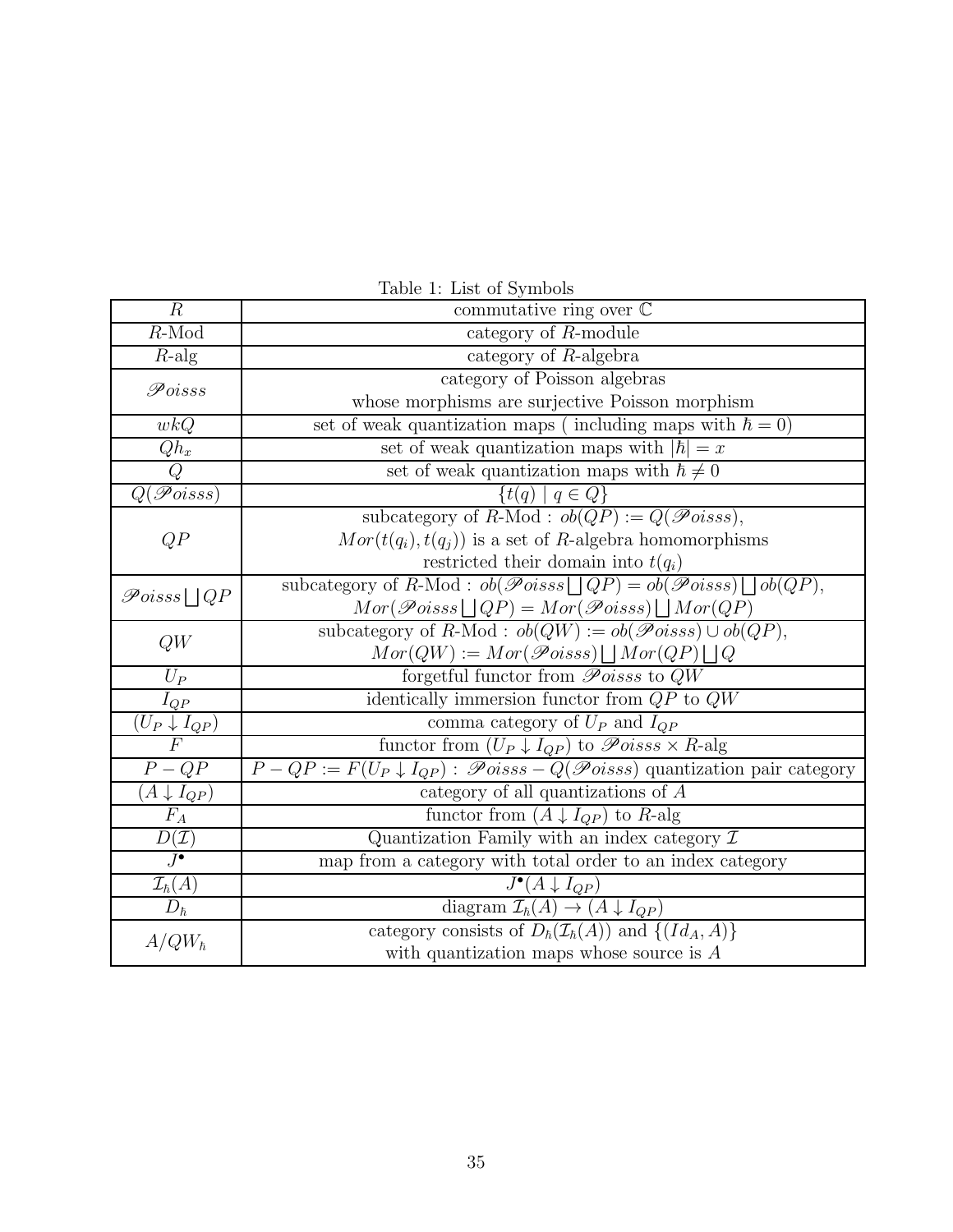### <span id="page-35-0"></span>C Fuzzy Sphere and Fuzzy Torus

The fuzzy sphere is considered in [\[21,](#page-37-3) [31\]](#page-38-1). See [21, [31,](#page-38-1) [2,](#page-36-4) [7\]](#page-37-17) for details. Let  $x^a$  ( $1 \le a \le 3$ ) be coordinates of three-dimensional Euclidean space and  $S^2$  be the two-sphere given by

<span id="page-35-1"></span>
$$
\delta_{ab} x^a x^b = 1. \tag{C.1}
$$

Let  $P[x^a]$  be the algebra of polynomials generated by  $x^a$ . For an ideal I which is generated by the relation ([C.](#page-35-1)1), we consider a Poisson algebra  $\mathcal{A} = P[x^a]/I$  with Poisson bracket

$$
\{x^a, x^b\} = \epsilon^{abc} x^c. \tag{C.2}
$$

For arbitrary  $f \in \mathcal{A}$  is given as

$$
f = f_0 + f_a x^a + \frac{1}{2} f_{ab} x^a x^b + \cdots
$$

where  $f_{a_1\cdots a_i} \in \mathbb{C}$  is completely symmetric and trace-free. The morphism  $t_1$  from A to  $T_1 = \mathbb{C}$  is defined by  $t_1(f) := f_0$  and the morphism  $t_2$  from A to a subspace  $T_2 := t_2(\mathcal{A})$ of a matrix algebra  $M_2 = \text{Mat}_2$  is defined by

$$
t_2(f) := f_0 \mathbf{1}_2 + f_a t_2(x^a), \qquad t_2(x^a) := \frac{\hbar_2}{2} \sigma^a
$$

where  $\sigma^a$  is Pauli matrix and  $\mathbf{1}_k$  is a  $k \times k$  unit matrix.  $t_2$  means that the morphism gives a map from a polynomial to a  $2 \times 2$  matrix. In the case of  $k \geq 2$ , morphisms  $t_k: \mathcal{A} \to T_k := t_k(\mathcal{A}) \subset M_k = \text{Mat}_k$  are defined by

$$
t_k(f) := f_0 \mathbf{1}_k + f_{a_1} t_k(x^{a_1}) + \dots + f_{a_1 \cdots a_{k-1}} t_k(x^{a_1} \cdots x^{a_{k-1}})
$$
  

$$
t_k(x^a) := \hbar_k J_k^a = X_k^a
$$

where  $J_k^a$  are generators for the k-dimensional irreducible representation of  $\mathfrak{su}(2)$ , and for  $i \geq 2$  each  $t_i(x^{a_1} \cdots x^{a_{i-1}})$ , which is fixed to be well-defined, is generated by  $J_i^a$ . The morphism  $t_k$  gives a map from a polynomial to a  $k \times k$  matrix. From the Casimir relation

$$
J_k^a J_{ka} = \frac{1}{4}(k^2 - 1)\mathbf{1}_k
$$

and  $(C.1)$  $(C.1)$  $(C.1)$ , the relationship between k and  $\hbar$  is given as

<span id="page-35-2"></span>
$$
\frac{4}{k^2 - 1} = \hbar_k^2.
$$
 (C.3)

From the commutation relation of  $J_k^a$ 

$$
[J_k^a, J_k^b] = i\epsilon^{abc}J_k^c, \qquad [t_k(x^a), t_k(x^b)] = i\hbar_k^2\epsilon^{abc}J_k^c = i\hbar_k\epsilon^{abc}t_k(x^c). \tag{C.4}
$$

Using [\(C.4\)](#page-35-2) we can show that  $t_k \in Q$   $(k \geq 2)$ . Note that  $\langle T_k \rangle = Mat_k =: M_k$ .

Next, we consider a fuzzy torus in a similar way. (See for example [\[6\]](#page-36-5). ) Let  $(\theta_1, \theta_2)$ be a coordinate of  $T^2 = S^1 \times S^1$ , where  $\theta_i \in [0, 2\pi)$ . A algebra  $\mathcal{B} = \{f(\theta_1, \theta_2) = f(\theta_1, \theta_2)\}$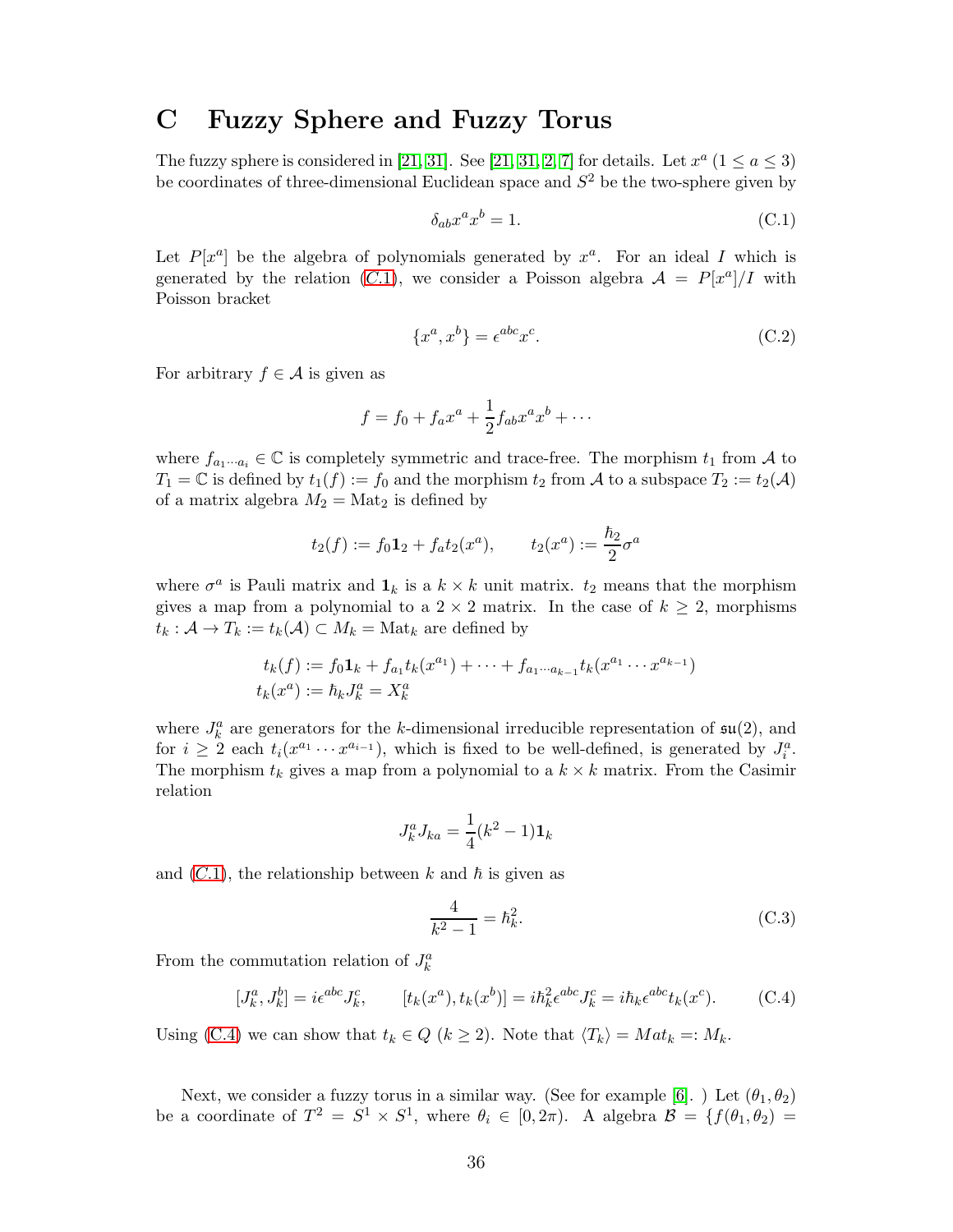$\sum$  $l_1,l_2$  $f_{l_1,l_2}y_{l_1,l_2}$ , where  $y_{l_1,l_2} := \exp(\sum_i^2 \sqrt{-1}l_i\theta_i)$   $(l_i \in \mathbb{Z}_{\geq 0})$  are functions on  $T^2$ . Its Poisson bracket is defined by

$$
\{y_{l_1,l_2}, y_{m_1,m_2}\} = -\pi (l_1m_2 - l_2m_1)y_{l_1+m_1,l_2+m_2}.
$$

The algebra of Fuzzy torus in  $M_k = \text{Mat}_k$  is generated by the clock matrix U and the shift matrix V of size k determined by a complex number  $q = e^{2\pi i/k}$ , where

$$
U = \begin{pmatrix} q^0 & & & \\ & q^1 & & \\ & & \ddots & \\ & & & q^{k-1} \end{pmatrix}, \qquad V = \begin{pmatrix} 0 & 1 & & \\ & 0 & \ddots & \\ & & \ddots & 1 \\ 1 & & & 0 \end{pmatrix}.
$$

 $U, V$  satisfy  $U^k = V^k = Id_k$  and  $VU = qUV$ . By using these  $U, V$ , we introduce

$$
Y_{m,n} := U^m V^n.
$$

Then they satisfy

$$
[Y_{l_1,l_2}, Y_{m_1,m_2}] = (q^{l_2m_1} - q^{l_1m_2})Y_{l_1+m_1,l_2+m_2}.
$$

Note that  $q^{l_2m_1} - q^{l_1m_2} = -\sqrt{-1}\frac{2\pi}{k}$  $\frac{k\pi}{k}(l_1m_2-l_2m_1)+O(1/k^2)$ . The quantization  $q_k$ :  $\mathcal{B} \to Y_k := q_k(\mathcal{B}) \subset M_k$  is defined as the same manner with the fuzzy sphere:

$$
q_k(\sum_{l_1,l_2}f_{l_1,l_2}y_{l_1,l_2})=\sum_{l_1,l_2}f_{l_1,l_2}Y_{l_1,l_2}.
$$

Note that  $\langle Y_k \rangle = M_k$ .

## <span id="page-36-3"></span>References

- [1] A. Y. Alekseev and A. Z. Malkin. "Symplectic structures associated to Lie-Poisson groups." Communications in Mathematical Physics, 162 (1994) 147-174 [\[arXiv:hep-th/9303038](http://arxiv.org/abs/hep-th/9303038) [hep-th]].
- <span id="page-36-4"></span><span id="page-36-1"></span>[2] J. Arnlind, M. Bordemann, L. Hofer, J. Hoppe. & H. Shimada. "Fuzzy Riemann surfaces." Journal of High Energy Physics, 2009.06 (2009): 047.
- [3] J. Arnlind, J. Hoppe, and G. Huisken. "Multi-linear Formulation of Differential Geometry and Matris Regularizations." Journal of differential geometry, 91.1 (2012) 1-39.
- <span id="page-36-2"></span>[4] T. Asakawa, G. Ishiki, T. Matsumoto, S. Matsuura, and H. Muraki. "Commutative geometry for non-commutative D-branes by tachyon condensation." Progress of Theoretical Physics, (2018): 063B04
- <span id="page-36-0"></span>[5] T. Banks, W. Fischler, S. Shenker, L. Susskind. "M Theory As A Matrix Model: A Conjecture." Physical Review D,55 (1997) 5112-5128
- <span id="page-36-5"></span>[6] S. Bal, M. Hanada, H. Kawai and F. Kubo. "Fuzzy torus in matrix model." Nuclear Physics B, 727 (2005) 196-217 [\[arXiv:hep-th/0412303](http://arxiv.org/abs/hep-th/0412303) [hep-th]].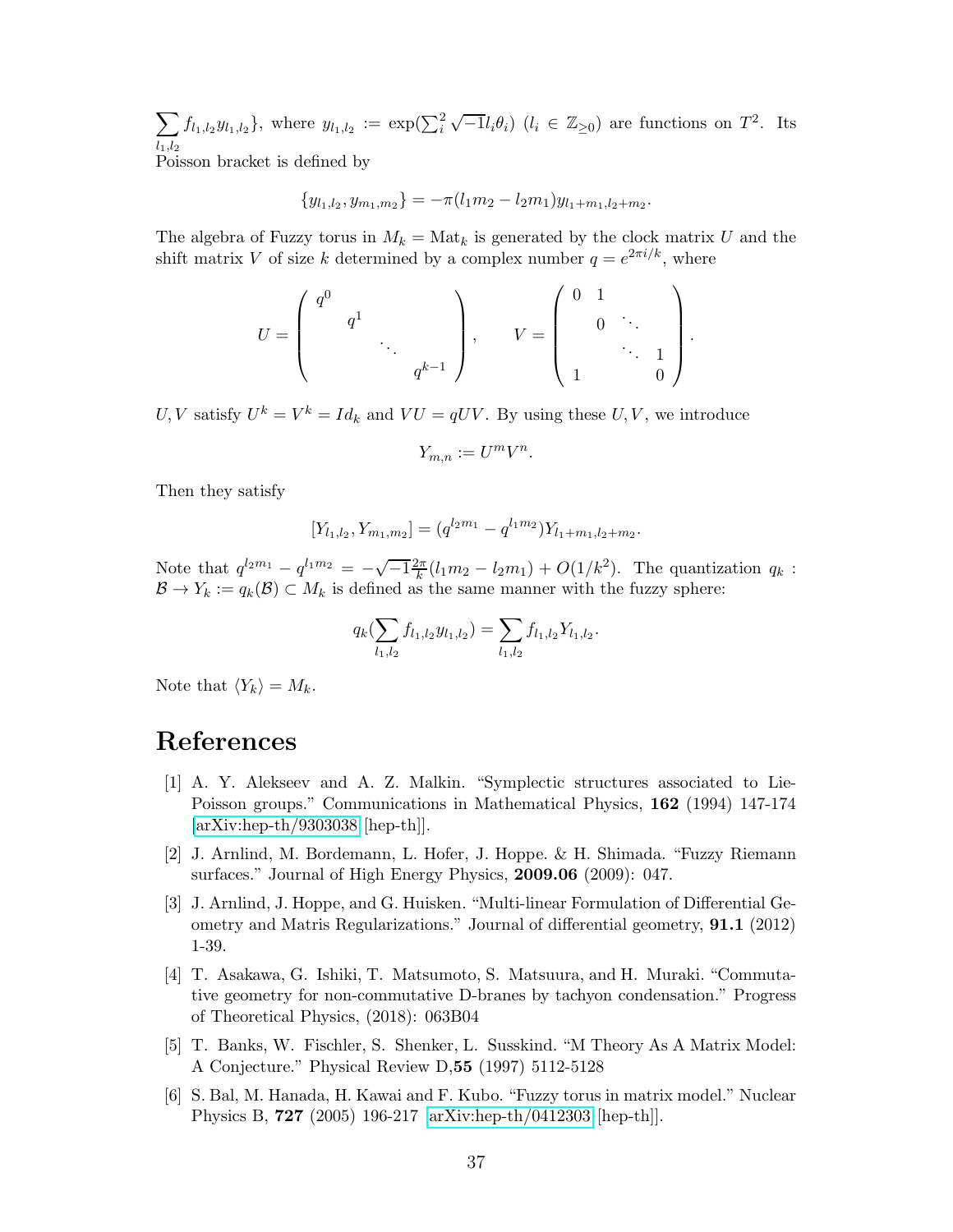- <span id="page-37-17"></span><span id="page-37-12"></span>[7] A. P. Balachandran, & S. Vaidya. "Lectures on fuzzy and fuzzy SUSY physics." World Scientific. (2007).
- <span id="page-37-13"></span>[8] S. Bates and A. Weinstein. "Lectures on the Geometry of Quantization." vol. 8. American Mathematical American Mathematical Society (1997).
- [9] F. Bayen, M. Flato, C. Fronsdal, A. Lichnerowicz, and D. Sternheimer. "Deformation theory and quantization. I. Deformations of symplectic structures." Annals of Physics, 111,(1978) 61-110.
- <span id="page-37-14"></span>[10] F. Bayen, M. Flato, C. Fronsdal, A. Lichnerowicz, and D. Sternheimer. "Deformation theory and quantization. II. Physical applications." Annals of Physics, 111 (1978) 111-151.
- <span id="page-37-7"></span>[11] D. Berenstein and E. Dzienkowski. "Matrix embeddings on flat  $\mathbb{R}^3$  and the geometry of membranes." Physical Review D, 86 (2012): 086001
- <span id="page-37-4"></span>[12] M. Bordemann, E. Meinrenken and M. Schlichenmaier. "Toeplitz quantization of Kahler manifolds and  $gl(N)$ ,  $N \to \infty$  limits." Communications in Mathematical Physics, 165.2 (1994) 281-296.
- <span id="page-37-16"></span><span id="page-37-15"></span>[13] M. Bertelson, P. Bieliavsky, S. Gutt. "Parametrizing equivalence classes of invariant star products." L etter of Mathematical Physics, 46 (1998) 339345.
- <span id="page-37-5"></span>[14] M. Bertelson, M. Cahen, S. Gutt. "Equivalence of star products." Classical Quantum Gravity, 14 (1997) A93-A107
- [15] M. Bordemann, J. Hoppe, P. Schaller and M. Schlichenmaier. " $gl(\infty)$  and geometric quantization." Communications in Mathematical Physics, 138 no. 2,(1991) 209-244.
- <span id="page-37-6"></span>[16] C. S. Chu, J. Madore and H. Steinacker. "Scaling limits of the fuzzy sphere at one loop," JHEP 08 (2001), 038 [\[arXiv:hep-th/0106205](http://arxiv.org/abs/hep-th/0106205) [hep-th]].
- <span id="page-37-2"></span><span id="page-37-1"></span>[17] A. Connes, M.R. Douglas and A. Schwarz. "Noncommutative geometry and matrix theory." Journal of High Energy Physics 1998.02 (1998): 003.
- <span id="page-37-10"></span>[18] B. de Wit, J. Hoppe and H. Nicolai. "On the Quantum Mechanics of Supermembranes. Nuclear Physics B, 305.4 (1988) 545-581.
- [19] J. Gohara, Y. Hirota and A. Sako. "Categorical Perspective on Quantization of Poisson Algebra." Journal of Mathematical Physics 61 (2020) no.7, 073506 [\[arXiv:1907.08665](http://arxiv.org/abs/1907.08665) [math-ph]].
- <span id="page-37-11"></span>[20] G. Jumpei, H. Yuji and S. Akifumi. "A Generalization of the Quantization of Poisson Manifolds." Geometry, Integrability and Quantization, 21 (2020) 138-148
- <span id="page-37-3"></span>[21] J. Hoppe. "Quantum theory of a massless relativistic surface and a two-dimensional bound state problem." Soryushiron Kenkyu Electronics, 80.3 (1989) 145-202.
- <span id="page-37-0"></span>[22] N. Ishibashi, H. Kawai, Y. Kitazawa and A. Tsuchiya. "A large-N reduced model as superstring." Nuclear Physics B, 498.1-2 (1997) 467-491.
- <span id="page-37-8"></span>[23] G. Ishiki, T. Matsumoto, and H. Muraki, "Kähler structure in the commutative limit of matrix geometry." JHEP, 08 (2016): 042.
- <span id="page-37-9"></span>[24] G. Ishiki, T. Matsumoto, and H. Muraki, "Information metric, Berry connection, and Berezin-Toeplitz quantization for matrix geometry." Physical Review D, 98(2018): 026002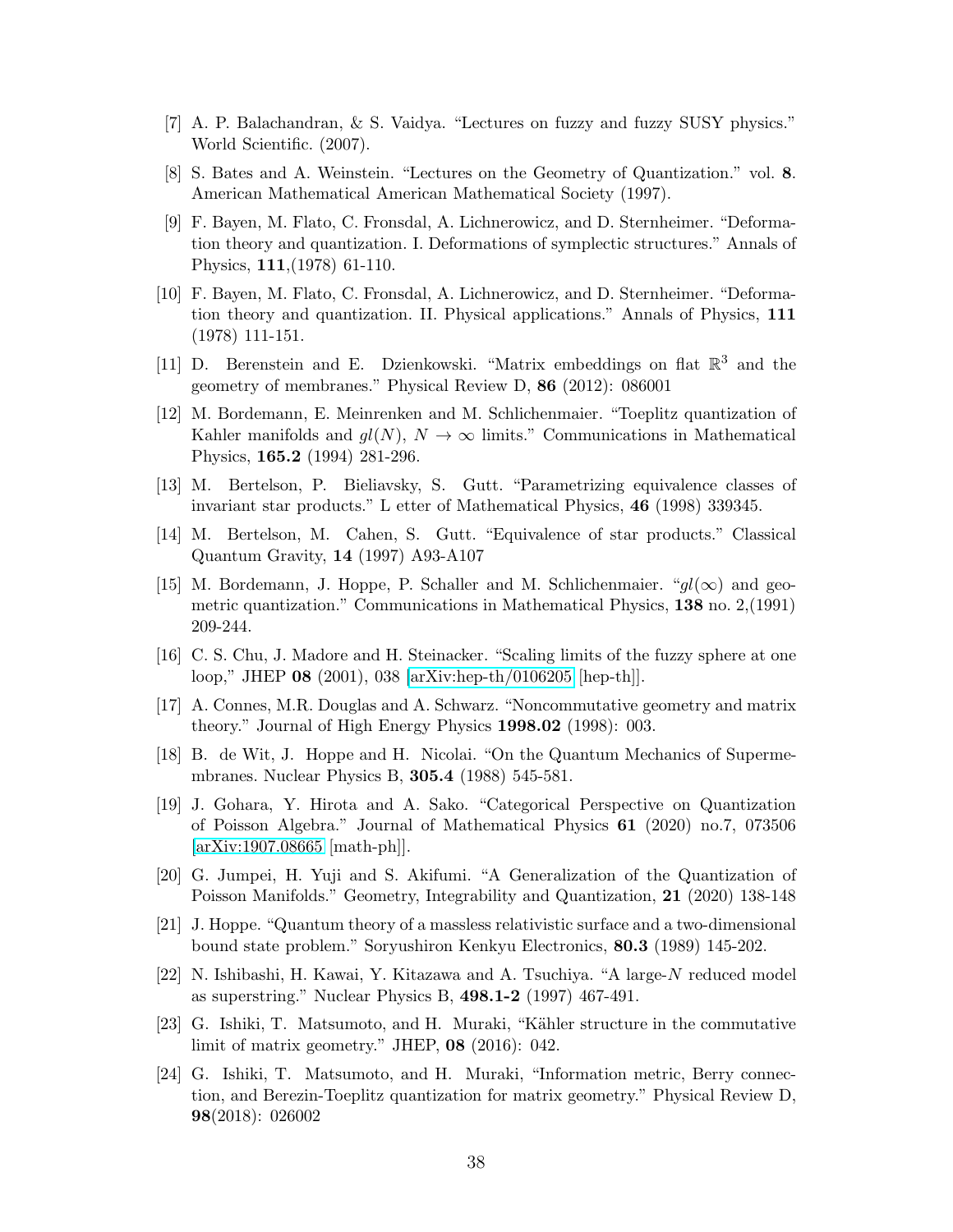- <span id="page-38-18"></span><span id="page-38-8"></span>[25] B. Kostant. "Lie Group Representations on Polynomial Rings." American Journal of Mathematics.vol.85 no.3.(1963)324-404.
- [26] N. Landsman. "Strict deformation quantization of a particle in external gravitational and Yang-Mills fields." Journal of Geometry and Physics, 12.2 (1993) 93-132.
- <span id="page-38-15"></span><span id="page-38-9"></span>[27] T. Leinster. Basic category theory. vol. 143. Cambridge University Press, (2014).
- <span id="page-38-16"></span>[28] E. Lerman. "Geometric quantization: a crash course." Contemporary Mathematics, 583 (2012) 147-174.
- <span id="page-38-14"></span>[29] J.H. Lu, A. Weinstein. "Poisson-Lie groups, dressing transformations and Bruhat decompositions." Journal of Differential Geometry, vol. 31(1990)501-526.
- <span id="page-38-1"></span>[30] S. Mac Lane. "Categories for the working mathematician." vol. 5. Springer Science & Business Media, (2013).
- <span id="page-38-2"></span>[31] J. Madore. "The fuzzy sphere." Classical and Quantum Gravity, 9.1 (1992): 69.
- [32] J. Madore. " An Introduction to Noncommutative Differential Geometry and its Physical Applications." (London Mathematical Society Lecture Note Series). Cambridge University Press, (1999).
- <span id="page-38-11"></span><span id="page-38-10"></span>[33] S. Oh. "Poisson enveloping algebras." Communications in Algebra, 27.5 (1999) 2181-2186.
- [34] S. Oh. "Hopf structure for Poisson enveloping algebras." Contributions to Algebra and Geometry, 44.2 (2003) 567-574.
- <span id="page-38-12"></span>[35] H. Omori, Y. Maeda , N. Miyazaki, and A. Yoshioka. "Deformation Quantization of Fr´echet Poisson Algebras, - Convergence of the Moyal Product -." In: Conference Mosh´e Flato 1999, Quantizations, Deformations and Symmetries vol III, Math. Phys. Studies 22, Kluwer, (2000): 233-246.
- <span id="page-38-7"></span><span id="page-38-6"></span>[36] M. Rieffel. "Deformation quantization of Heisenberg manifolds." Communications in mathematical physics, 122.4 (1989) 531-562.
- [37] M. Rieffel. "Quantization and C<sup>\*</sup>-algebras." Contemporary Mathematics, 167 (1994) 67-97.
- <span id="page-38-4"></span>[38] L. Schneiderbauer and H. Steinacker. "Measuring finite Quantum Geometries via Quasi-Coherent States." Journal of Phyics A, 49 no. 28(2016): 285301 [\[arXiv:1601.08007](http://arxiv.org/abs/1601.08007) [hep-th]].
- <span id="page-38-5"></span>[39] M. Schlichenmaier. "Berezin-Toeplitz quantization and Berezin transform." Long time behaviour of classical and quantum systems. World Scientific (2001): 271-287.
- <span id="page-38-17"></span>[40] M.A. Semenov-Tian-Shansky, Dressing transformations and Poisson-Lie group actions." Publ. RIMS, Kyoto University. 21, no.6. (1985)1237-1260.
- <span id="page-38-3"></span>[41] H. Shimada. "Membrane topology and matrix regularization." Nuclear Physics B, 685 (2004) 297320
- <span id="page-38-0"></span>[42] H. Steinacker. "Non-commutative geometry and matrix models." PoS QGQGS2011 (2011), 004 [\[arXiv:1109.5521](http://arxiv.org/abs/1109.5521) [hep-th]].
- <span id="page-38-13"></span>[43] T. Tomishita and A. Yoshioka. "Star Product and Star Exponential." Geometry Integrability and Quantization, 11 (2011) 171 - 181,